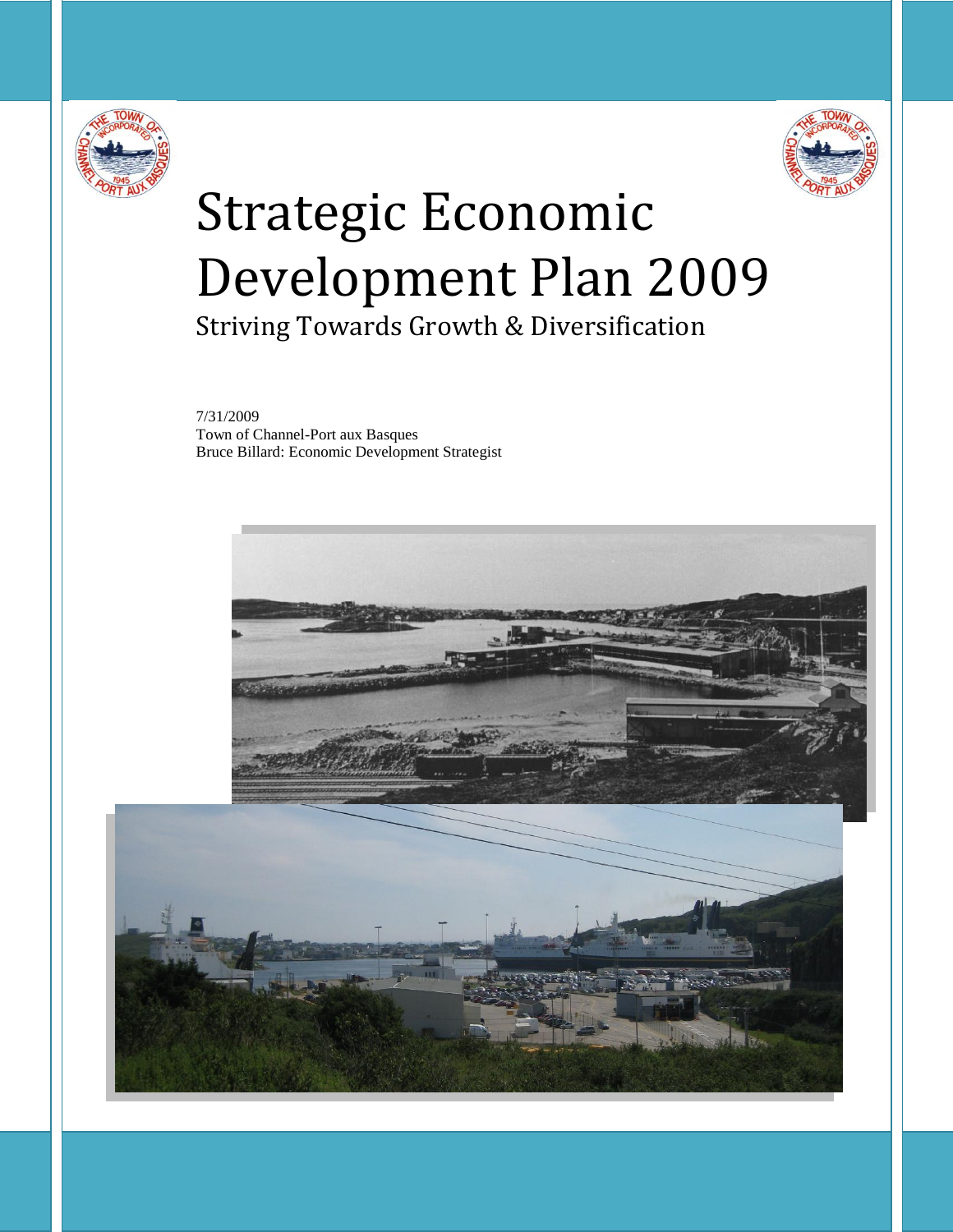

# **Table of Contents**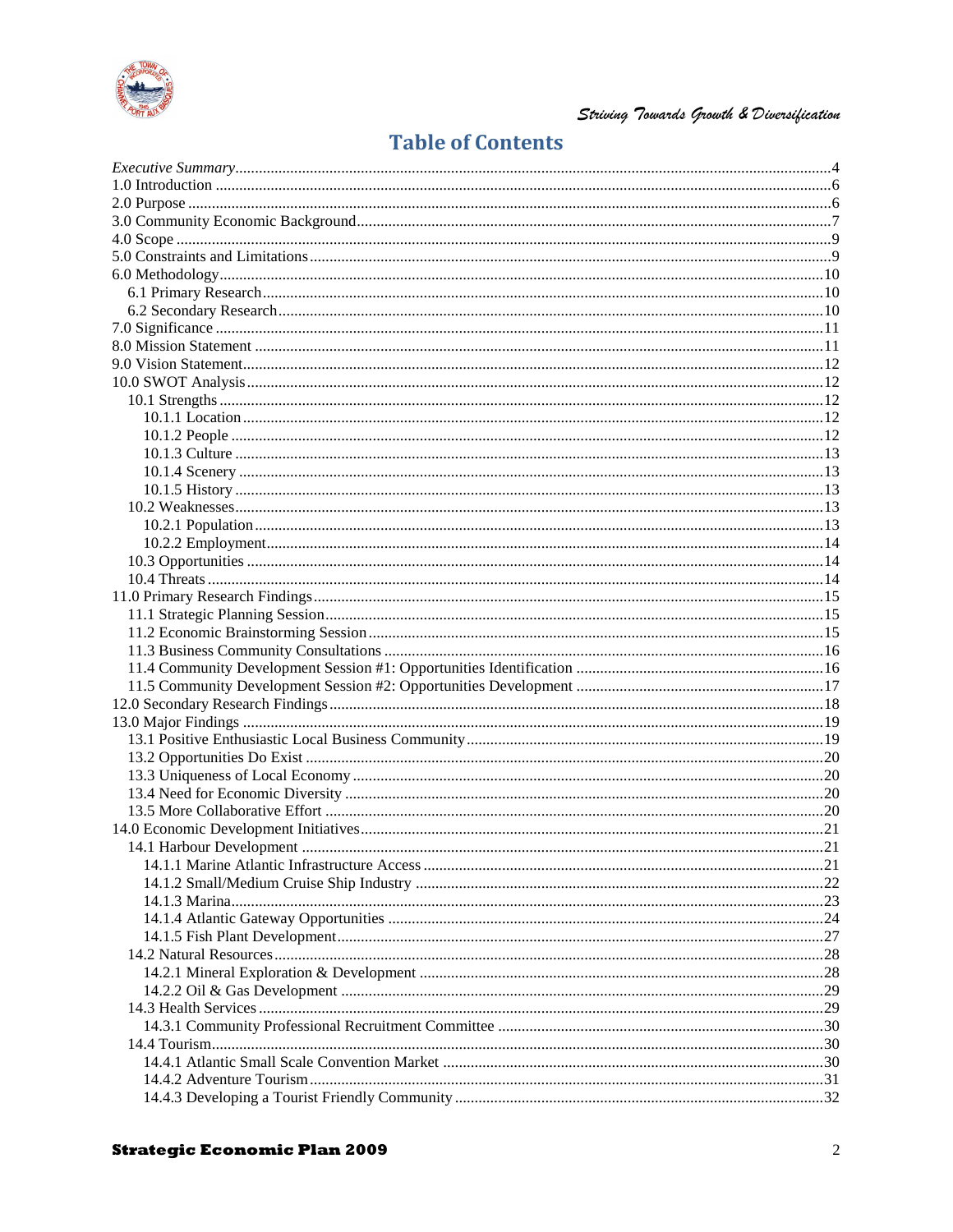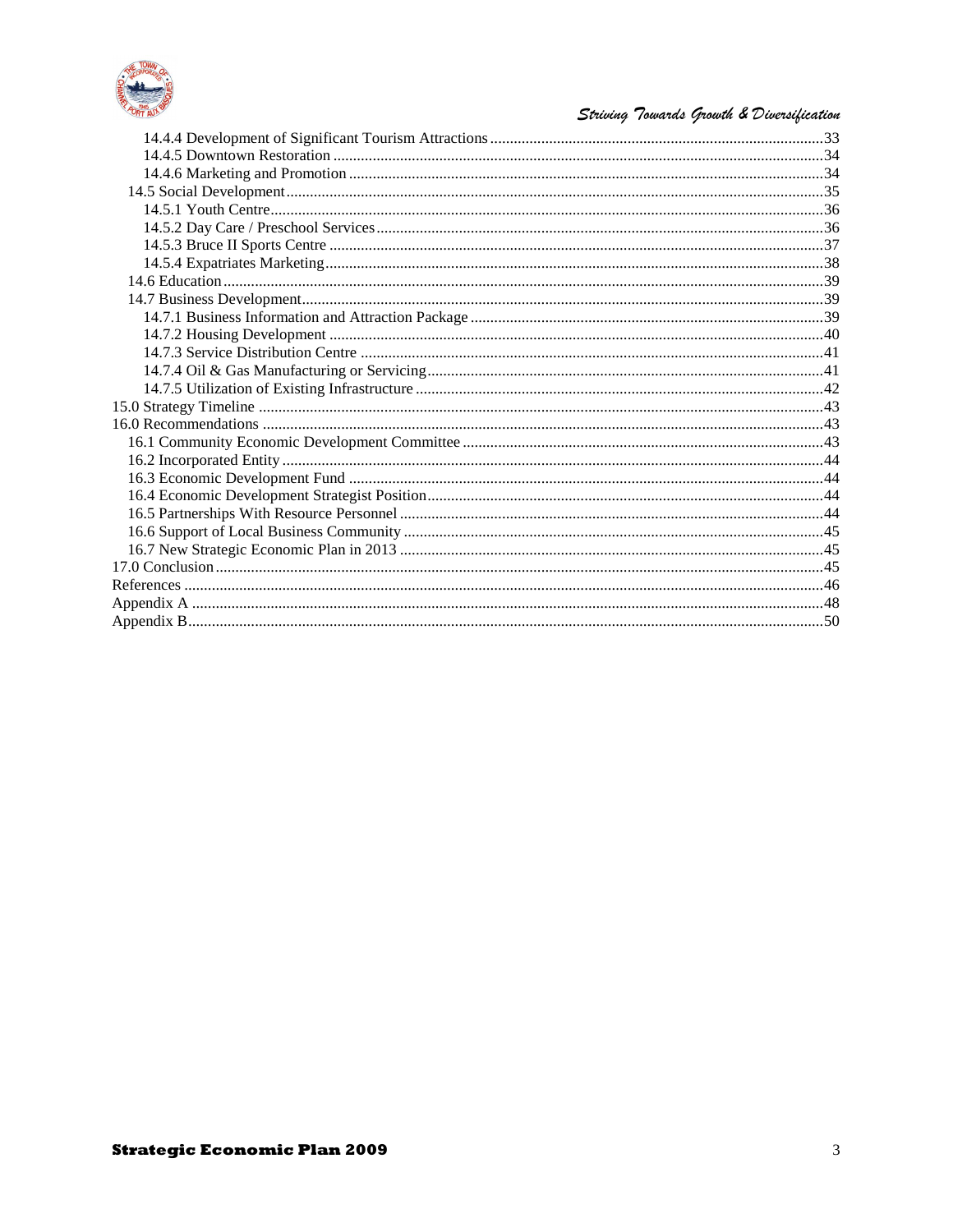

# *Executive Summary*

<span id="page-3-0"></span>As with much of rural Newfoundland, Channel-Port aux Basques has seen a contraction of the local economy after the downsizing and closure of many significant industries in recent years. The community has lost the railway and the majority of its fishing industry within the past two decades. This has left one major economic contributor in Marine Atlantic. This company has seen employment growth in recent years and remains the foundation of the regional economy.

To promote growth and diversification within the economy, Council has embarked on a Strategic Economic Plan. The aim of this process is to identify potential economic development opportunities that will provide stability. With a clear vision for the future of the economy, the Town can work toward enhancing the prosperity of the community.

This document should be viewed as a community initiative, not merely an undertaking by Council. Economic development is an entire community effort and is best achieved when all groups, organizations and individuals participate in the process. Every resident will benefit from economic development since community growth is directly tied to its success. Family and friends that have migrated from the community may return, new housing developments and employment opportunities for the unemployed are common results of economic development that benefit all members of the Town.

This inaugural Strategic Economic Plan provides a background on the economy of the community, opportunities for economic development that have been identified and recommendations to successfully achieve economic growth and diversification. Each initiative indicates a lead group related to the project, a time length needed for implementation and various action items that will need to be completed during development. While additional action items may become present during the process, this plan serves as a guide to economic development for the community. The following areas of economic development have been identified with specific initiatives under each of these sections:

- 1.) Harbour Development
- 2.) Natural Resources
- 3.) Health Services
- 4.) Tourism
- 5.) Social Development
- 6.) Education
- 7.) Business Development

To effectively determine all possible economic development opportunities that exist for Channel-Port aux Basques, primary research was completed through interviews, resource sessions and community consultations. Secondary research for this report involved an economy review of ferry based communities throughout the world. All research was compiled and referenced throughout this report.

Upon completion of associated research and the identification of opportunities, various recommendations were made to effectively implement this Strategic Economic Plan. These

#### **Strategic Economic Plan 2009** 4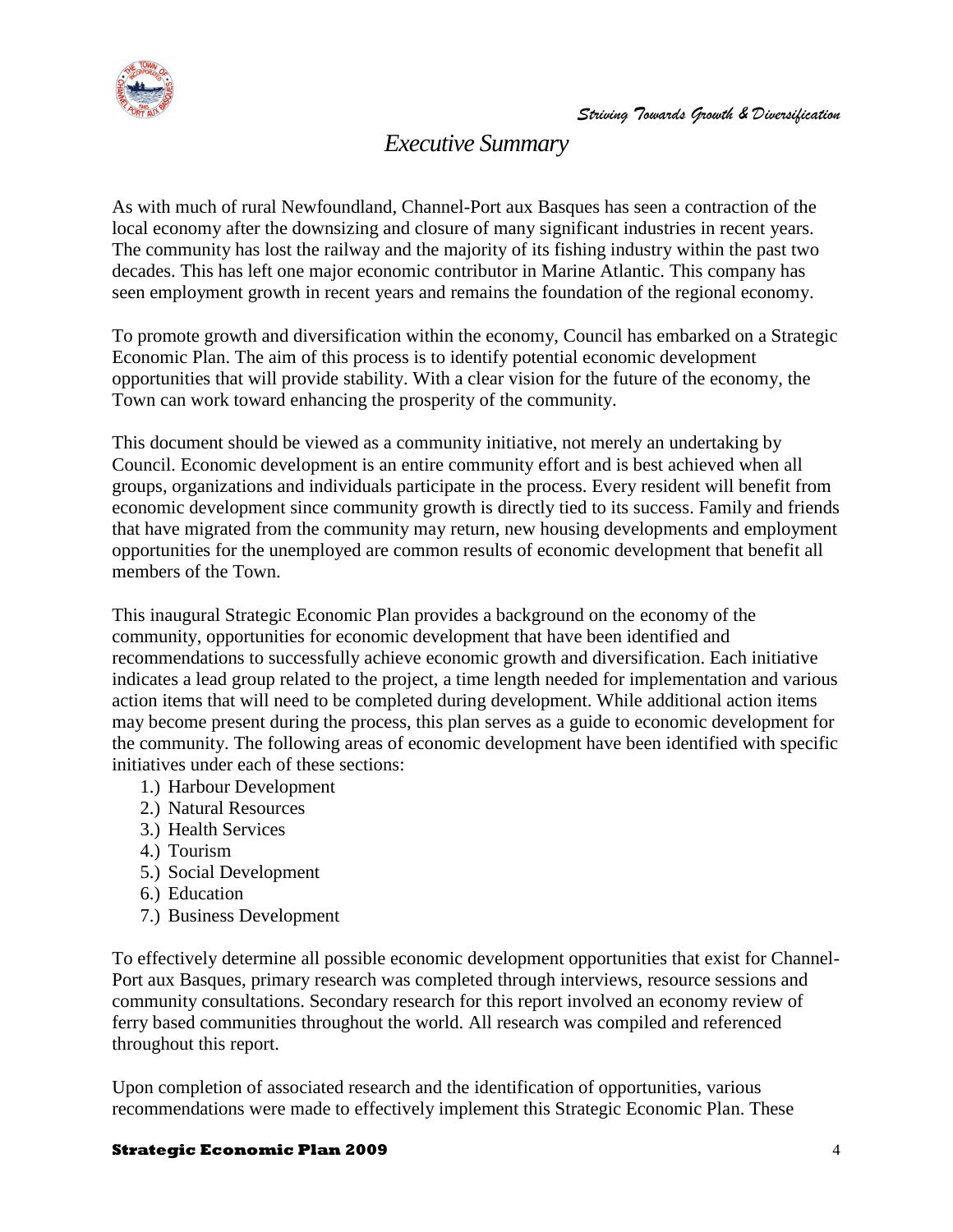

suggestions will enable Council to proceed with growth and diversification and maximize the rate of return on these efforts. The following recommendations were presented within the context of the implementation of this report:

- 1.) Community Economic Development Committee
- 2.) Incorporated Entity
- 3.) Economic Development Fund
- 4.) Economic Development Strategist Position
- 5.) Partnership With Resource Personnel
- 6.) Support of Local Business Community
- 7.) New Strategic Economic Plan in 2013

This document serves as the beginning of new economic development efforts for Channel-Port aux Basques. For the next five years all members of the community should work toward enhancements of the community to further cement this town as the most desirable and opportunistic community within Newfoundland and Labrador. Residents can take pride in the opportunities that exist for the future and potential that the community has.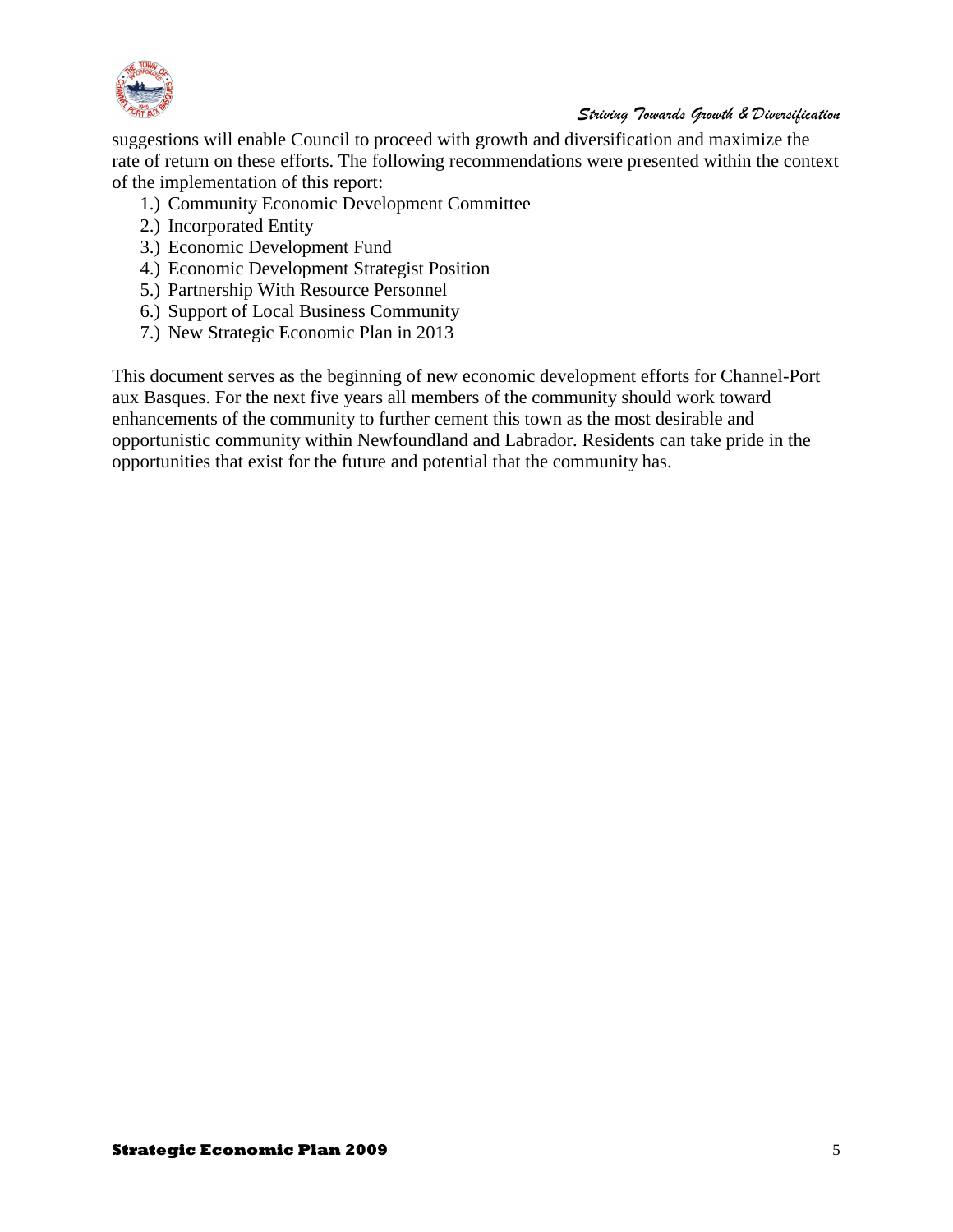



# **1.0 Introduction**

<span id="page-5-0"></span>For the past 17 years, Channel-Port aux Basques has witnessed the outmigration of residents and limited economic growth. The Town Council has pursued various industries and businesses throughout these years to fill the void left from the closure of the Newfoundland Railway and the fishery moratorium with varied success.

Through the past two decades the Town has made many attempts to attract multiple industries, but with no clear vision or focus, this process has been blinded. Without a Strategic Plan in place, the community has not developed its economy in the most efficient and effective manner.

While the local economy is now self sustaining and stable, Council hired an Economic Development Strategist to commission a Strategic Economic Plan for the community. This plan will provide the blueprint for the Town in enhancing its economy in the upcoming years.

# **2.0 Purpose**

<span id="page-5-1"></span>The Town of Channel-Port aux Basques has committed to strengthening the economic climate of the community. Steering this effort will be the creation of a Strategic Economic Plan. For nearly twenty years, the community has been attempting to reenergize the local economy, but without any clear direction. The purpose of this report will be to identify opportunities and present action plans to achieve these initiatives.

This plan will present a clear and achievable path for local economic growth, while relying on the strengths of the community and overcoming the perceived challenges. With a vision and Strategic Economic Plan for the future, the Town will better strengthen the economy of Channel-Port aux Basques and allow for future growth. Therefore, the focus and results of this report serves several purposes:

- 1.) To illustrate the strengths of the community in relation to the opportunities that would best enhance the economy of the Town. By identifying the strengths of the community, the Town will be able to readily identify current and future sustainable economic opportunities.
- 2.) A SWOT analysis of the community to clearly identify the strengths, weaknesses, opportunities and threats associated with economic development within Channel-Port aux Basques. This analysis will provide a complete overview of various factors that will affect any area of potential economic development.
- 3.) Provide an overview of the current economy of Channel-port aux Basques. This analysis will provide great insight into the current developments and breakdown of the business and social community for the town. This will be used as the base of comparison of any future economic growth or contraction.
- 4.) Present current economic development opportunities as identified by the Economic Development Committee of Council, the Economic Development Strategist and also the residents of the community. These opportunities will include the action to be taken to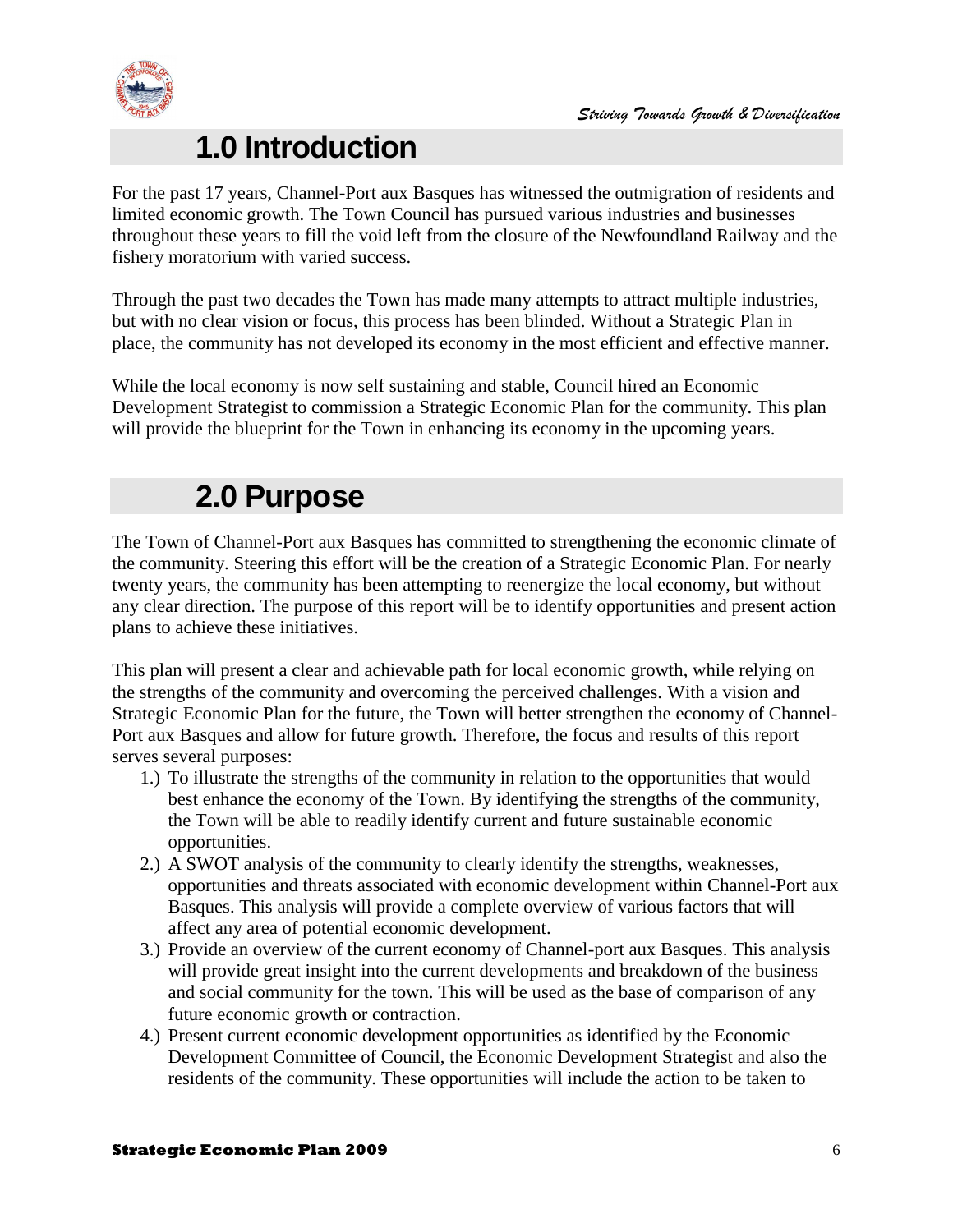

achieve the initiatives, the proposed lead group and implementation time length required to undertake the opportunity.

The focus of this report will be to provide a calculated, rational plan to exploit the strengths of the community to promote growth within the local economy. Growth of the local economy in providing employment and opportunities for the residents will result in growth and prosperity of Channel-Port aux Basques.

# **3.0 Community Economic Background**

<span id="page-6-0"></span>Channel-Port aux Basques, the "Gateway" to Newfoundland, was first visited by the Basque Fisherman in the 1500's who found the ice free harbour a safe haven. For the next 200 years, the area was used seasonally by whalers and fishermen that harvested in the region. The community was settled on a year-round basis when fisher-folk from the Channel Islands established Channel in the early 1700's, although people had been working the South Coast fishery year-round for a century before this. The name Port aux Basques came into common usage from 1764 onwards following surveys of Newfoundland and undertaken by Captain James Cook on behalf of the British Admiralty. Captain Cook went on to fame, if not fortune, as a result of his surveys in the Pacific Ocean, but it was he who surveyed the St. Lawrence region.

The region gained a strong French influence following the Treaty of Utrecht in 1713 and the legacy remains in many of the place names on the coast. Fox Roost was once Fosse Rouge, while Rose Blanche was Roche Blanche, or white rock, which is very obvious when you walk to the lighthouse there. Isle aux Morts, or Isle of the Dead (named for the number of shipwrecks there) has retained its identity unscathed. A major change occurred in Southwestern Newfoundland in 1818 when England ceded fishing rights on the coast to the American's who had already been fishing the coast for two decades. This treaty continued into the 20th century and, as a result, the area is often referred to as the American Coast. The American connection gave the local occupants a back door through which they could trade and avoid the control of the fishery exercised by the English and Jersey merchant companies. As a result, the coast also has strong family connections with New England States.

What established Channel-Port aux Basques was the coming of the railway in 1898. The location was chosen by the Reid Company, who had been contracted by the Newfoundland government to build a railway across the province, partly because of its proximity to Cape Breton, but also because the area was usually ice-free through the winter. The link between the passenger steamship "Bruce" and the railroad in 1898 connected Newfoundland to mainland Canada, and cemented Channel-Port aux Basques as the Gateway to the island. The community was now the service hub for passengers and freight entering and leaving Newfoundland.

The communities of Channel and Port aux Basques merged into a single community in November 1945 and became incorporated. From 1898 to 1988 Channel-Port aux Basques thrived with a bustling, diverse economy stapled with the passenger and freight ferry service, railway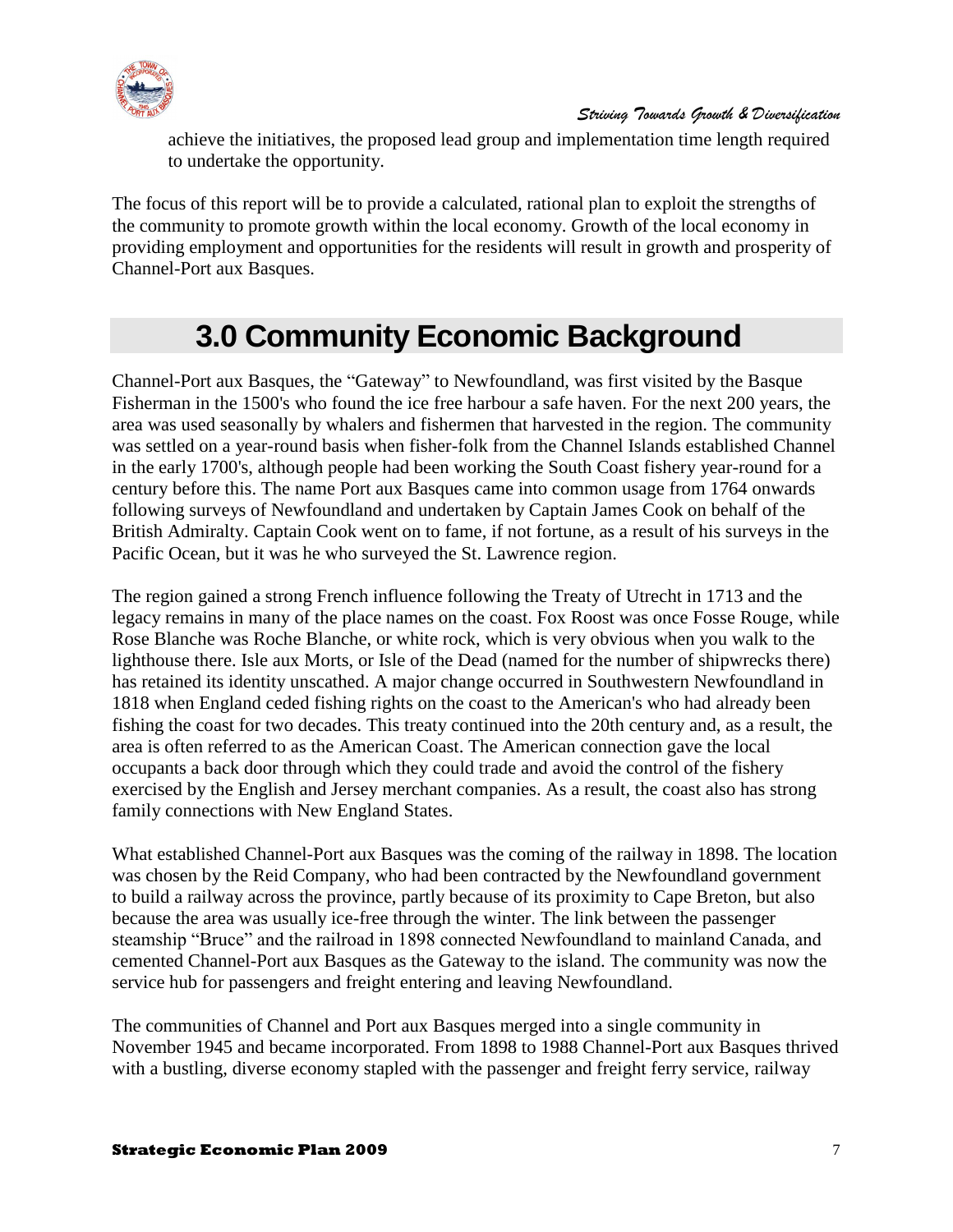

and fishery. Growth in the community during these 90 years was a sign of the prosperity the three major industries provided.

In 1988 the Newfoundland Railway scheduled the last train departure for the province. The railroad, with its narrow gauge, was inefficient in comparison to commercial road transportation. Channel-Port aux Basques was dealt a major economic setback with the loss of hundreds of jobs. With a small population, these job losses were a setback on the economy of the community.

Just four short years later, the community was dealt another devastating loss to the local economy. On July  $2<sup>nd</sup>$ , 1992, the Government of Canada announced a moratorium on the cod fishery of Eastern Canada. This announcement severely reduced the local workforce within the fishing industry, although the local fish processing facility remained in operation on a limited capacity. For the second time in less than five years, another large employer of Channel-Port aux Basques was lost. The economy of the community had been greatly affected and these events presented a great challenge.

For the next 15 years Channel-Port aux Basques would rely on two major employers, Marine Atlantic and Seafreez Foods, as the economic drivers of the town. While operating a limited schedule with only seasonal employment, Seafreez Foods employed approximately 150 people until July, 2007 when the processing facility finally closed its doors. A second major industry had come to an end for the town, joining the Newfoundland Railway.

Although Marine Atlantic and Seafreez Foods remained two large employers for the community until 2007, these companies had established a steady workforce with very little growth during those 15 years. The economy during that time was stagnant, with minimal growth.

In recent years, the population has steadied at approximately 4500 residents, down from approximately 6000 in 1986. The economy has also settled, becoming self sustaining, but with little growth or diversification locally. Currently, Marine Atlantic is the major economic driver of Channel-Port aux Basques, but another trend is beginning to expand the local economy.

The Alberta employment trend has begun to provide another source of economic expansion for the community. With a workforce surplus locally and great demand in Alberta for labour, a migratory workforce from the community has emerged. Local residents have increasingly been traveling to Alberta for shift work, only to remain settled within the Town. Channel-Port aux Basques has benefitted from the earnings of Alberta wages that are infused into the local economy. This new employment opportunity has provided a slight growth in the community's economy recently.

While there is a growing popularity in a migratory workforce, Channel-Port aux Basques continues to strive to expand local employment opportunities through industry diversification, thus stabilizing the economy and allowing for sustainable growth. Although the community may not immediately be able to replace the Newfoundland Railway or the fishery, it will strive to replace those levels of employment with additional opportunities for residents. The goal is to have the growth and sustainability of the local economy as seen in past decades.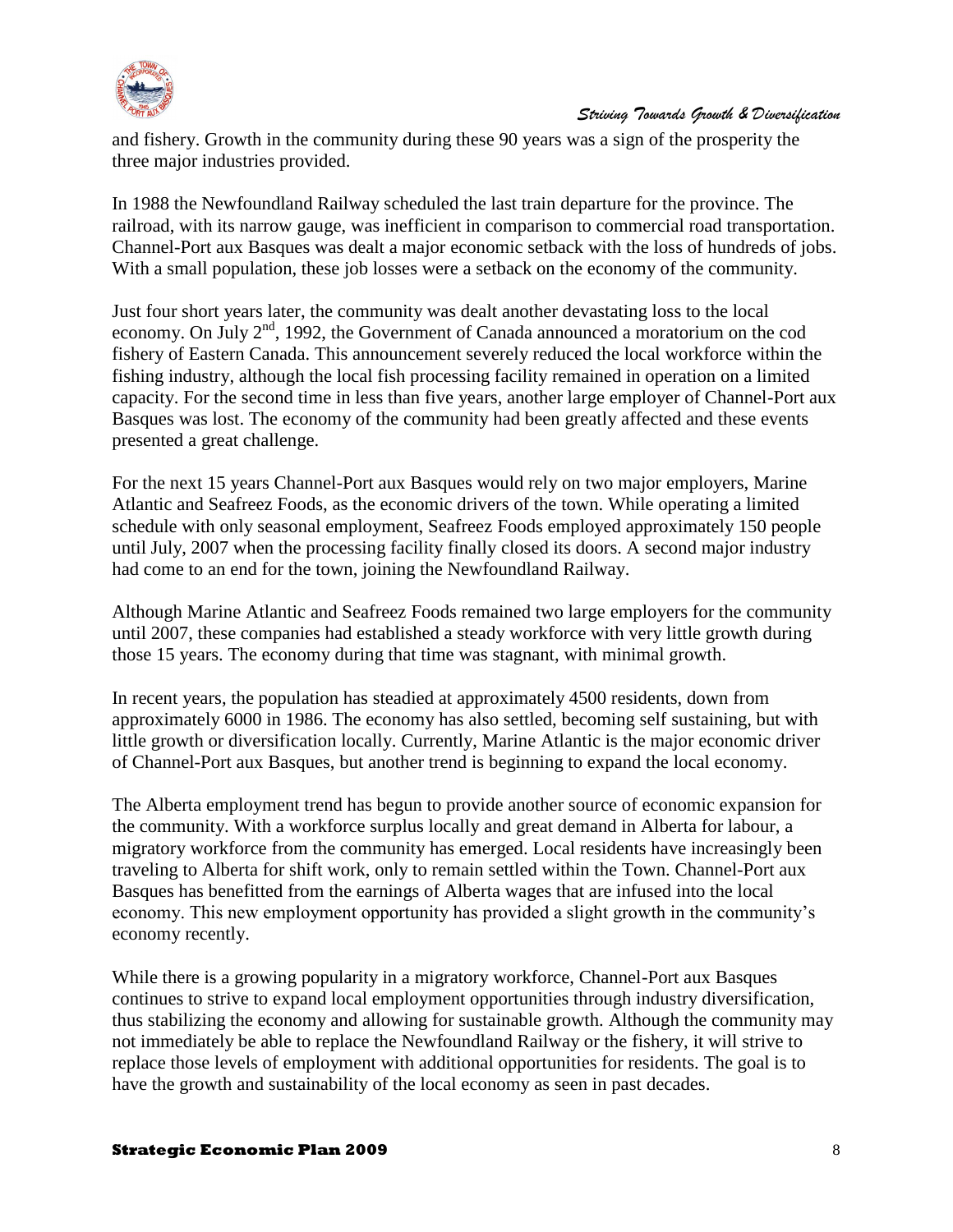

# **4.0 Scope**

<span id="page-8-0"></span>The scope of this report will include the evaluation of all identifiable economic development opportunities and action plans to attain these initiatives. Lead groups or appropriate agencies will be proposed to develop initiatives specific to the associated organization. The scope of this report will also present research on multiple communities throughout the world that are reliant on ferry transportation, reporting the associated industries that have diversified their local economy. This research will provide insight into possible initiatives that Channel-Port aux Basques may avail of and illustrate the need for diversification in creating a prosperous economy. Finally, this report will identify key partnerships and positions needed to forge the economy of the community ahead.

# **5.0 Constraints and Limitations**

<span id="page-8-1"></span>During the analysis and development of the Strategic Economic Plan for the Town of Channel-Port aux Basques, many constraints and limitations must be identified to accurately address current and future economic opportunities for the community.

- 1.) Economic development opportunities have been identified based on the past and economy of the community. Any future developments that may occur can significantly change the economy of the community and the scope of this report and its findings.
- 2.) All economic opportunities have attempted to be explored and investigated. The research contained in this report may not have uncovered each single opportunity that may be best suited for the community.
- 3.) External factors will affect the economy of the Town. The provincial, national and international business climate will all play a large factor in the changing of economic conditions for the community. International trade and a global economy have a great influence on the regional economy and will influence any changes that may occur within the community.
- 4.) Private and governmental investment within the Town will also influence the growth of the local economy. Both sources of investment are needed to provide economic growth. A lack of either may limit the opportunities and initiatives pursued within the community.
- 5.) The economic development opportunities explored within this report are in direct relation to the geography and financial resources available for initiative development and implementation. Initiatives that do not fit the geographical or commercial makeup of the community will not be explored.

To effectively provide a Strategic Economic Plan for the community of Channel-Port aux Basques, these constraints and limitations must be recognized and taken into consideration.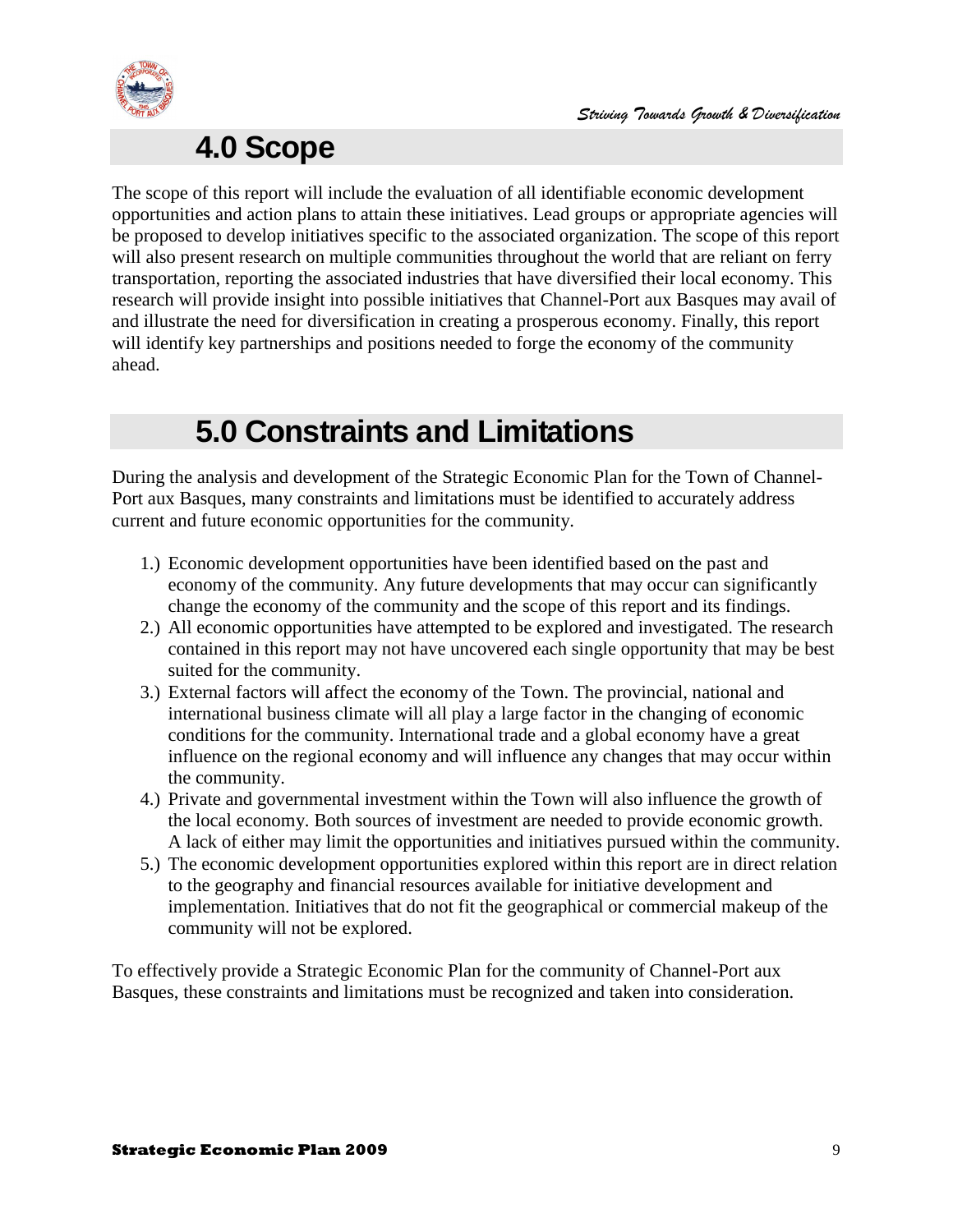

# **6.0 Methodology**

<span id="page-9-0"></span>A report of this magnitude will require extensive research, both primary and secondary, to enable an effectively prepared analysis. It is imperative that accurate information be researched to provide usable data for the Town of Channel-Port aux Basques in the development of the local economy. With precise information on the opportunities that exist and have been identified, the Town can proceed with the diversification and enhancement of the community's economy. This will increase business attraction to the community and result in residents moving to the community or returning.

# <span id="page-9-1"></span>*6.1 Primary Research*

One of the greatest sources of research for the identification of economic opportunities within a small, rural community is through input from the residents. For this Strategic Economic Plan, primary research was conducted through community consultations and interviews with business owners and community leaders. To extensively gather prudent information required in the development of this plan, the following research initiatives were undertaken over the past two years:

- Strategic Planning Session: June  $27<sup>th</sup> 28<sup>th</sup>$ , 2007
- Economic Brainstorming Session: March  $28<sup>th</sup>$ , 2008
- Business Community Consultations: July 2008
	- Joe Jeans Jeans Garage Ltd.
	- $\blacksquare$  Jan Peddle College of the North Atlantic
	- Gary White Castle Building Centres Group Inc.
	- Sandra Allen C&C Enterprises Inc.
	- Dave Fraser Canadian Tire Inc.
	- Andrew Parsons Marks & Parsons Law Office
	- Mike Sheaves Sheaves Home Hardware
	- Cathy Lomond Hotel Port aux Basques
- Community Development Session #1: Opportunities Identification September  $29<sup>th</sup>$ , 2008
- Community Development Session #2: Opportunities Development October  $6<sup>th</sup>$ , 2008

All information collected through these public consultations were vital to the direction and development of the Strategic Economic Plan.

# <span id="page-9-2"></span>*6.2 Secondary Research*

To investigate all avenues of economic development for Channel-Port aux Basques, secondary research was conducted to gather economic information on various communities throughout the world with a ferry based economy. The intention of this research was to identify and research communities with a similar base economy and investigate their other sources of economic growth and diversification. This research would lend insight into the possible opportunities that may exist for Channel-Port aux Basques in economic development. The economy of the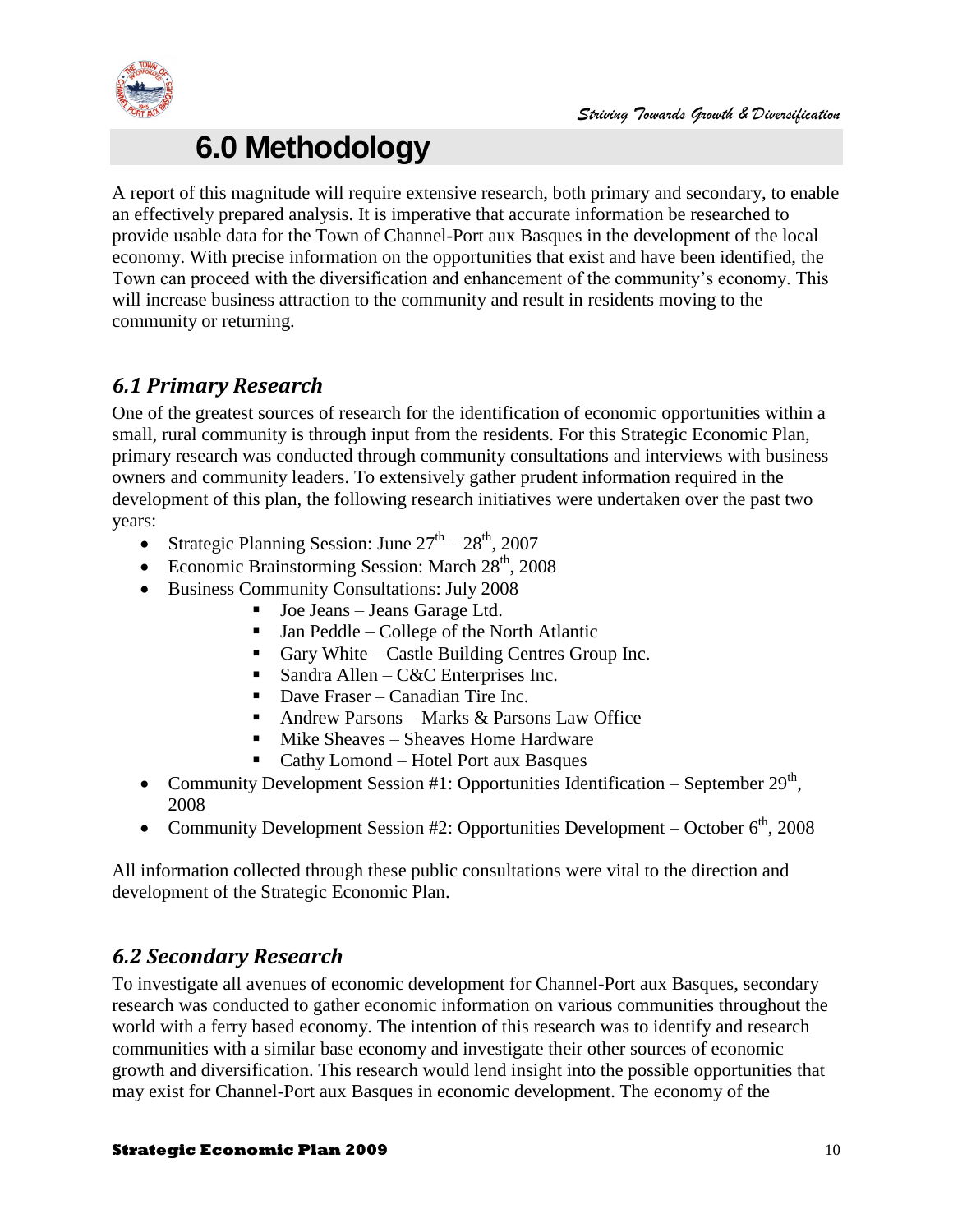

following communities were researched to assist in the development of this Strategic Economic Plan.

- 1.) Prince Rupert, Canada
- 2.) Nanaimo, Canada
- 3.) North Sydney, Canada
- 4.) Anacortes, United States
- 5.) Rosslare, Ireland
- 6.) Bergen, Norwary
- 7.) Seysdisfjordur, Iceland
- 8.) Woolwich, Australia
- 9.) Malborough, New Zealand

<span id="page-10-0"></span>With the information gathered on the various economies of ferry based communities, the Town can draw on these references in the development of their economy.

# **7.0 Significance**

The Town of Channel-Port aux Basques continuously strives to develop and diversify the economy of the community. Although various initiatives have been pursued by the Town and other stakeholders in recent years, there has not been any clear direction to determine the goals of the community. Many developments for the community have been piecemeal without connectedness or a cohesive vision for the overall development.

The goal of this Strategic Economic Plan is to provide the community with an identification of the opportunities that exist within the community and a clear direction to achieve economic development. In addition to the identification of opportunities, goals for achieving the development of the initiatives, timeline for implementation and various aspects to be undertaken will be outlined within this report. Although variations in development will be experienced outside those identified within this plan, objectives for each initiative will remain the same in working toward a positive outcome.

With a Strategic Economic Plan, the community is provided with a vision and goals to prosperous development of the local economy. Each resident of the community will have a clear picture for the opportunities that have been identified and initiatives that may be undertaken to provide growth. This plan provides a positive and encouraging account of the current economy and hope for the future of the community.

# **8.0 Mission Statement**

<span id="page-10-1"></span>The Town of Channel-Port aux Basques strives to provide an exceptional quality of living in an environment based on opportunity, prosperity and safety. The Town fosters positive support for a diversified economy through business investment and upholds the commitment to being the Gateway to the island of Newfoundland for Industry, Transportation and Tourism.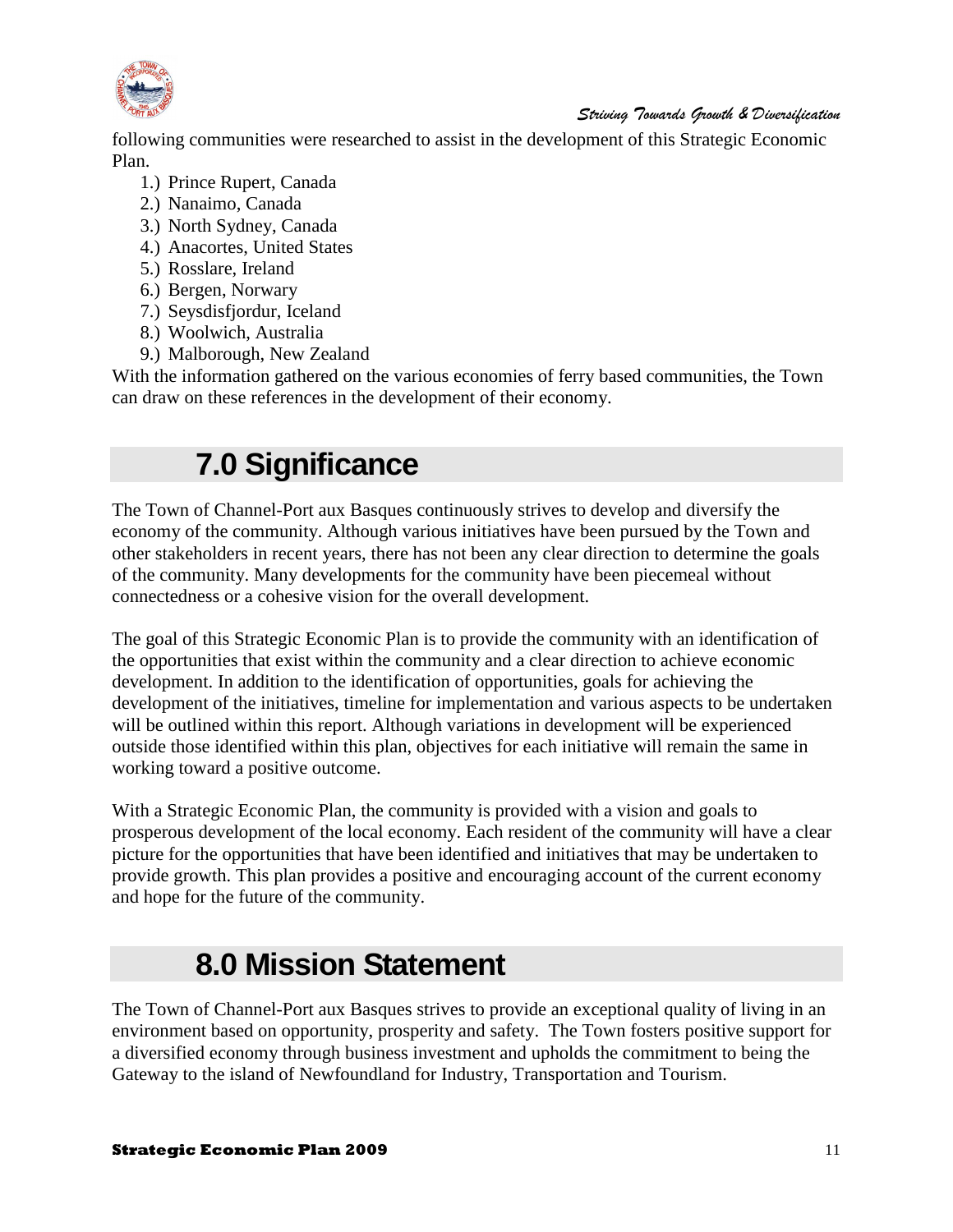

# **9.0 Vision Statement**

<span id="page-11-0"></span>The Town of Channel-Port aux Basques aims to be guided in the future by the following principles:

- Preserve the Town's heritage to learn from the past and plan for the future.
- Maintain and enhance our strong community spirit and exceptional quality of living, recognizing that people choose to live in Channel-Port aux Basques for a reason.
- Provide all citizens with a safe environment in which to access all services and amenities, including recreational and cultural activities.
- Encourage participation and involvement of all citizens in the growth, development and prosperity of the Town.
- Anticipate, recognize and support change within the community's people, culture and economy while utilizing new technologies.
- Develop and utilize partnerships of citizens, business and educational resources to form a stable and diverse economic base.
- Endorse, promote and assist in the advancement of economic prosperity and vitality that includes a diverse business mix and infrastructure to support business needs.
- <span id="page-11-1"></span> Value and utilize the Town's strategic location as the Gateway to the island of Newfoundland for economic growth.

# **10.0 SWOT Analysis**

# <span id="page-11-3"></span><span id="page-11-2"></span>*10.1 Strengths*

#### **10.1.1 Location**

- Gateway to Newfoundland: Channel-Port aux Basques is the entry point to the island of Newfoundland. It is estimated that 90% of perishable goods enter through the gateway port. Each year, approximately 400,000 people travel through the community on the Marine Atlantic ferries, with another 88,000 commercial vehicles (Marine Atlantic, 2008). This large volume of annual traffic provides great opportunities for tourism, distribution, servicing and transportation services.
- Geography: Being the nearest Newfoundland community to Nova Scotia, the Town has the advantage of being the last point of exit for any exported goods and first point for imported goods. This location is ideal for manufacturing to cut on transportation costs shipping to mainland Canada. The Town's location also enables it to capitalize on any developments within the Gulf of St. Lawrence, West Coast or South Coast of Newfoundland.

#### **10.1.2 People**

<span id="page-11-4"></span>• Practice traditional ways of life: The residents of the community embrace many of the ways of life that has been experience for generations. This lends opportunity for Tourism, but also provides a recruitment tool for incoming residents of the wholesome lifestyle available.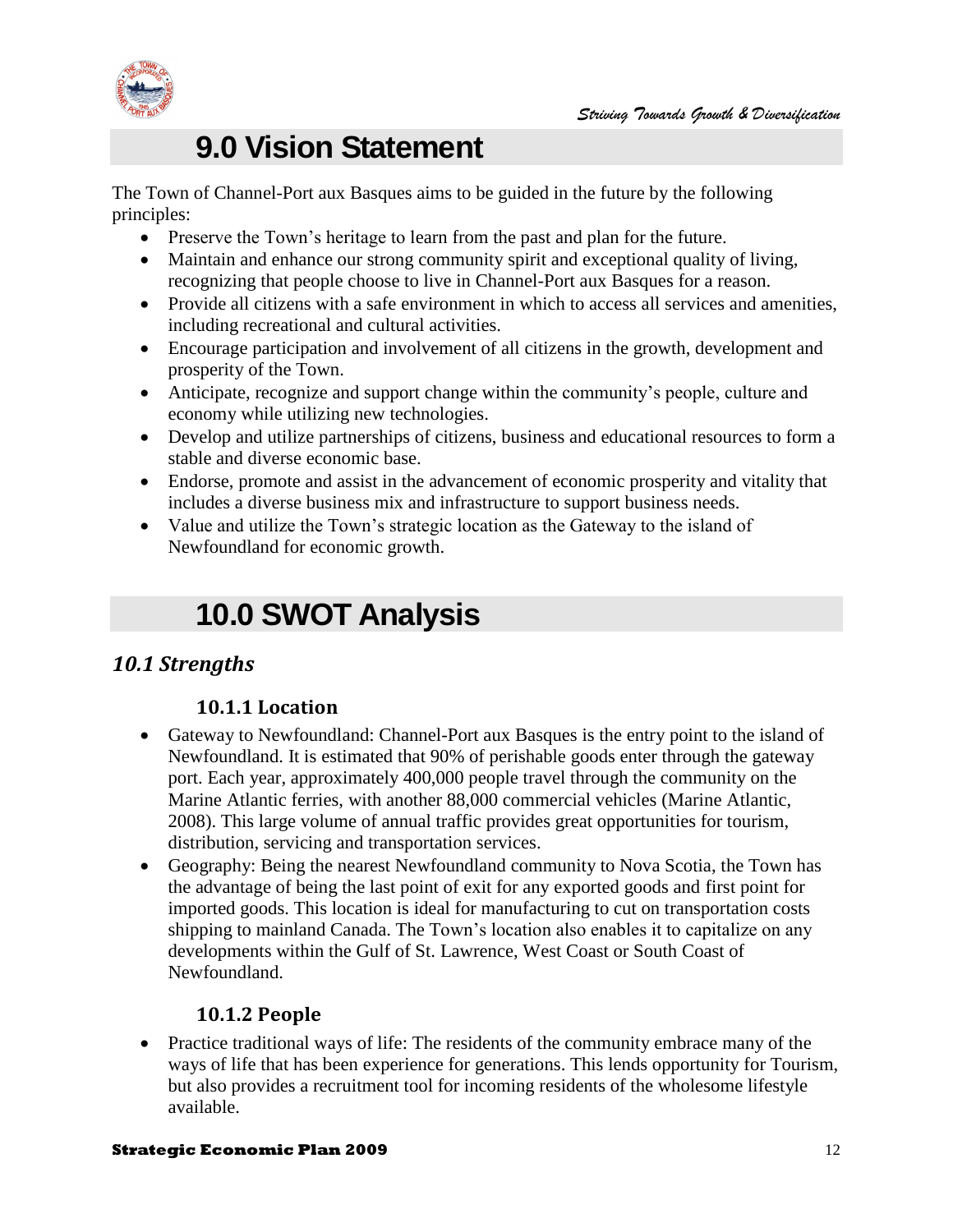

- Generous, caring people: The nature of the residents of the community embraces migrating residents to the community and creates a sense of belonging and inclusion. When attracting professionals and expatriates to the region, this is an important factor.
- Recognized for hospitality: Having a welcoming community that is very giving, especially in times of need, provides a positive reputation for the Town that distinguishes it from larger, urban centres.

#### **10.1.3 Culture**

- <span id="page-12-0"></span> Remote community that exercises conventional ways of life: The uniqueness of a culture is intriguing by many tourism visitors, but more importantly provides a sense of pride and history for a community that others can witness.
- Customary language still dominant: As intriguing as the convention way of life is the dialect that remains within the region. Again, this provides a sense of history and culture for outsiders that draw them to the community. Culture should not be overlooked in the importance to the community.

### **10.1.4 Scenery**

- <span id="page-12-1"></span>• Picturesque natural environment (ex. Table Mountains, Rugged shoreline): The beauty of the landscape provides immediate tourism potential as well as intrigue for outdoor adventurers.
- Scenic cultural landscape (ex. Outport fishing community): The unique culture of the region also produces a landscape conducive to the first settlements by Europeans and a traditional way of life.

# **10.1.5 History**

- <span id="page-12-2"></span> Community is rich in navigation and transportation history: With a history of navigation and transportation, the community has a decisive opportunity to attract industries within the marine transportation sector. Expertise and human resource capacity exits for this sector of the economy.
- History in settlement and contributions to the province and country: The region has provided hard work, ambitious workers to the province and country. The community also has a history of being the hub for many industries entering and exiting the island.

# <span id="page-12-4"></span><span id="page-12-3"></span>*10.2 Weaknesses*

#### **10.2.1 Population**

 High out-migration in recent years with the collapse of the fishery and closure of the local fish plant: The decline of major employers in the community has led to a decrease in human resource capacity and to an aging population. The lack of an abundance of skilled, youthful workers may deter larger industries from establishing in the community.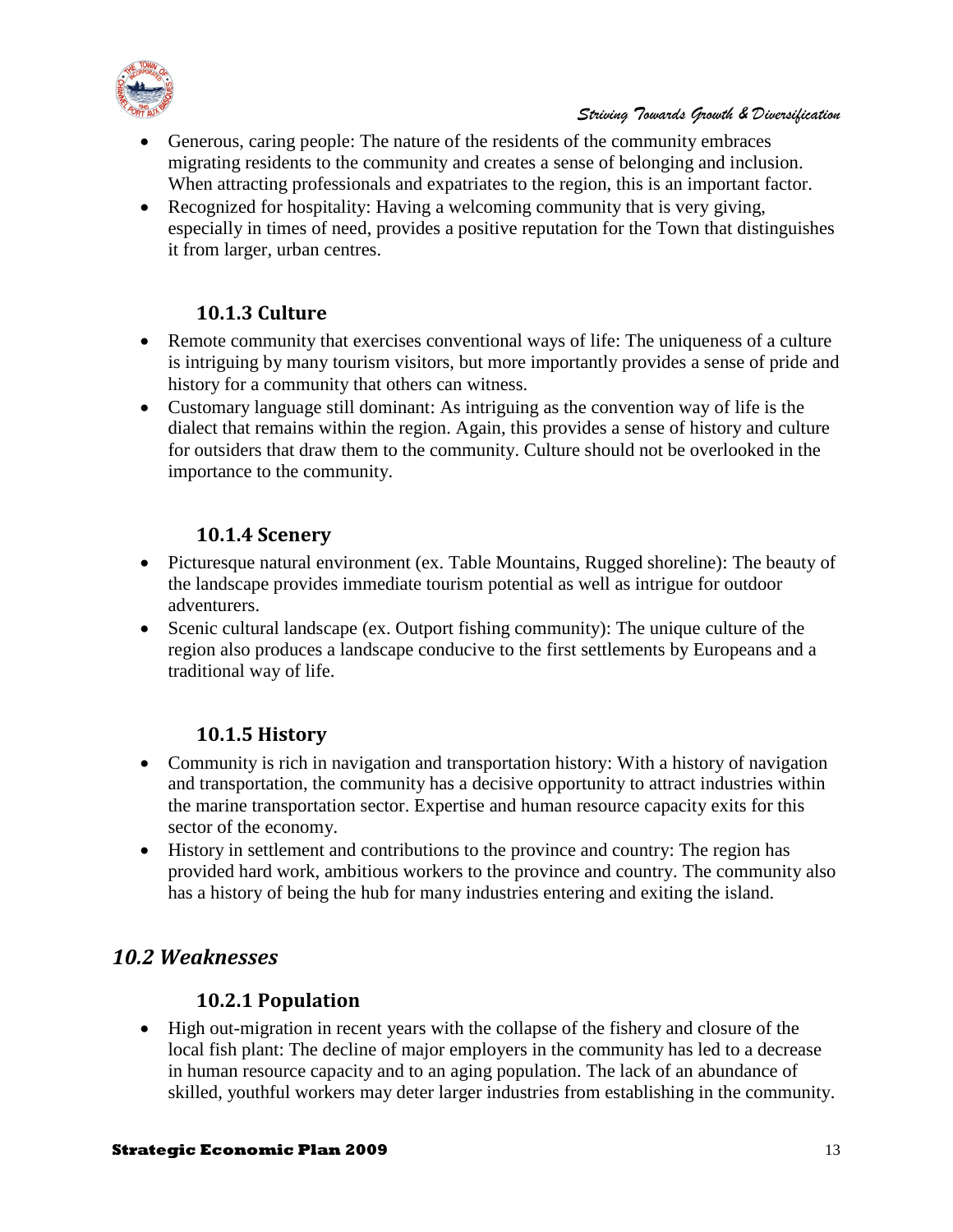

- Little youth in the area due to a lack of sustainable employment: The region has experienced an increase in education levels in the past two decades, especially among younger residents. With increased education levels, many of the youth have been forced to migrate out of the community for employment within their chosen field.
- Less than 10,000 residents in the area: The region is a rural setting that may limit specific industries tied to larger populations, such as call centres. Any industry that has a high turnover of staff for larger workforces are not ideal opportunities for small, rural populations.

### **10.2.2 Employment**

- <span id="page-13-0"></span> Little employment opportunities in the past decade: For the past two decades, major industries have been downsizing and reducing their labour force. This has decreased employment opportunities for residents and in addition, little additional growth in other areas of the economy have been experienced to compensate for reductions.
- Only one major employer in the community: There is a lack of economic diversification within the community, with one major employer serving as the base of the economy. Should any major reductions or a complete closure occur with this employer, the community's economy would be devastated.

# <span id="page-13-1"></span>*10.3 Opportunities*

- Develop and market minor tourist attractions of the area: Given the quaint and picturesque landscape, along with the cultural landscape and geographic location for attracting visitors, great opportunities exist in the development of tourism attractions.
- Promote beautiful scenery of the community: Promotion of the scenery of the region can be used in addition to efforts in adjacent regions such as Gros Morne. Visitors have often been astounded by the local view upon arrival to the province.
- Attempt to attract major employers: As outlined in the proceeding sections, multiple opportunities exist within various economic sectors to provide growth to the community. With identified opportunities, optimism for the future persists.
- Target employment opportunities toward youth: In providing sustainability and growth within the community, specific efforts need to be made in attracting and retaining the youth of the region through employment. This provides a population base for the Town in years to come.

# <span id="page-13-2"></span>*10.4 Threats*

- Out-Migration: For the past two decades out-migration has been a major threat to the growth and sustainability of Newfoundland and Labrador. Channel-Port aux Basques has also witnessed a substantial loss of population in recent years. This proves problematic in attracting industries, human resource capacity and optimism for the residents.
- Inability to attract and retain new and existing businesses to the community: With no concentrated effort or direction in recent years, there has been a specific lack of attraction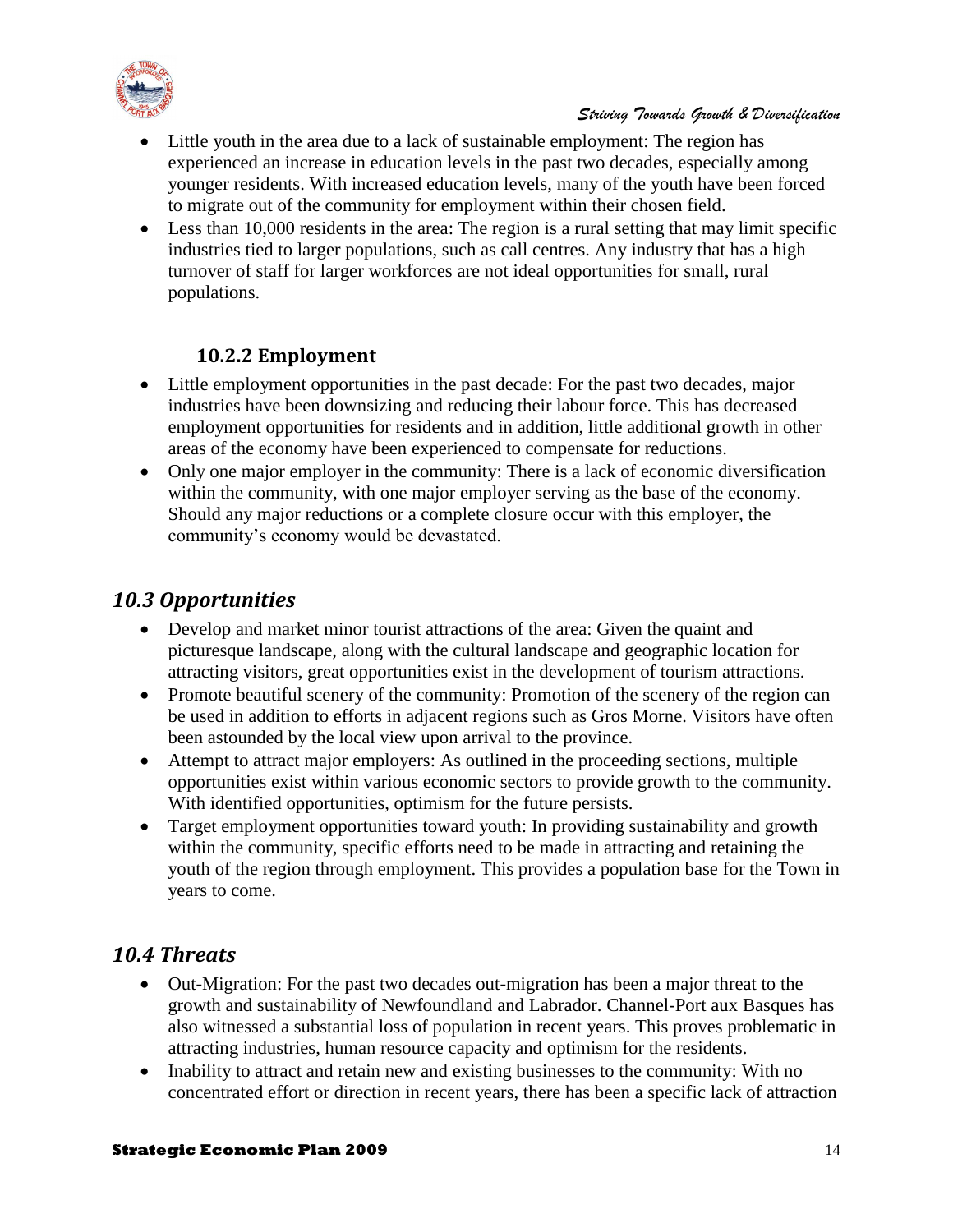

and retention of new industries to the community. With little growth, this gives the impression that the community is dying and not concerned with economic growth.

- Lack of human resource capacity: The increase in out-migration provides less of a labour force for any industry interested in locating in the community. It specifically decreases the amount of skilled workers in the community to assist in economic development.
- Additional shipping companies increasing presence in the province (ex. Oceanex): Many additional shipping companies within the province decreases the demand for Marine Atlantic services and increases the profile of competing ports within the province.

# **11.0 Primary Research Findings**

<span id="page-14-0"></span>Having completed a wide array of primary research for the Strategic Economic Plan, findings were wide ranging, yet consistent between sources. To provide an adequate and encompassing report, all sources of primary research were explored. Consultations were conducted with representatives of the local business community, economic development stakeholders and residents. All segments of the community were investigated to provide input for the Strategic Economic Plan.

# <span id="page-14-1"></span>*11.1 Strategic Planning Session*

Members of the Channel-Port aux Basques Town Council hosted a workshop administered by Mark Felix of the Department of Innovation, Trade and Rural Development of the Government of Newfoundland and Labrador. This Strategic Planning Session was designed to introduce Council to the concept of Strategic Planning, the ramifications of a plan, along with identifying Council's vision of the future economy, opportunities for development and options for moving forward.

During this consultation, Council found the value in completing a Strategic Economic Plan and the role it would play in future developments. Most importantly, community representatives determined the need to hire an Economic Development Officer for the Town. This employee would be responsible for completing a Strategic Economic Plan, as well as implementing initiatives (Felix, 2007).

# <span id="page-14-2"></span>*11.2 Economic Brainstorming Session*

Various economic development stakeholders from the region met on March 28<sup>th</sup>, 2008 for an economic idea generation session. The sole purpose of this event was to produce all imaginable opportunities that may exist for economic development within Channel-Port aux Basques. The logistics and details behind each initiative put forth were not considered within the scope of the session. Some of the ideas generated included additional housing, tourism development on the Grand Bay West Beach, a marina, vehicle rentals, cranberry farming, daycare and harbor development among others (Keeping, 2008).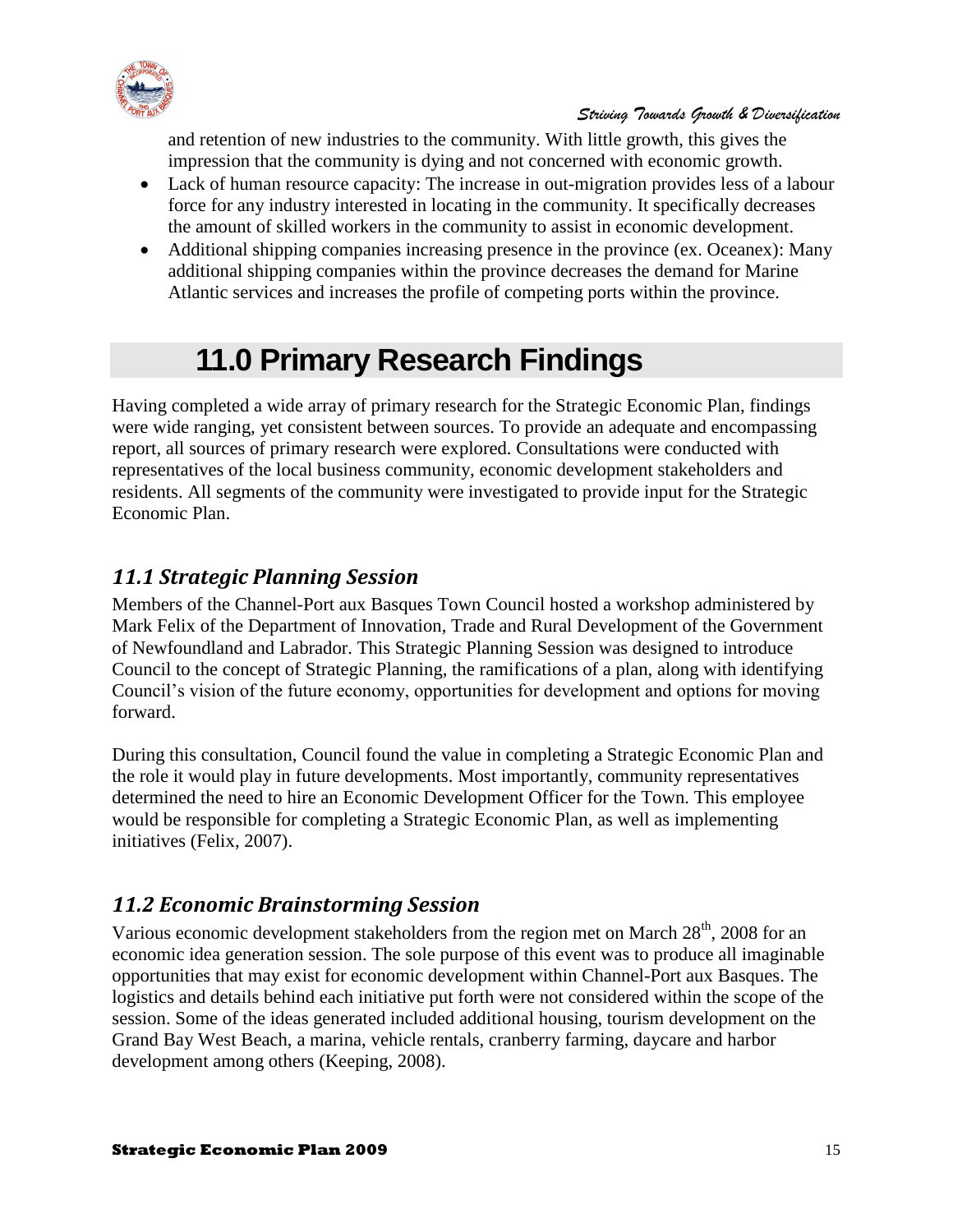

This list of identified opportunities was compiled for further study by the Town's Economic Development Strategist which was hired just prior to the brainstorming session. Preliminary research would be conducted on all initiatives suggested to determine the financing required and action items for implementation. This initial screening process would lend information to the ease if completion and feasibility to be included in the Strategic Economic Plan.

# <span id="page-15-0"></span>*11.3 Business Community Consultations*

The base of most economies is the business community. Contributing directly to the health of the local economy, interviews were done with business owners to reveal their insights and views for economic development. A total of 15 businesses owners were contacted with 8 interviews completed for this report. The composition of the businesses varied to provide a representative sample of the entire population.

The intent of these interviews was to gather first hand information of the local economy from those directly contributing and affected by it. Much of the feedback centered on common ideals and views. Most noted that residents of the community have a negative attitude toward the local economy regardless of any developments. All of the owners spoken with cited Harbour Development as having the highest potential for providing growth of the local economy.

The other common themes included the need for business to work in great cooperation with one another and with the Town of Channel-Port aux Basques. An underlying strain seemed to rein through interviews in reference to other owners and specifically with Council. The most positive outcome was the perspectives toward the economic generating opportunities that exist for the community. All owners cited the attributes of the community and the initiatives that could be undertaken to develop the economy and expand the community. With such a positive attitude by those responsible for much of the present economy, optimism for the future of the community should resonate to other residents.

# <span id="page-15-1"></span>*11.4 Community Development Session #1: Opportunities Identification*

In attempting to identify every possible economic development opportunity available to Channel-Port aux Basques, community consultation sessions were held to provide residents with access and input to the Strategic Economic Plan process. Advertising of these sessions were made through the local newspaper, The Gulf News, as well as on Rogers Cable community channel and the Bruce II Sports Centre informational sign. Personal emails were also sent to all business interviewees and additional community contacts to be forwarded to any member of the community. To allow unbiased and open participation, Baxter House of the Government of Newfoundland Department of Innovation, Trade and Rural Development was solicited as the facilitator for the sessions.

The initial Community Development Session drew 19 members of the community for participation. During the first consultation residents were asked to provide economic development opportunities they deem relevant to the community. These suggestions were not analyzed in length or in reference to limitations. Discussions among the attendees lead to a great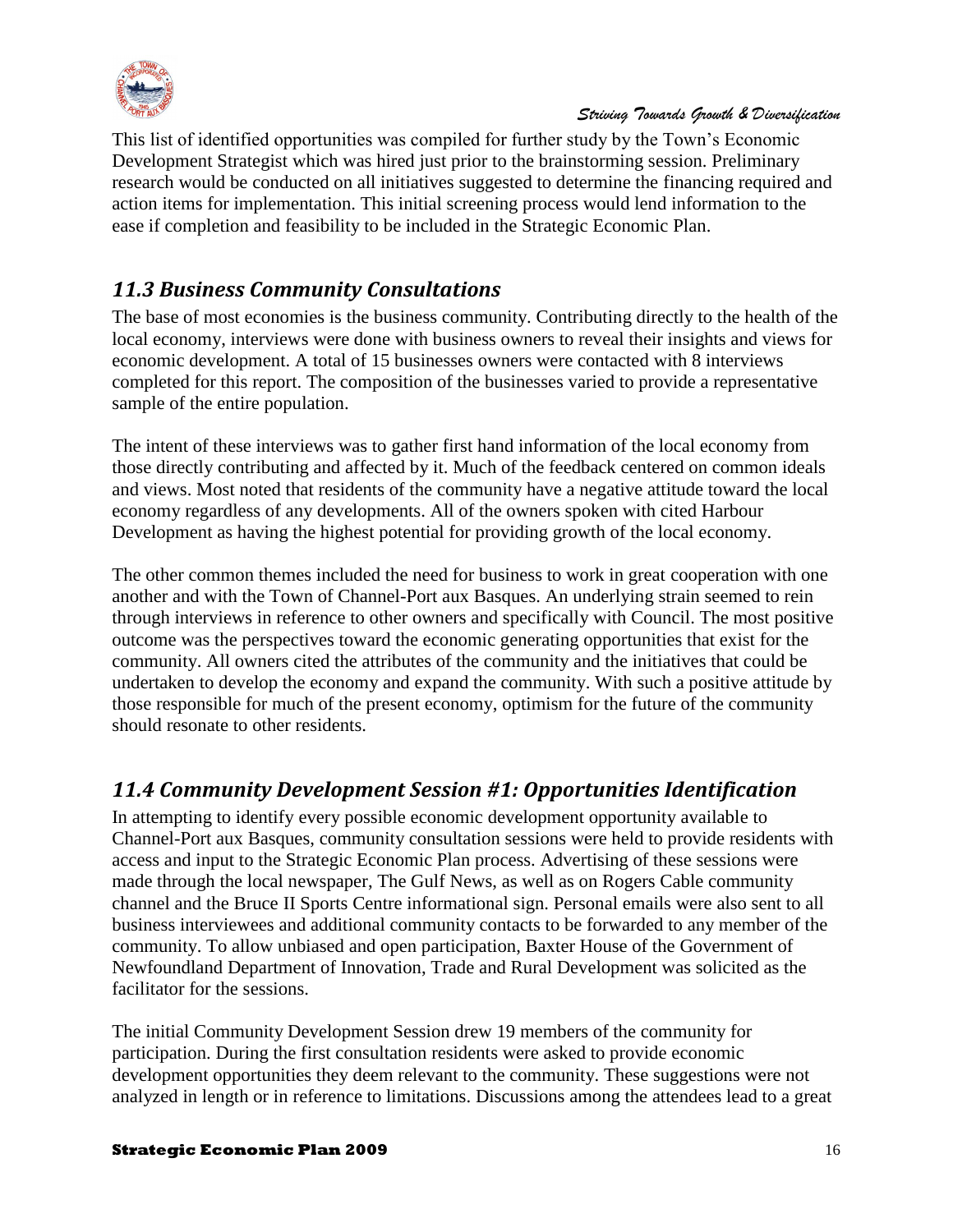

deal of input and identification of multiple opportunities. The initiatives received were similar to those from the brainstorming session and business community consultations, which included harbour development, a freight distribution centre, Grand Bay West Beach tourism, and car rental services. In addition, there were unique opportunities in the small scale Atlantic convention market, services for seniors, hospital services, adventure tourism, and a daycare among others (Billard, 2008).

While some initiatives are social in nature, all contribute to the economy of the community. The list of opportunities identified during the first community development session totaled 40, with some overlap and relating initiatives. Please see Appendix A for a listing of all opportunities identified during this session.

# <span id="page-16-0"></span>*11.5 Community Development Session #2: Opportunities Development*

Building on the initial community development session, the second follow-up session drew 20 residents and built on the progress made previously. Facilitator Baxter House called for additional economic development opportunities that may come from new attendees or developments since the last session. Several new initiatives were put forward and lightly discussed.

The goal of a second community development session was to prioritize the indicated opportunities and apply weighted criteria to determine the most feasible initiative to develop. All residents were given three selections toward the 40 initiatives. These selections could all be used toward one initiative or spread over three. Upon all residents making their selections, a list of the top ten selected opportunities were determined.

With a listing of the top initiative priorities for the community, weighted criteria were then applied to each opportunity to determine their feasibility. The criteria determined by residents of the community were:

- Sustainability of initiative
- Labour skills available
- Barriers to development
- Community support
- Creates employment
- Community lead group
- Environmental impact
- Financing availability
- Available infrastructure

(Billard, 2008)

Having determined these criteria, any future opportunities or initiatives brought forward to the community can be easily evaluated to determine the feasibility. This process provided both insight and participation into the economic development process for the residents. The result of the community development sessions allowed residents to identify opportunities, prioritize them and apply criteria to determine their feasibility. Upon completion of this process, the following initiatives were ranked:

#### **Strategic Economic Plan 2009** 17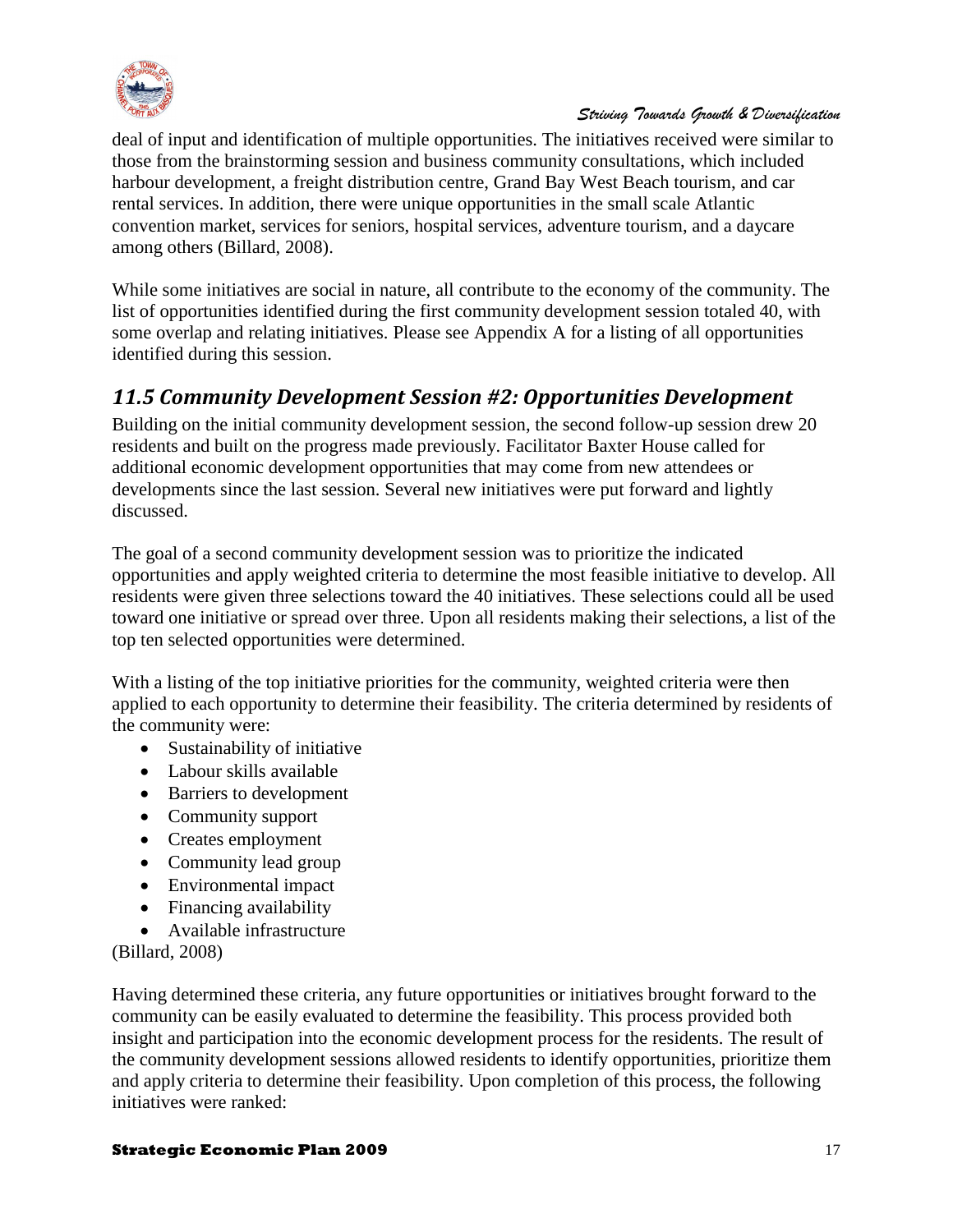

- 1.) Housing
- 2.) Lay-Down Space
- 3.) Freight Distribution Centre
- 4.) Channel Lighthouse Development
- 5.) Youth Centre Daycare
- 6.) Harbour Development
- 7.) Expansion of Hospital Services
- 8.) Access to Marine Atlantic Docks
- 9.) Local Investments
- 10.) Moratorium on Business Tax

(Billard, 2008)

Various external factors and future developments will ultimately impact the development and progress on any of the above initiatives. Further investigation of all initiatives presented during the community consultations has been completed during the development of this report to specifically determine the feasibility of each. All avenues of development has been explored specifically regarding the funding necessary for development, environmental regulations, needs of the community, legal implications and other various aspects to each initiative.

# **12.0 Secondary Research Findings**

<span id="page-17-0"></span>In the preparation of this report, extensive secondary research was also completed. The main avenue of investigation revolved around communities throughout the world that have an economy based on a ferry service. Analyzing the economies of other ferry providing municipalities provides insight into opportunities that may exist for Channel-Port aux Basques.

In total, nine communities from various corners of the world were researched on their economy to provide input for this report. While most communities had an economic focus on the ferry system it hosted, most had a diverse economy to better withstand market fluctuations. Since the closure of the Seafreez Foods facility in 2007, Channel-Port aux Basques has become a one industry community. The mainstay of the local economy is Marine Atlantic. The research completed on additional communities with a similar base economy will provide insight into possible solutions for economic diversity.

While many economic contributors in the researched communities would not be realistic for Channel-Port aux Basques, the findings did provide some possibilities. In Malborough, Australia there is a major producer of wild meat and game products such as venison, wallaby, rabbit and goat. Another major contributor to the economy of Malborough is marine services in vessel construction and repair mostly targeting the recreational boating market. Both of these industries may be economic development opportunities for Channel-Port aux Basques.

Bergen, Norway has a staple ferry system, but also has major developments in offshore oil and gas servicing, hydro, fishing and tourism of the fjords. Again, fjord tourism would not apply locally, and the community has recently witnessed a downfall in the fishing industry, but hydro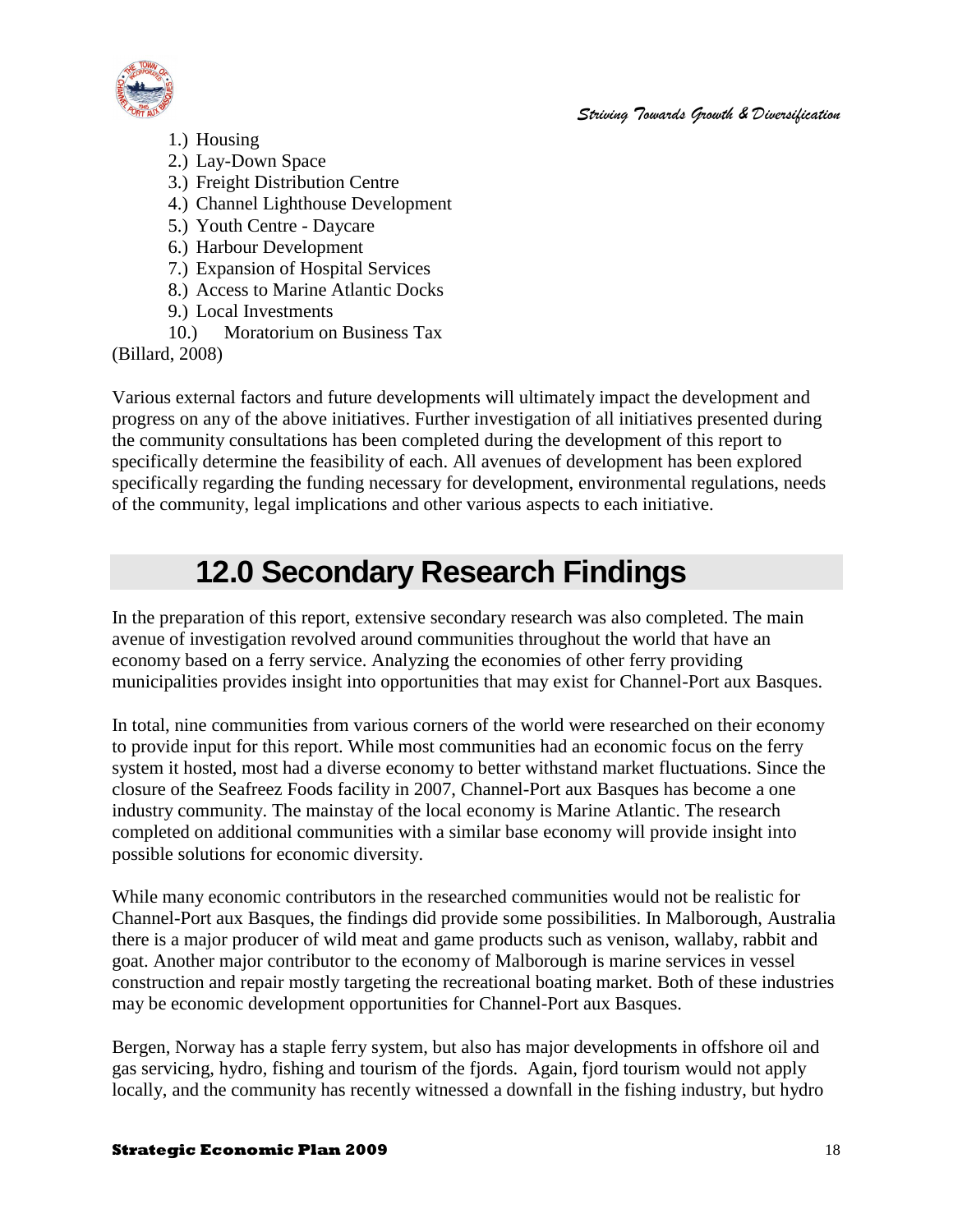

developments of the Lower Churchill and offshore oil developments hold opportunities locally. A proposed transmission route for electricity generated from the Lower Churchill and destined for the Eastern Seaboard has Western Newfoundland suggested. Prior to extension to Nova Scotia, Channel-Port aux Basques would be the transmission end point for the Newfoundland segment. Land sales in the Sydney basin for oil and gas development off the Southwest Coast may also be developed and enhance the community's economy. Both of these industries which are paramount to Bergen, Norway may hold promise for this community as well.

A Canadian port researched for this report was Prince Rupert, British Columbia. Although the ferry service has been a major part of the economy, recent developments in the container transportation industry has provided diversification within the port. Tourism has also been a major focus for the community to provide sustainability for the economy as well. Wilderness and marine tours have been a focus for a municipality that boasts of their geographic location in Northern Canada.

Newfoundland's neighbor in the North Atlantic, Seysdisfjordur Iceland has a similar economy base to the rural areas of this province. Dominated by the fishing industry, Iceland is heavily reliant on complete processing of various fish species. Seysdisfjordur also has some manufacturing in fruit and vegetable preserves, work clothing and animal feed. Another major component to the economy is Aluminum production. All these additional avenues of development have provided some stability in addition to the focus on fishing.

Research gained from ferry based communities throughout the world provides insight into additional avenues of economic growth and diversification for Channel-Port aux Basques. While many areas of diversification discovered through research may not be an option for this community, it does illustrate the importance of development of multiple industries over various sectors to provide stability for a small municipality. The production of Aluminum, tours of fjords and wine production may not be suitable for Channel-Port aux Basques, but other opportunities such as wild meat production, oil and gas industry servicing and containerized transportation are avenues that may be developed for economic growth as it has done for the researched communities throughout the world.

# **13.0 Major Findings**

# <span id="page-18-1"></span><span id="page-18-0"></span>*13.1 Positive Enthusiastic Local Business Community*

Perhaps the greatest finding in the completion of primary research for this report is the optimism and support of the local business community for the economy. All entrepreneurs interviewed spoke highly of the present economy and more importantly confidence in future growth. Consumer and business confidence provides insight into the strength of the local economy and leads to some predictability for the near future. This opinion is perhaps the most positive finding from the primary research. A bright economic outlook by the local residents is a major obstacle that does not need to be overcome and provides a strong base for growth.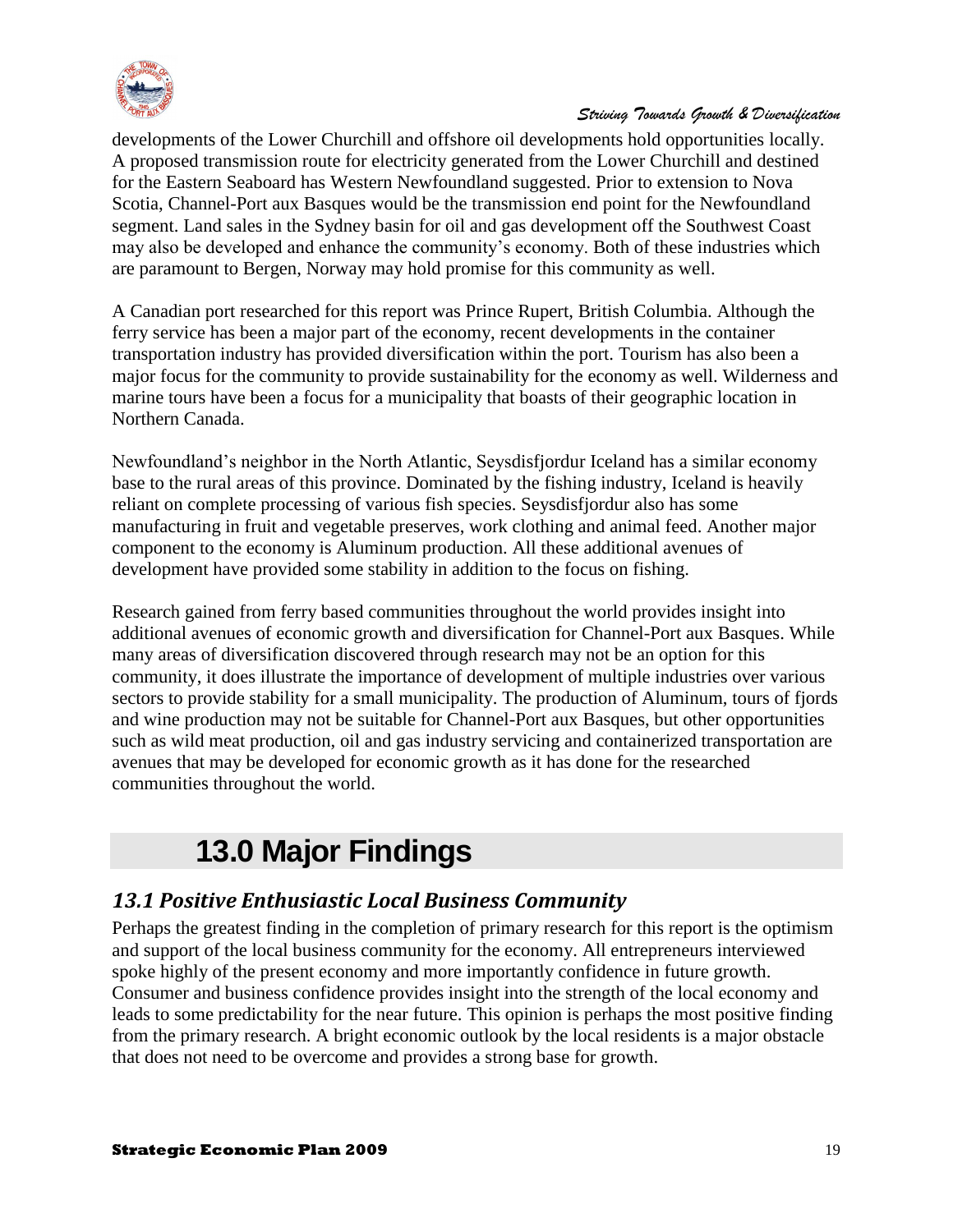

# <span id="page-19-0"></span>*13.2 Opportunities Do Exist*

When investigating economic development opportunities there were no shortage of suggestions. All business owners, community resource staff and residents provided potential initiatives that can be pursued in Channel-Port aux Basques to expand the local economy. A multitude of opportunities have been presented and investigated for this report, with the most feasible and beneficial initiatives explored given the community input. The opinion that many opportunities for the community exist is a positive in the creation of a Strategic Economic Plan. It provides multiple avenues of investigation and indicates that growth and diversification of the economy is possible. It is the identification of these opportunities that provide continued economic development for a community.

# <span id="page-19-1"></span>*13.3 Uniqueness of Local Economy*

Clearly evident from the secondary research completed on additional communities throughout the world was the uniqueness of the Channel-Port aux Basques economy. Some elements of the local economy may be similar to others, but the specific makeup and opportunities for development vary completely. With this acknowledgment comes an original Strategic Economic Plan that fits with the geography, demographics and human resource capacity of the community. This brings to light the need for realization that economic development initiatives that prosper in one community may not necessarily witness success in another. Each community and economy is unique and thus the Strategic Plan for development must be tailored to best enable prosperity.

# <span id="page-19-2"></span>*13.4 Need for Economic Diversity*

Upon review of other economies throughout the world, the most evident implication for Channel-Port aux Basques is the requirement for economic diversification. Specifically in relation to Seysdisfjordur, Iceland whose economy is dominated by fishing, diversification is mandatory to weather industry fluctuations and changes. Being reliant upon one to shoulder an economy presents a real threat to any community should that industry collapse. This virtually brings a community and its economy to a complete halt. Seemingly this is the greatest present risk for Channel-Port aux Basques. Marine Atlantic is presently supporting the majority of the local economy. Thus economic development in additional sectors of the economy should be the highest priority for the community. Diversification of the economy will being stability and growth to the Town.

# <span id="page-19-3"></span>*13.5 More Collaborative Effort*

The development and growth of the economy of a community cannot be accomplished by a single person or organization. A collaborative and comprehensive effort by all community stakeholders and organizations is needed to further develop the local economy. This includes the entire business community, resource staff, volunteer organizations, residents and the Town working together to achieve a common goal. Having a complete effort by all members of the community will allow more development with the effort spread throughout the population. This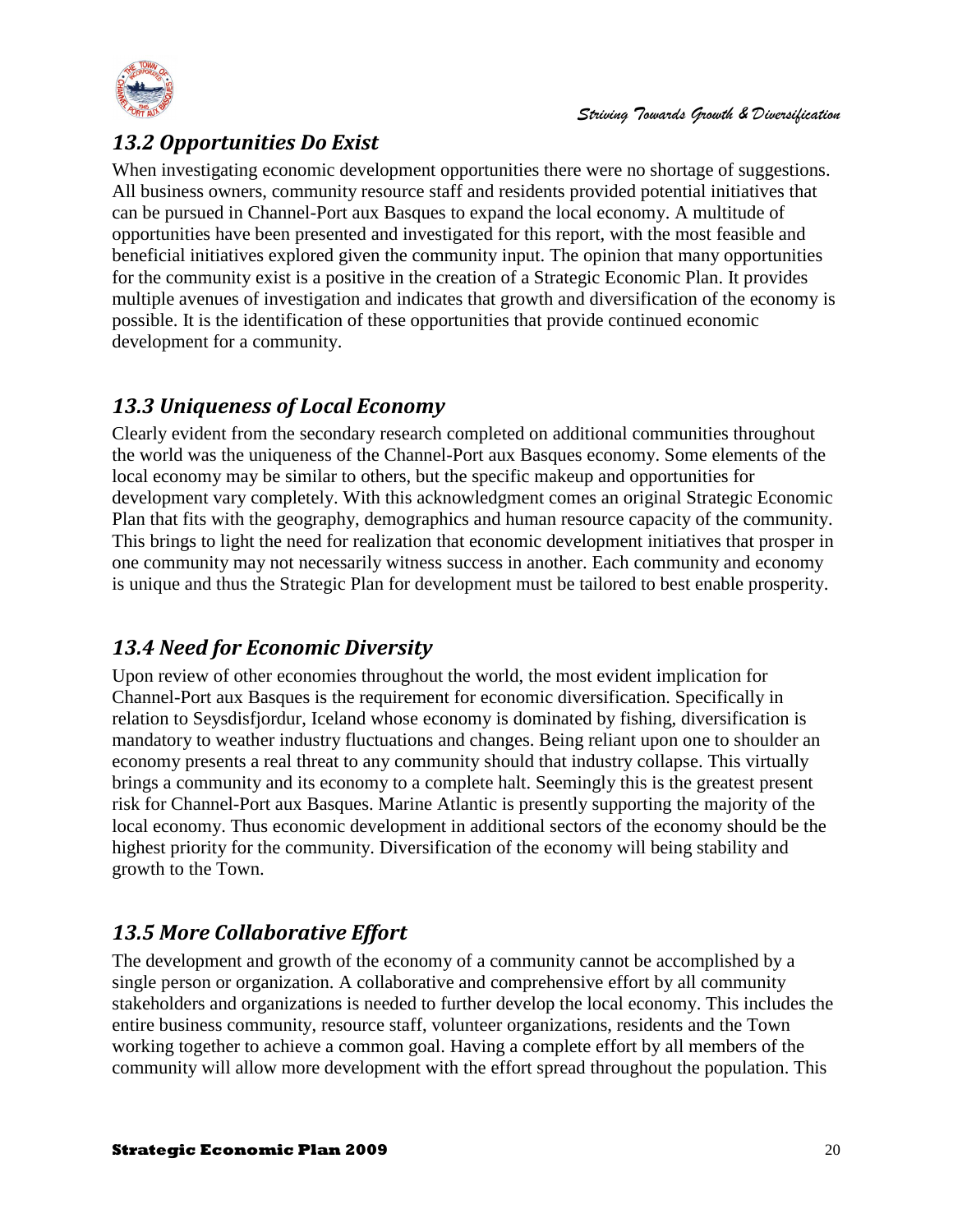

should begin with the Town strengthening their relationship with the private business community and extending support to all organizations and groups in their endeavors.

Businesses must further partner to achieve success that is often dependent on one another. And volunteer groups which provide a passion toward specific goals that should be acknowledged for their efforts in providing growth in the local economy. Most importantly, is it crucial that all these stakeholders work in collaboration if economic growth and prosperity is to occur for Channel-Port aux Basques to reach its maximum potential.

# **14.0 Economic Development Initiatives**

# <span id="page-20-1"></span><span id="page-20-0"></span>*14.1 Harbour Development*

The Town of Channel-Port aux Basques was founded by the Basques fishermen for its ice free, secure harbour. This important piece of infrastructure continues to be the lifeline of the local economy. Now well developed, the harbour has several well developed, deep berth wharves and also an abundance of unoccupied land suitable for any further development. This combination lends great potential for economic development.

Marine Atlantic currently has two well maintained berths used for the docking of their superferry fleet year round on the North side of the harbour. These are approximately 600 feet in length and can accommodate ships of greater than 670 feet, with depths averaging 32 feet. In addition to these two main docks, there are an additional two berths located on the North side of the harbour, behind the Marine Atlantic terminal facility. The Carson & Coastal docks are 400 and 640 feet in length respectively, with depths of 25 feet. These four major docks are owned and maintained by Marine Atlantic, with a close working environment with the community and private firms.

The Port aux Basques Harbour Authority also has ownership of additional docking facilities on the West side of the harbour. There are a total of 3 fixed wharfs ranging in length from 150 feet to 210 feet with depths up to 30 feet. The Harbour Authority also has two floating docks with a length of 162 feet. With these facilities accessible, the harbour has multiple well developed infrastructure pieces for economic development opportunities.

# **14.1.1 Marine Atlantic Infrastructure Access**

<span id="page-20-2"></span>One of the major inhibitors to economic development within the harbour is the lack of access to the Carson and Coastal docks owned by Marine Atlantic. The company has traditionally used these docks as an alternate site for some of their ships. With the process of fleet renewal currently being completed by the corporation, larger vessels will no longer be capable of docking at these berths. Access to these facilities can have a major economic impact for the community. Deep water berths for vessels can be marketed to a variety of industries such as shipping, cruise and carrier ship lines.

**Lead Group**: Town of Channel-Port aux Basques **Estimate Implementation Time Length**: 1.5 years

#### **Strategic Economic Plan 2009** 21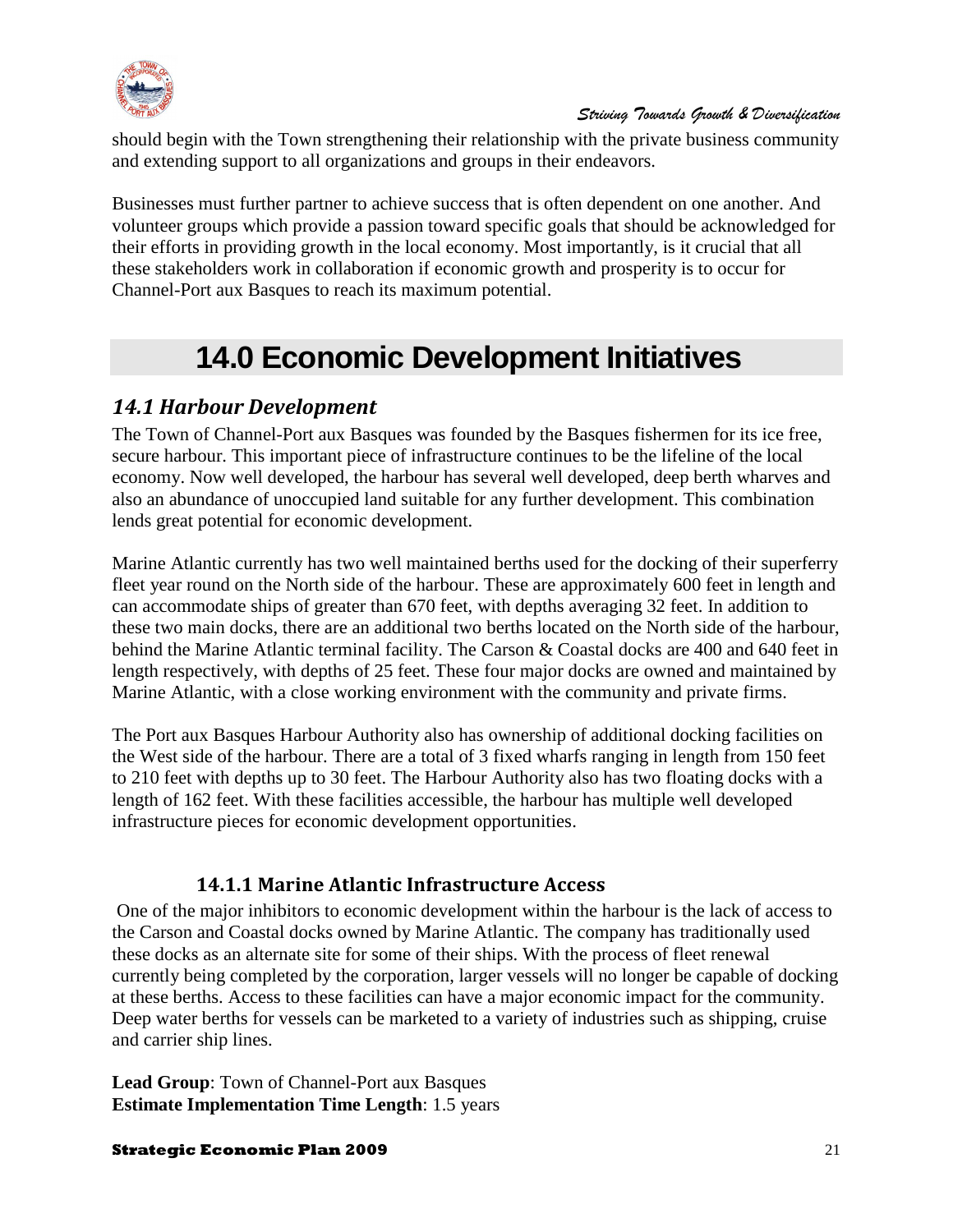

*Action #1*: Make preliminary contact with Marine Atlantic management officials to notify them of the Town's desire to open discussions concerning usage of the Carson and Coastal docks. *Action #2*: Formulate the vision the Town has in acquiring access to these docks and determine the possible economic effects this would have on the community.

*Action #3*: Meet with Marine Atlantic management to discuss arrangements and options available to gain greater access to these facilities. Options to suggest would include:

- 1.) Lease agreement
- 2.) Guaranteed access agreement
- 3.) Ownership transfer

*Action #4*: Request support from management on this initiative by presenting the access request to the CEO of Marine Atlantic and the Board of Directors.

*Action #5*: Access the level of interest the corporation has in relinquishing access to these docks through consistent contact with upper management.

*Action #6*: Request a meeting with the CEO of Marine Atlantic to discuss the desired access by the Town. It is important to note that the Town will not use these facilities to directly compete with Marine Atlantic, the need for a security arrangement and the preferred method of access. This meeting should enable the Town to clearly identify the benefits of such infrastructure to the continued development of the local economy.

*Action #7*: Await a response from Marine Atlantic on the request for access.

#### **For a favourable response in access, the following action steps must be taken:**

*Action #1*: Draft a memorandum of understanding for terms of use in gaining access to these facilities. This may be included in the stipulations of a lease or terms of sale. A memorandum of understanding with the security agency of the property may also be necessary if demanded by Marine Atlantic.

*Action #2*: Secure funding to access these facilities. Due to the unknown value of the assets, funding will depend on the required capital.

*Action #3*: Complete a legal transfer of ownership title or contract for leasing of the infrastructure.

#### **14.1.2 Small/Medium Cruise Ship Industry**

<span id="page-21-0"></span>Channel-Port aux Basques has hosted cruise ships in previous years, but due to the uncertainty of availability of docking facilities and long lead time needed for cruise companies, there has been little activity in recent years. With the completion of a second major dock at Marine Atlantic, and no vessels in the current fleet capable of using either the Carson or Coastal docks, the cruising industry is once again a viable initiative for the community.

The cruising industry is very diverse with multiple segments to attract. With the community's location, marketing should focus on experiential cruises that promote a unique Northern experience of outport Newfoundland. Given the size, depth and infrastructure of the harbour, it is also recommended that any marketing be driven toward the small to medium size cruise ships. These ships would have a maximum length of approximately 350 feet with a draft of less than 20 feet. Additional considerations need to be made for bussing of passengers throughout the Southwest Coast. With limitations on coach line busses in the region, ships with passengers not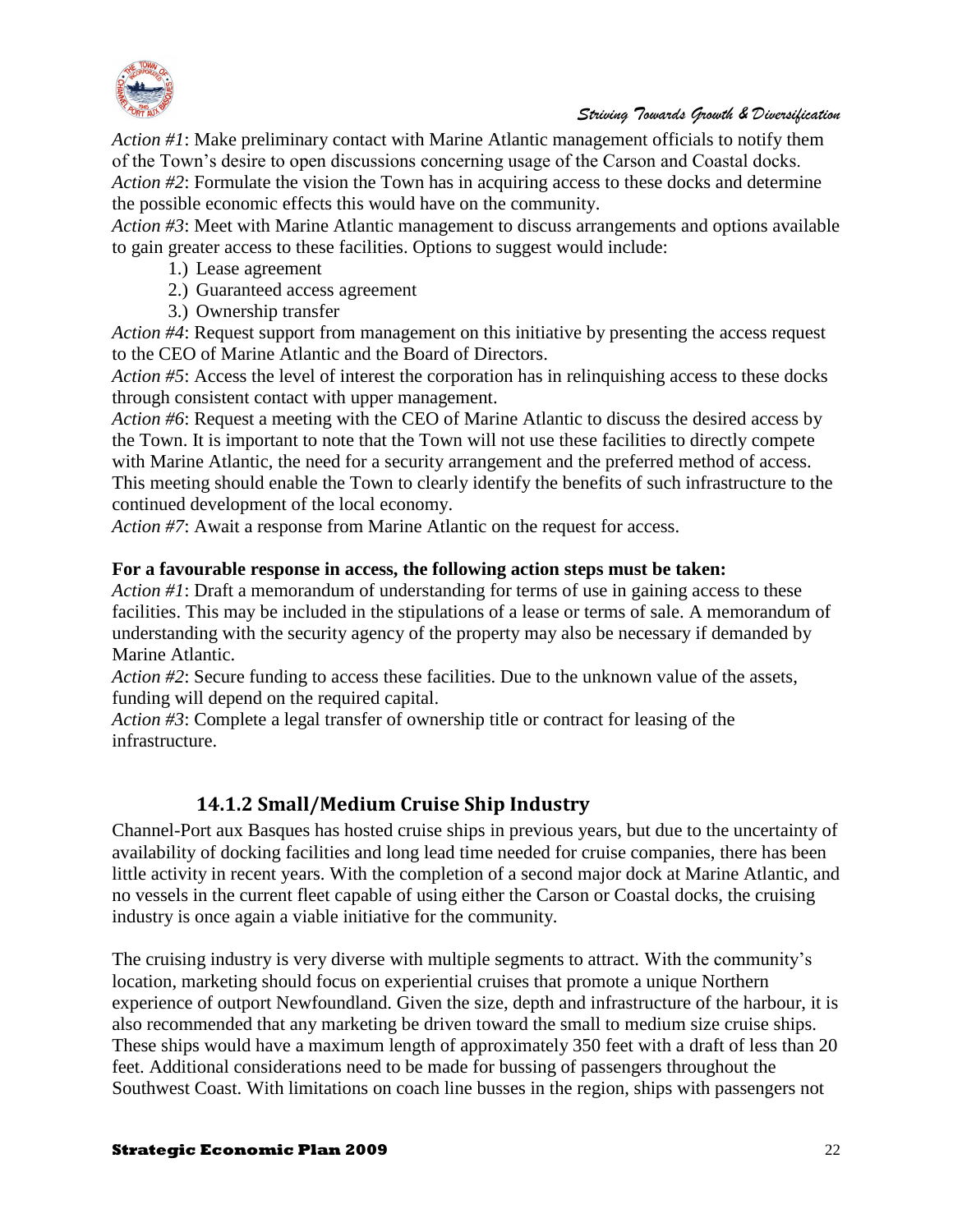

exceeding approximately 200 be targeted. Additional transportation costs will have a negative impact on the economic success of cruise calls.

#### **Lead Group**: Southwest Coast Cruise Committee

**Estimate Implementation Time Length**: 1 year, ongoing

*Action #1*: Continuation of membership in the Cruise Association of Newfoundland and Labrador (CANAL). This will provide the community a presence in any provincial strategy developed and exposure to markets and companies entering or expanding within Newfoundland and Labrador.

*Action #2*: Attendance at the CANAL annual general meetings to receive information regarding port of calls and basic information regarding local industry presence.

*Action #3*: Attendance at the semi-annual CANAL Exploration Cruise Forum. This forum enables the community to market itself to small and medium size cruise companies, while meeting delegates within the industry.

*Action #4*: Formation of a Southwest Coast Cruise Committee. This committee would oversee marketing materials as well as attraction development and logistics. Members of this committee should be comprised of delegates from various communities including Channel-Port aux Basques, the Codroy Valley, Cape Ray, Margaree, Isle aux Morts, Burnt Islands and Rose Blanche. Private and public partners should also form the committee, including the MMZC, INTRD, Service Canada, the Southwest Coast Tourism Network and representatives from the various tourism sites throughout the region. Additional partners may be included or removed as necessary.

*Action #5*: Development of a cruise itinerary and marketing materials for the region. Various information has previously been completed by the MMZC and other representatives in the area. Action #6: Distribute materials to cruise companies through the Exploration Cruise Forum and also direct mail out.

*Action #7*: Continued work with cruise companies wishing to make Channel-Port aux Basques a port of call and strive to grow the market in the area.

#### **14.1.3 Marina**

<span id="page-22-0"></span>There have been two studies completed that assess the recreational boating market in Channel-Port aux Basques. The Atlantic Canada Opportunities Agency commissioned a study by TRACT Consulting to review the entire Newfoundland market and the Port aux Basques Port Corporation had The Mariport Group Ltd. identify the potential for the Town. These consultants have estimated that the current local market is approximately 75, with 900 recreational boaters throughout Newfoundland and Labrador (TRACT, 2007). In addition to this immediate market, the Eastern Seaboard and Great Lakes region has been pegged in excess of 300,000, with the ability of increased markets with promotion and development of the industry (Mariport, 2003). Both consultants have noted that nearly every national and international boating visitor to Newfoundland will have to call on the port of Channel-Port aux Basques upon arrival, providing the town with an opportunity be become a major port within recreational boating industry.

**Lead Group**: Town of Channel-Port aux Basques, Port aux Basques Port Authority **Estimate Implementation Time Length**: 1.5 years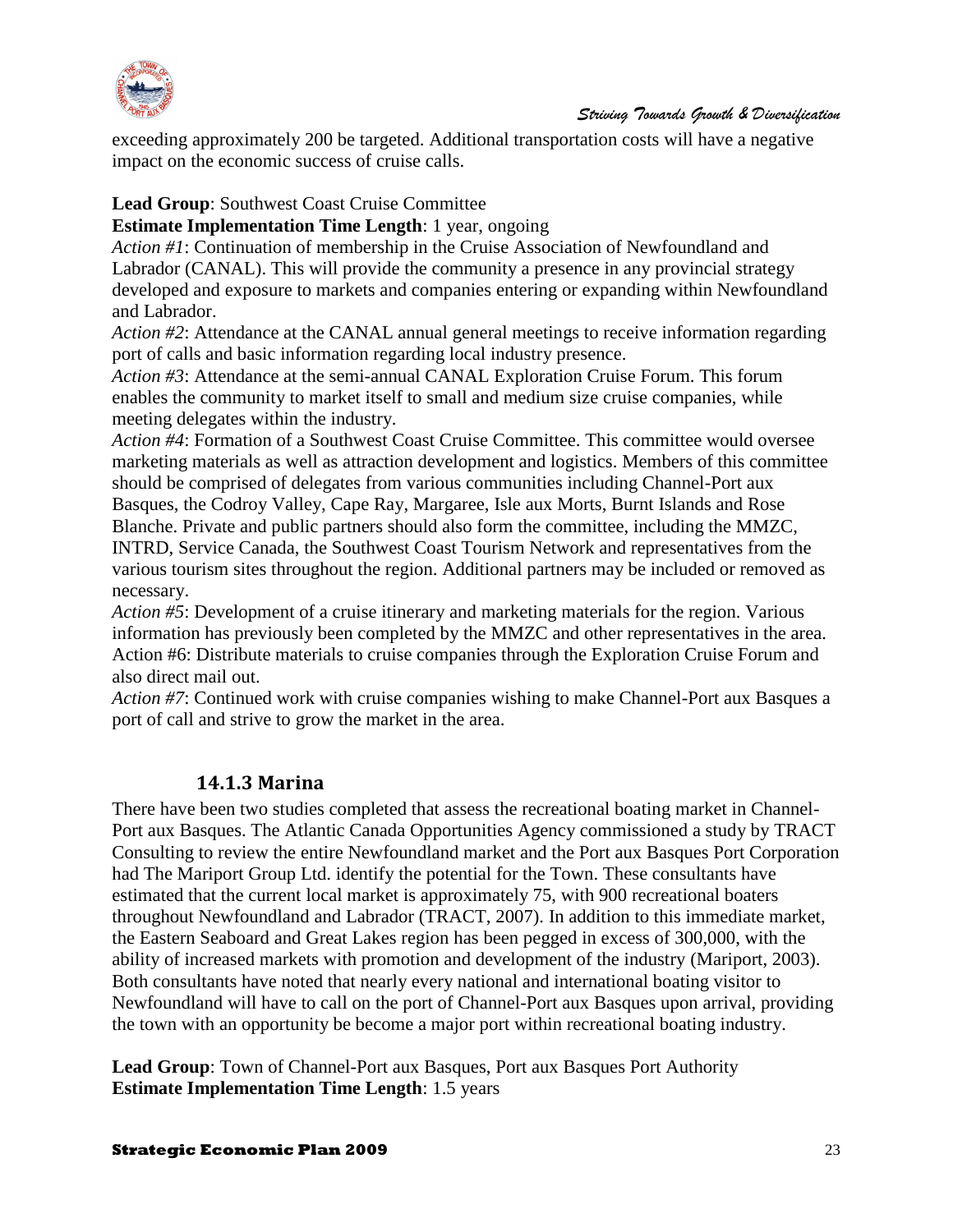

*Action #1*: Review both the TRACT and Mariport Group reports to determine the exact level of opportunity and recreational boater needs in marina services for concept development. *Action #2*: Determine a location with sufficient waterfront access, available land and within close proximity to a variety of services such as banks, grocery outlets, drug and hardware stores. *Action #3*: Consult with an engineering firm to design a marina suitable for the location chosen, amenities required and within the scope of the provincial industry.

*Action #4*: Given the engineering design and cost, engage possible partners on funding availability to contribute to the initiative.

*Action #5*: Complete a marina development proposal to outline the opportunities that exist, vision for the facility and the funding required for construction and operation. This proposal will be submitted to the project partners requesting funding of the initiative.

*Action #6*: Submit an application for Permit to Alter a Body of Water to the Government of Newfoundland and Labrador Department of Environment and Conservation. An additional application will need to be sent to Transport Canada under the Navigable Waters Protection Program for project review.

*Action #7*: Attendance at any Newfoundland marina industry conferences should be a priority. Inclusion at the beginning stages will allow the community to partner and be included in any industry developments that occur. To develop the industry, all marinas within the province will need to partner to create a product for recreational boaters in North America. The first marina focused conference occurred from June  $18<sup>th</sup>$  to  $21<sup>st</sup>$ , 2009 in Lewisporte, entitled the North Atlantic Marina & Recreational Boating Conference.

# **14.1.4 Atlantic Gateway Opportunities**

<span id="page-23-0"></span>The Atlantic Gateway is a federal and provincial government initiative to increase transportation capacity on the East Coast of Canada. Through increased infrastructure, it is anticipated that a higher volume of export and import goods can flow through this region of the country. The initiative looks at three major areas of infrastructure in ports, airports and road/rail.

Of the transportation sectors identified, port infrastructure would apply to Channel-Port aux Basques. Within the context of developing an Atlantic Gateway, the community's role may be limited as the report's main focus is on global import and export of goods through containerized shipping. Channel-Port aux Basques currently imports and exports domestic ground transportation only. The port does not handle containerized transportation services, resulting in less emphasis within the initiative. Despite a major role within the Atlantic Gateway, hosting a major port on the Southwest Coast of Newfoundland, Channel-Port aux Basques has potential opportunities.

Within Newfoundland and Labrador, Corner Brook and St. John's currently import and export all container traffic for the province. These ports have well developed infrastructure specifically to handle an increased volume of container traffic expected by the Atlantic Gateway report (Atlantic Gateway, 2007). Although Corner Brook is in close proximity to Channel-Port aux Basques, opportunities exist in dry bulk, transshipment, short sea shipping, transloading and the cruise market.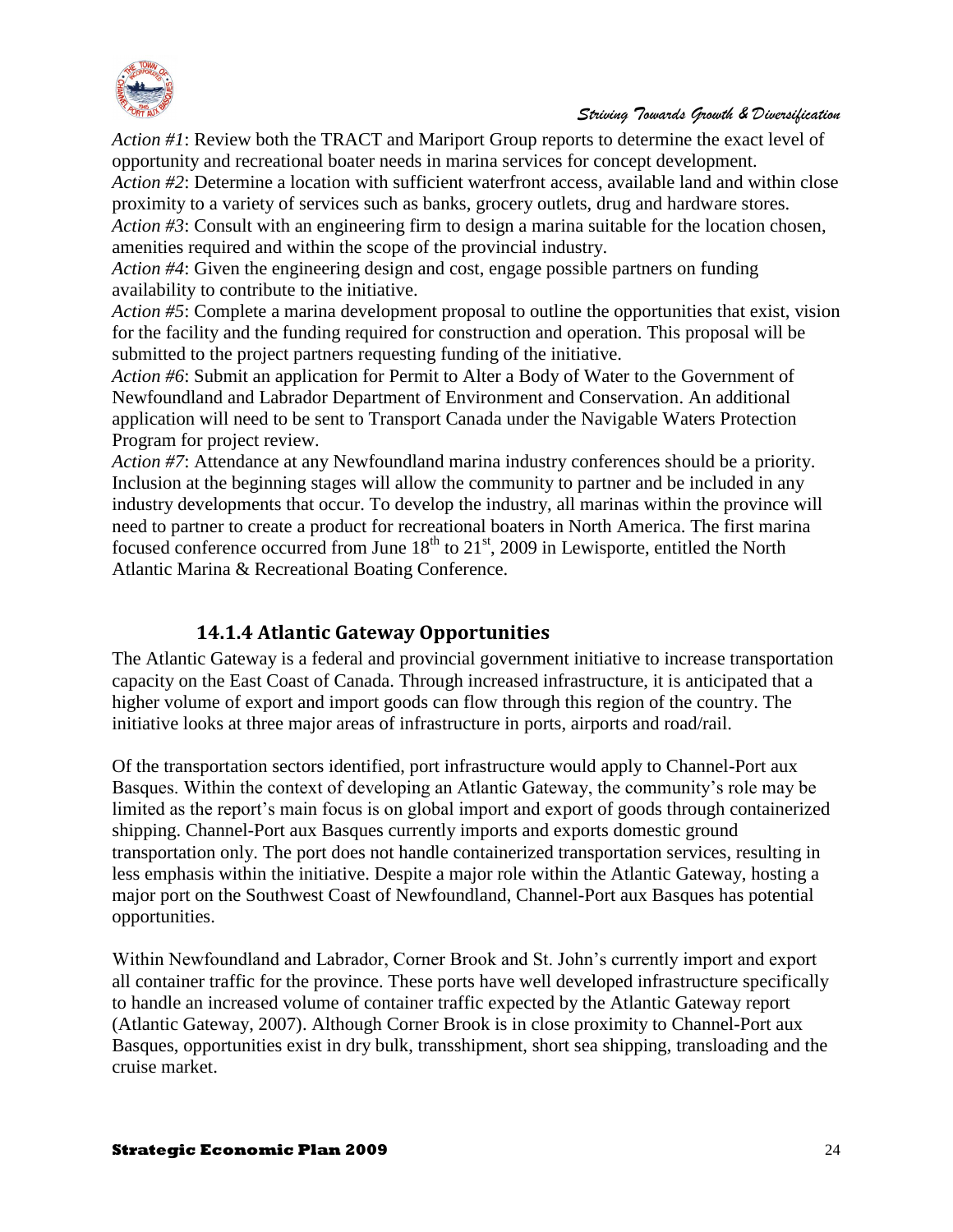

### **14.1.4.1 Dry Bulk**

Dry bulk is one segment of the Atlantic Gateway that Channel-Port aux Basques has the ability to pursue. Aggregate within the context of this initiative is classified as coal, aggregates, gypsum, potash, salt, limestone, grain, nickel ore, iron ore, stone, sand, gravel and crushed stone. With many of these aggregates now being developed within the local mining industry, this sector has potential for development and growth. As well, the sector does not require a large infusion of infrastructure beyond the current facilities. The Atlantic Gateway report suggests the dry bulk sector will experience a 2.4% annual growth rate from 2005 to 2025. It also notes that the movement of these goods is impacted significantly by conditions in the U.S. housing market. (Atlantic Gateway, 2007). Despite the 2009 global recession, this sector will still need to be developed within Newfoundland, which should coincide with the anticipated economic recovery of the United States.

### **14.1.4.2 Transhipment and Short Sea Shipping**

With many major ports on the Eastern Seaboard seeing increased activity, along with foreign ships having to pay multiple cabotage fees when milti-porting, the Atlantic Gateway report suggests a short sea shipping network to increase the transportation network. A transshipment port would allow larger container vessels to offload their cargo to smaller, feeder ships to be distributed to multiple additional ports via a short sea shipping system.

A transshipment port on the Eastern Seaboard would be expected to host post-Panamax vessels, with lengths over 294 meters (965 feet). These are vessels that are now traveling through the Strait of Gibraltar due to size limitations at the Panama canal and congestion on the Western Seaboard. Channel-Port aux Basques does not currently have the capacity or infrastructure to attract post-Panamax ships, thus making a transshipment port within the community unattainable.

The possibility of a short sea shipping port for the community has some limited opportunities. Already identified in the Atlantic Gateway report, Corner Brook is within close proximity to Channel-Port aux Basques and has a well developed, large container port. With this competition on the West Coast of Newfoundland, a competing port with no current container infrastructure is not advisable for the community. An increase in container traffic, demand for docking or laydown space in Corner Brook should be monitored for additional opportunities for partnership or expansion to short sea shipping services on the West Coast.

# **14.1.4.3 Transload**

Providing transloading services is a potential opportunity for the community. This process involves the unloading of containerized imports to be transferred to ground transportation. The contents of three shipping containers (40 feet) can be reloaded into two ground transport containers (53 feet) to be taken to various outlets throughout North America by road. Given the constraints of the harbour, linking as a receiver to a short sea shipping port may provide the opportunity for a transload centre. Attracting smaller container ships that can be accommodated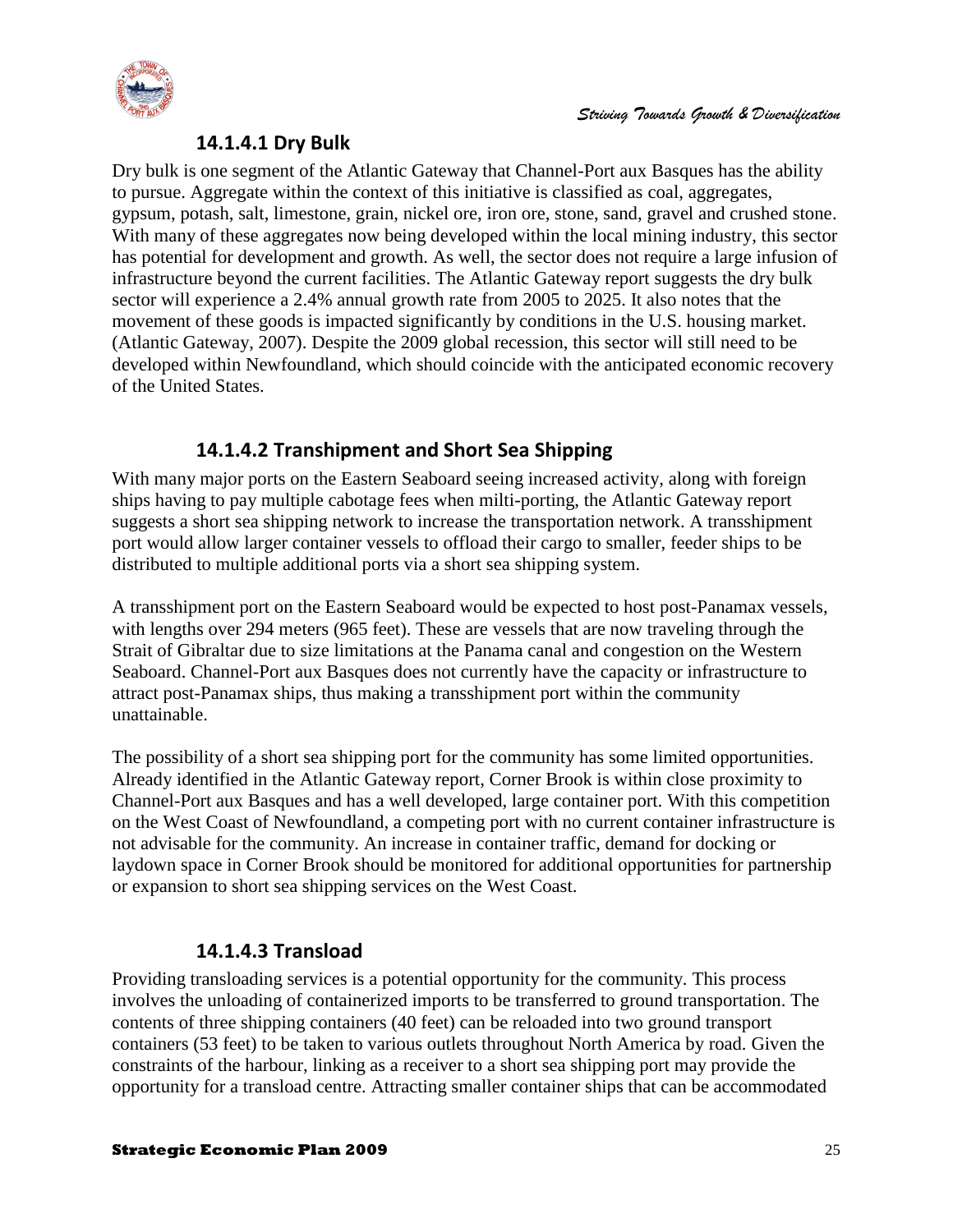

within the harbour is needed, along with ample laydown space, which the harbour has capacity for.

There are two pressing issues in developing a transload centre for Channel-Port aux Basques. Any development is dependent on a short sea shipping service linking to the community, which will not be in competition with Corner Brook. Secondly, additional transportation costs associated with moving ground transportation to Mainland North America. Once reloaded, the majority of ground transportation will need to be shipped via Marine Atlantic to Nova Scotia. The additional cost to these containers in transport may make any Newfoundland transload port unviable.

# **14.1.4.4 Oil & Gas Industry Servicing**

There have been several oil and gas developments on the West and South Coasts of Newfoundland in recent years. The Port aux Port Peninsula has the Garden Hill field, with additional parcels being explored throughout the West Coast and Northern Peninsula. The South Coast has also has seen various offshore parcels of land and exploration permits sold recently with the Laurentian Sub Basin and the Sydney Basin. With multiple developments on two adjoining coasts, Channel-Port aux Basques is ideally situated to service any offshore or onshore developments.

Vessel supply ships should be targeted for economic development. With the Come By Chance oil refinery well developed on the South Coast and in preparation for expansion, the focus for the community should be supply vessels. These ships will provide constant economic impact to the community. The current harbour infrastructure will also accommodate these ships, when compared to the length, depth and beam of the Hibernia supply ships. Both the Carson, Coastal and two main Marine Atlantic docks have the capabilities of docking supply vessels.

# **14.1.4.5 Additional Shipping Services**

Given the geographic location of Channel-Port aux Basques, there are opportunities in additional shipping services. With an ice free harbour nearest to mainland Canada, the community has the ability to attract companies looking to import or export to the island with the shortest possible route. Competing harbours will also have some developed infrastructure, but may be limited in expansion space. Any opportunities within the harbour should be explored as land and infrastructure are available for development.

**Lead Groups**: Town of Channel-Port aux Basques, Marine Atlantic, Harbour Authority, Private Transportation Industry

# **Estimate Implementation Time Length**: 5+ years

*Action #1*: Conduct a Harbour Development Session to discuss possibilities of the harbour, while engaging all the stakeholders. This session should identify the infrastructure and specifications of the existing harbour, as well as providing an outline of the Atlantic Gateway initiative. Opportunities within the initiative for Channel-Port aux Basques should also be identified.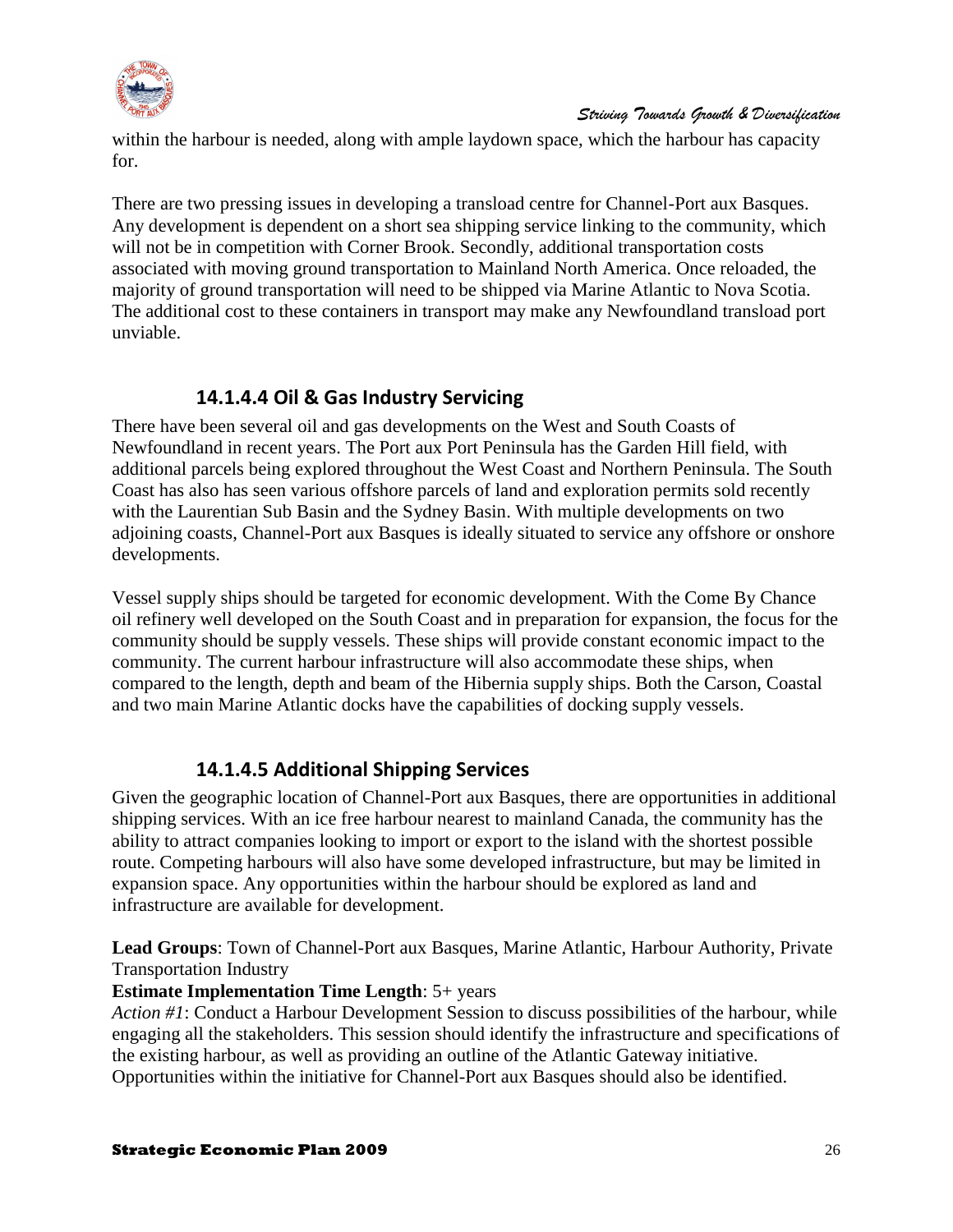

*Action #2*: Development of an Atlantic Gateway committee. This should be comprised of representatives from the Harbour Authority, Canadian Coast Guard, Town, Marine Atlantic, Trucking Association and ACOA. This group must be privately driven to push local infrastructure needs.

*Action #3*: Determine the infrastructure needs of the harbour for both private and public stakeholders. A common link between all parties should emerge with a vision of the newly developed harbour.

*Action #4*: Commission preliminary engineering assessments based on the infrastructure development needs for costing. This assessment should be broken down into various infrastructure segments with costing for each. This will enable the committee to have a costing target for funding and investments.

*Action #5*: Meet with provincial officials of the Atlantic Gateway to determine the funding and desires for infrastructure investment in Channel-Port aux Basques. Also to note would be the process of accessing funding under this initiative.

*Action #6*: Pending potential infrastructure investment on behalf of the Atlantic Gateway initiative, along with private investment, a proposal for funding should be completed using the engineering costing previously completed.

### **14.1.5 Fish Plant Development**

<span id="page-26-0"></span>The Seafreez Foods infrastructure available has in excess of 41,000 square feet of storage space and over 440 feet of docking space at an estimated value of six million dollars. A facility of this magnitude is invaluable in attracting investors to the community. Any large scale operation would need considerable investment to replicate the infrastructure currently erected. Most companies prefer established infrastructure when relocating and several have previously inquired of the availability of such infrastructure within the community. Unfortunately, prior to the Seafreez Foods facility, the only available infrastructure within the community is privately owned.

Having a facility of this capacity with dock side access to market to potential investors has tremendous economic potential. Many communities throughout the province do not have a large, available facility with ocean frontage to offer to investors. This infrastructure immediately provides the community with tangible assets to lure investors to the region. Without the Seafreez Foods facility, the community simply has available land that is not accessible or market ready and requires substantial investment.

# **Lead Group**: Town of Channel-Port aux Basques

#### **Estimate Implementation Time Length**: 2 years

*Action #1*: Contact The Barry Group to discuss interest by the company in transferring ownership of the Seafreez Foods property to the Town.

#### **Favourable Response To Sale**

*Action #1*: Negotiate sale price with The Barry Group, which should be affordable for the Town. Also determine the Terms of Sale with the company.

*Action #2*: Complete an Environmental and Structural Engineering Assessment on the entire property to determine liabilities and renovation costs needed to make the facility marketable.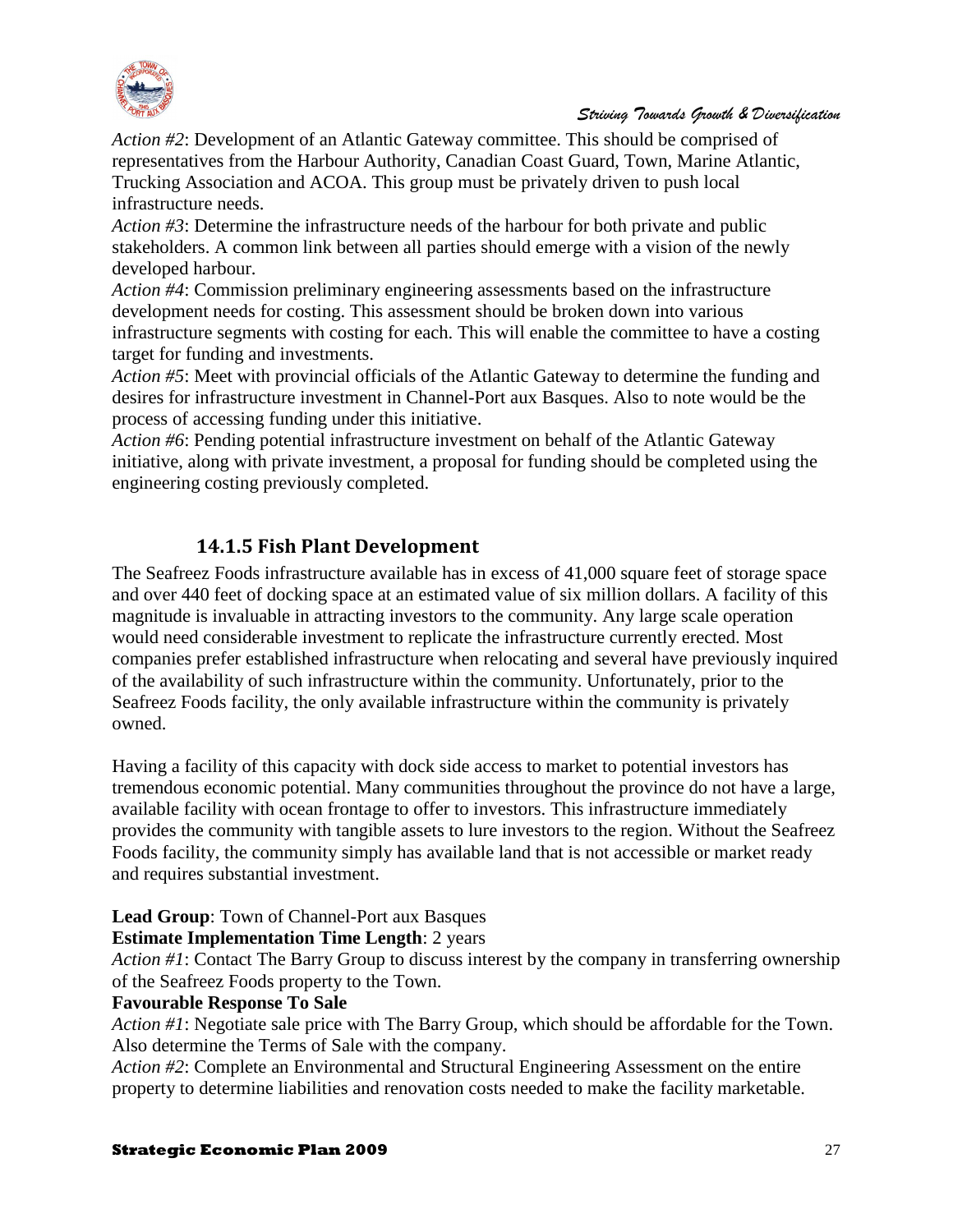

*Action #3*: Contact the Department of Municipal Affairs of the Government of Newfoundland and Labrador to seek approval in the acquisition of the property and facility. This process will require a development and long term plan proposal from the Town along with the compliance of any restrictions applied to the transfer of ownership.

*Action #4*: Seek funding from the Atlantic Canada Opportunities Agency and the Department of Innovation, Trade and Rural Development of the Government of Newfoundland to undertake renovations and upgrades to the property. Negotiations on funding available will be required of the partners and a funding proposal will need to be completed.

*Action #5*: Upon receiving letters of offer for funding from the associated partners, contact The Barry Group to finalize the sale of the property. Lawyers from the Town and The Barry Group will be responsible for finalizing the sale.

*Action #6*: Complete renovations to the facility as determined in the Structural Engineering Assessment, ensuring the facility is versatile for multiple potential uses.

*Action #7*: Market the property to potential investors and companies using various media sources and previous expressions of interest for waterfront property within the community.

# <span id="page-27-0"></span>*14.2 Natural Resources*

Growth in the natural resources sector has been increasing rapidly throughout Newfoundland and Labrador in the past decade. From oil to iron ore to uranium, a vast array of mineral exploration and development are being pursued throughout the province. Within the Southwest Coast region, oil, uranium, gold, and potash are just some of the minerals being sought. With this rapid development and a multitude of resources available, the sector holds economic development opportunities for Channel-Port aux Basques.

# **14.2.1 Mineral Exploration & Development**

<span id="page-27-1"></span>With uranium, gold and potash all discovered on the Southwest Coast of Newfoundland, development and extraction may follow. Many of the companies with stakes in the region are involved with exploration or small-scale development. While many areas of this industry are in introductory stages of production, contact and preliminary development can be planned in anticipation of future developments.

#### **Lead Group**: Town of Channel-Port aux Basques

#### **Estimate Implementation Time Length**: Ongoing

*Action #1*: Monitor mineral exploration within the Southwest Coast. Media outlets consistently report on companies working within in the region, their target area and mineral of concentration. This will provide knowledge of the sector, stakeholders and the potential benefits for Channel-Port aux Basques.

*Action #2*: Make initial contact with all companies conducting exploratory or development operations within the region. This can be completed through a simple welcome letter and invitation of assistance. Providing awareness and support may result in further partnerships within the local industry.

*Action #3*: Maintain contact and a presence within the industry and provide development options as requested through company representatives.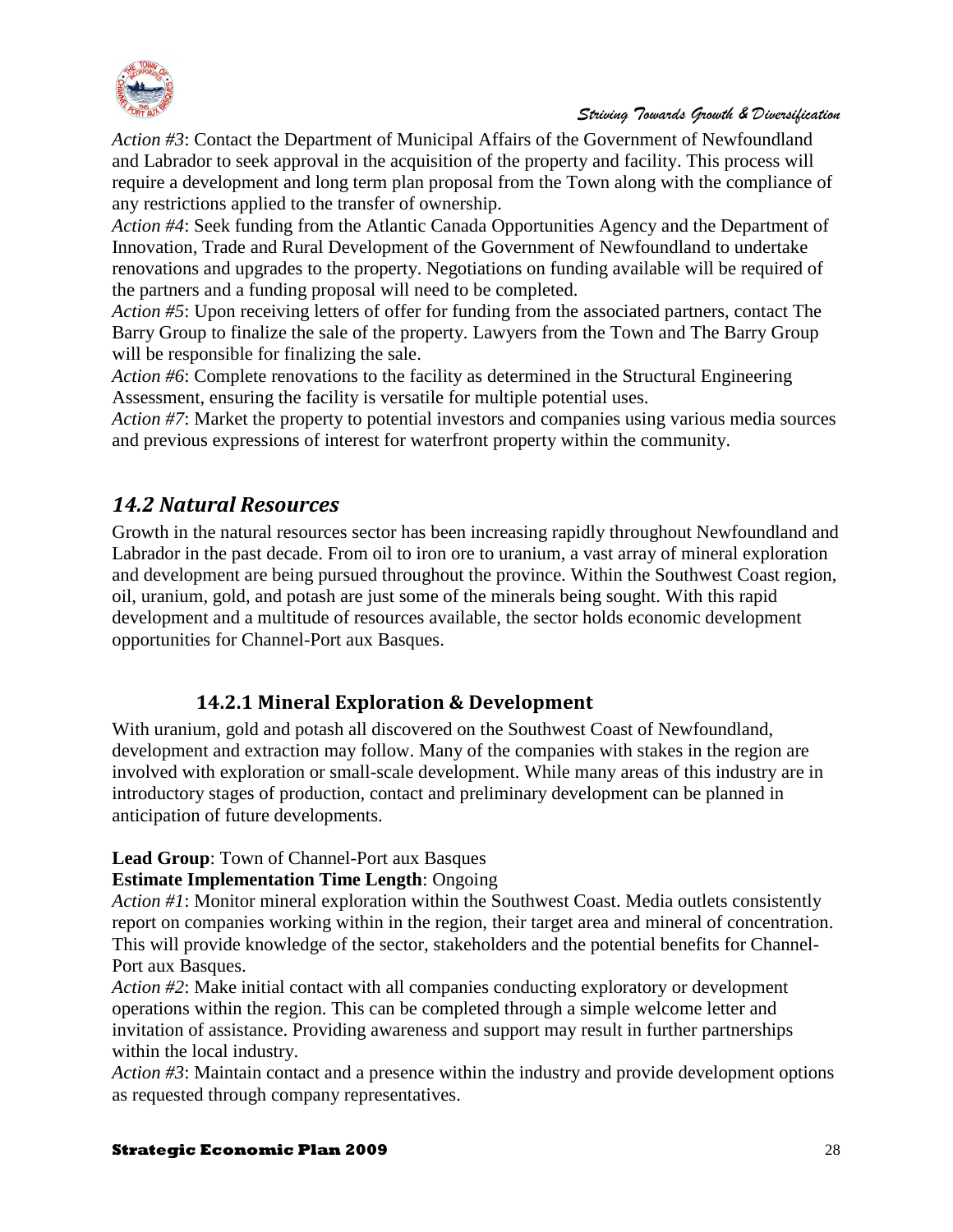

### **14.2.2 Oil & Gas Development**

<span id="page-28-0"></span>Since the 1960's, Newfoundland and Labrador has been exploring its offshore for oil deposits. The first major production began with the Hibernia platform on November  $17<sup>th</sup>$ , 1997. With the success of Hibernia, oil exploration and production has become the major mineral development for the province. Currently, the White Rose and Terra Nova oil fields are in productions, with a recent announcement of the Hebron field set to produce in 2017. While most of the production and exploration has occurred on East Coast's Grand Banks, increasing activity has been taking place on the West Coast of the province. Several oil exploration companies are currently conducting research, with additional parcels of land being sold. This preliminary activity proves to be a great opportunity for Channel-Port aux Basques.

#### **Lead Group**: Town of Channel-Port aux Basques

#### **Estimate Implementation Time Length**: 1 year, Ongoing

*Action #1*: Consistently monitor offshore land sales to determine the companies working within the region. Knowledge of land ownership for oil development will enable communication and contact to be made for potential partnerships.

*Action #2*: Research and contact the seismic and engineering companies that complete preliminary work on behalf of the oil companies. These companies typically complete exploratory work to determine the presence, quantity and environmental impacts associated with extradition. Any partnership with these companies should translate well with the oil company which intends to develop the parcel of land.

*Action #3*: Attend the annual Western Newfoundland and Labrador Oil and Gas conference. This conference provides information on companies working within the Southwest Coast, development at the various stages and also land sales to oil companies in the region. The conference also allows for interaction with company representatives working in the area. These conferences are vital to information gathering and networking within the oil and gas sector. *Action #4*: Monitor various land developments on the Southwest Coast and make contact with all companies working within the region. Initial contact with oil companies occupying land permits is necessary, as well as the ongoing monitoring of development progression. Knowledge of the various phases of development will better enable the community to capitalize on economic development opportunities that may be forthcoming.

# <span id="page-28-1"></span>*14.3 Health Services*

Channel-Port aux Basques has an aging community with an average population age of 46 years (Community Accounts, 2008). Although this is not considered old by society, having the majority of the population at this age and older places increased demand on health services. With increased demand, additional services are expected within the community. The Dr. Charles L. LeGrow Health Centre provides a multitude of services to the Southwest Coast of Newfoundland, but due to the population base, many services are regionally located at the Western Memorial Regional Hospital in Corner Brook.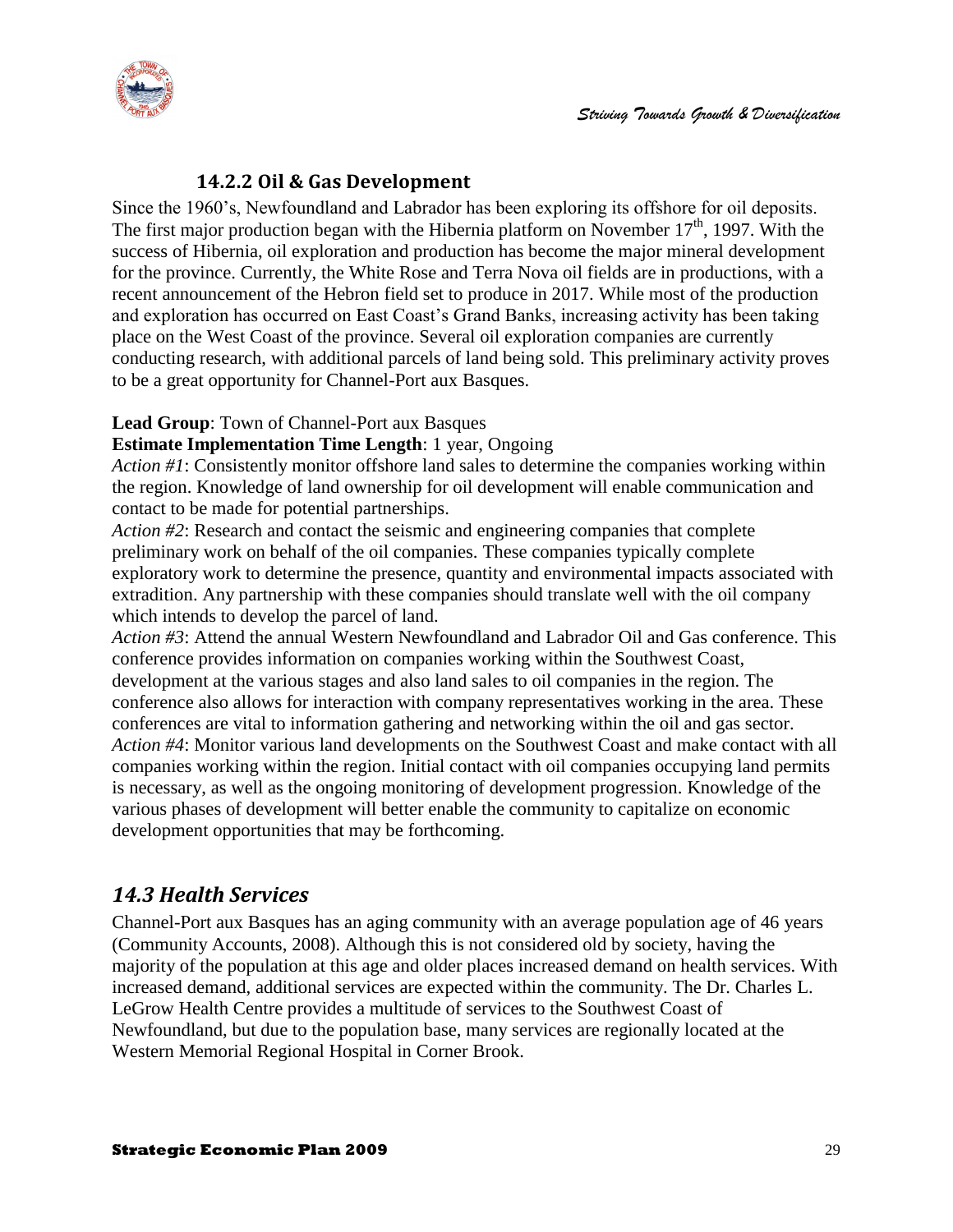

# **14.3.1 Community Professional Recruitment Committee**

<span id="page-29-0"></span>Given the regionalization of services and increased demand from an aging population, Channel-Port aux Basques requires the lobbying for additional health services through additional health professionals and equipment. With a regional population of 9,120 (Statistics Canada, 2008), ample health services are needed in the Town. To gain additional services and health professionals, lobbying of the provincial government is required.

#### **Lead Group**: Dr. Charles L. LeGrow Heath Centre Foundation, Western Health **Estimate Implementation Time Length**: Ongoing

*Action #1*: Create a partnership with the Dr. Charles L. LeGrow Health Centre Foundation to support their continuing efforts in recruiting health professionals and additional services to the local health centre. Assist the efforts of the Foundation in any capacity needed, either through government lobbying, housing support for recruited professionals or in supplying community marketing materials.

# <span id="page-29-1"></span>*14.4 Tourism*

The tourism sector has become a major employer throughout Newfoundland and Labrador in the past two decades. With the provincial government placing increasing efforts on the industry, visitors to the province has shown a remarkable incline. Given the geographic location of Channel-Port aux Basques, the community witnesses thousands of tourists passing through the Town each year. Traffic volumes of this magnitude present opportunities to capitalize on an emerging industry for the province.

# **14.4.1 Atlantic Small Scale Convention Market**

<span id="page-29-2"></span>Given the town's location as the nearest community to mainland Canada, as well as the amenities offered, hosting small scale Atlantic Canada conventions is a viable market. Along with multiple accommodations offerings, meeting facilities within the community can handle large groups.

The Bruce II Sports Centre has facilities that can accommodate up to 1770 people on the main stadium floor with meeting rooms that can hold up to 180 people. Food service is available at the centre, along with delivery catering from various establishments. In addition to these facilities, accommodations with meeting facilities are also available throughout the community. Hotel Port aux Basques has meeting facilities to hold 50 people with 49 rooms available. St. Christopher's Hotel has 83 rooms and meeting space for 220 people. Multiple additional meeting facilities which are operated by various organizations are also available throughout the community for meeting and convention functions.

**Lead Group**: Host Organization

*Support Groups*: Town, Chamber of Commerce

**Estimate Implementation Time Length**: 0.5 years

*Action #1*: Encourage and support local organizations to apply for hosting of provincial, regional and national conferences. The Town should recognize conferences as an opportunity to present the community to visitors throughout the country and attract increased tourism to the area.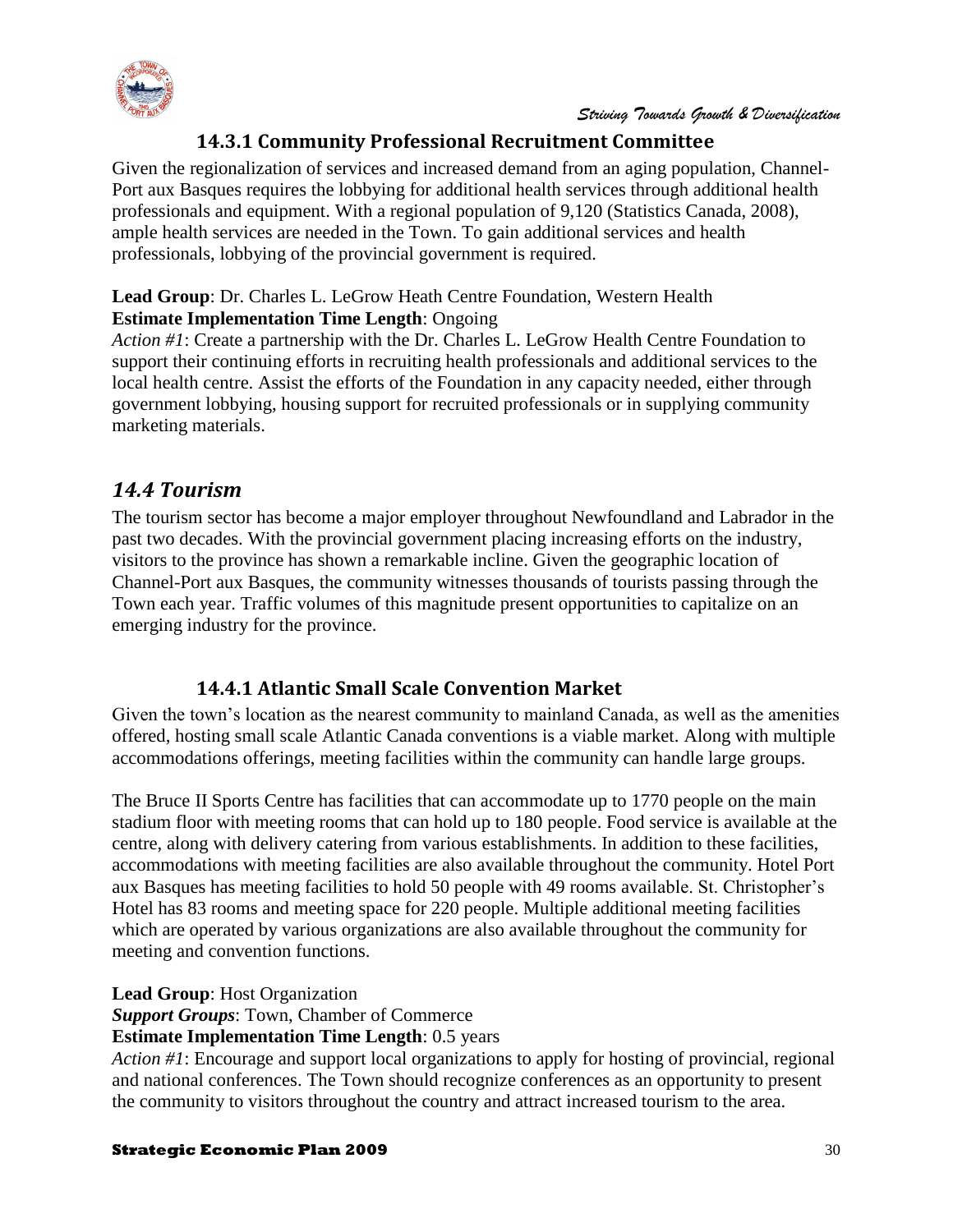

Support may come in the form of meeting space, community information for attendees and possible monetary donations to host organizations. The Port aux Basques and Area Chamber of Commerce may solicit multiple members to offer event services required by the host organization. These conferences also provide an opportune time for members to promote their offerings to visitors to create additional business.

*Action #2*: Present a welcoming community to attendees of any conference. In showcasing the attributes of the community and region, signage throughout the community should be targeting toward the conference with members of Council welcoming delegates. Any additional support needed by the host organization should attempt to be accommodated by the Town and Chamber of Commerce in collaboration.

#### **14.4.2 Adventure Tourism**

<span id="page-30-0"></span>The pristine wilderness of Newfoundland and Labrador has presented a tourism segment with considerable opportunity. Unlike the origins of the market that drew visitors to the rugged scenery, an increasing segment has been taking an active participation in the scenery through adventure tourism. This is a younger generation of tourist that uses sporting as a component of their tourism experience. These visitors enjoy such things as mountain biking on trails, kayaking with whales and icebergs, free style skiing in the backcountry, all-terrain and snowmobiling through the uninhabited wilderness and rock climbing. With the rural location of Channel-Port aux Basques that exhibit much of the geography required for this market and being the entry point to the province, the community has the opportunity to capitalize on the adventure tourism market.

#### **14.4.2.1 All-terrain Vehicle and Snowmobile Market**

One of the most recognized and promoted trail system within Newfoundland and Labrador is the Newfoundland T'Railway. This trailway was developed using the old railway bed that stretches from Channel-Port aux Basques to St. John's. Promotion of the trailway and repairs have occurred extensively within the past five years, which has resulted in an increase in usage by allterrain vehicles and snowmobiles. As the entrance/exit point for this trailway, Channel-Port aux Basques can capitalize on any enthusiasts completing the cross province or segmented tours of the T'Railway.

**Lead Group**: Government of Newfoundland Department of Tourism, Culture and Recreation & Newfoundland T'Railway Council, Southwest Coast Tourism Network

**Estimate Implementation Time Length**: 2.5 years

*Action #1*: Support the Newfoundland T'Railway Council in their efforts to maintain and repair the trailway system. This organization works toward maintaining the trailway and promoting the usage of it by residents and tourists.

*Action #2*: Lobby the Government of Newfoundland and Labrador Department of Tourism, Culture and Recreation to increase promotion of the T'Railway and wilderness availability during tourism campaigns for the province. The Town should provide tourism officials with information on the community and region that pertains to this market. Further endorsement of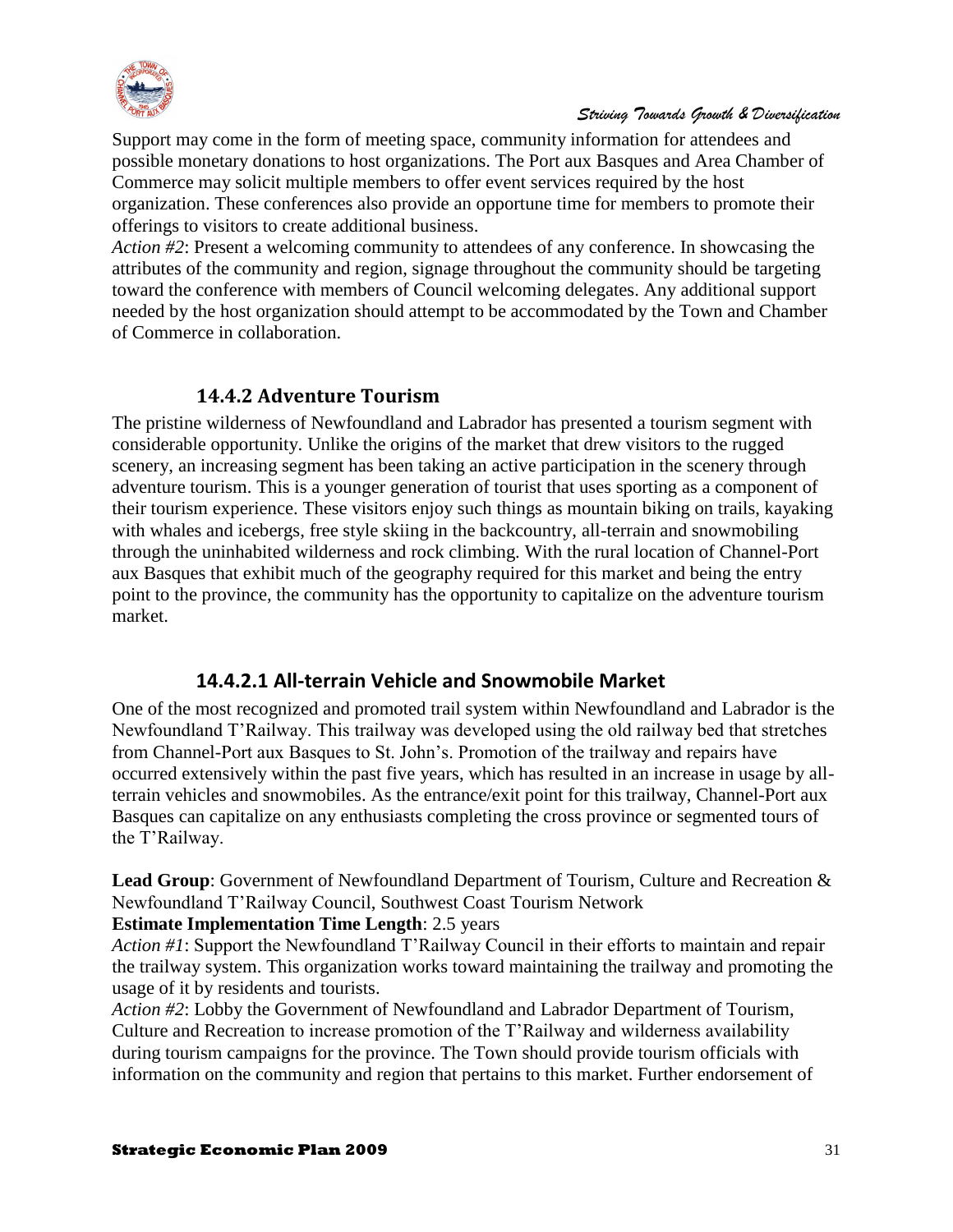

all-terrain and snowmobile opportunities for the province will lead to a great number of visitors to the province, with the majority of them entering through Channel-Port aux Basques. *Action #3*: Encourage private investment and business to develop this industry. Any development of this sector should be supported by the Town, as well as current enterprises promoting their services toward the industry.

The Southwest Coast region also possesses a number of trails and rural trailways that can attract all-terrain and snowmobile tourists. The vast array of wilderness with access can be used to market the region to potential users wishing to escape to the interior of the province and see the inherent beauty that the province has to offer.

# **14.4.2.2 Recreational Sporting Market**

Recreational sporting has been a main part of the culture of the Southwest Coast region. Since the arrival of permanent settlers to the area, hunting, fishing and trapping have been heavily relied upon. Traditionally these activities were pursued to provide for families, but has since transformed into sport. With plenty of salmon rivers for angling, an abundance of wildlife and fertile vegetation, the region is a paradise for recreational sporting enthusiasts. The residents of the community also possess great knowledge of these sports and have availed of the opportunities. Although a relatively small, stable market, there is great potential to expand and further enhance the industry.

#### **Lead Group**: Local Outfitters

#### **Estimate Implementation Time Length**: 2 years

*Action #1*: Encourage the expansion and development of the recreational sports marketing industry. The Town may assist local outfitters in efforts to increasing licences for their company and promotion of their services.

*Action #2*: Identify the assets of the community that contribute to the recreational sports market. This information can be used by local outfitters in their promotional efforts.

# **14.4.3 Developing a Tourist Friendly Community**

<span id="page-31-0"></span>Most tourist based communities within Newfoundland and Labrador are described as quaint and picturesque. It is the look as well as the feel of a community that presents a sense of welcoming to visitors. To assist in tourism attractiveness of Channel-Port aux Basques, development of the visual appeal of the community should be considered in all construction and renovation projects undertaken. This should apply to both private and public areas of the community.

#### **Lead Group**: Town of Channel-Port aux Basques

#### **Estimate Implementation Time Length**: 3 years, ongoing

*Action #1*: Complete a strategy to develop the community with uniformity. The Town will need to be the lead on this initiative, ensuring all developments are consistent with the same look. This process may involve the engagement of a consultant to develop an overall vision of the community and its developments. Council may also choose to remain consistent in their developments and encourage restoration of older properties to remain similar.

#### **Strategic Economic Plan 2009** 32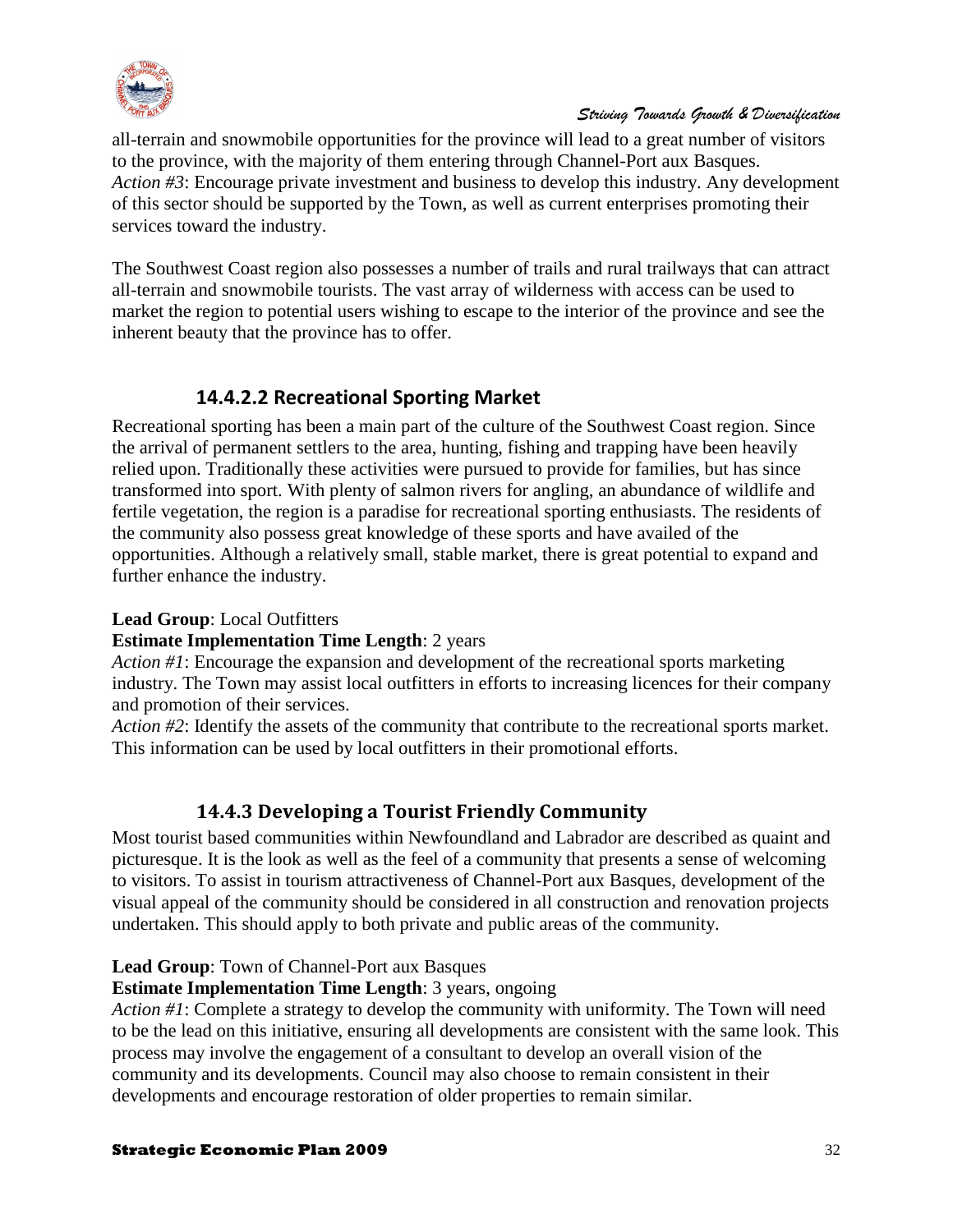

*Action #2*: Engage the community residents on the development plans to allow their insight into how they would like to have their community look. This inclusion process will encourage residents to participate in the community look when completing renovations to their properties. *Action #3*: Many of the recent developments by the Town have involved consistent materials and a look that ties all developments together. Continuing with this look will enable all developments to create a common theme for the community.

# **14.4.4 Development of Significant Tourism Attractions**

<span id="page-32-0"></span>Given the strategic location of Channel-Port aux Basques as the Gateway to the island of Newfoundland, the community welcomes more visitors than nearly any other community in the province. Approximately 400,000 passengers pass through the community via Marine Atlantic annually (Mariner Atlantic, 2008). This market has tremendous potential for the development of the tourism industry within the town. Although not all passengers in the data are unique, nor tourism visitors to the province, a large segment is still present. The Mariport Group estimated the segment at 32,000 visitors each year (Mariport, 2003). With a potential of this magnitude, the tourism industry is a great opportunity for economic development for Channel-Port aux Basques.

# **14.4.4.1 Channel Lighthouse**

The sea has always been the backbone of the economy of the community. For centuries sailors have navigated the treacherous waters of the Southwest Coast, relying on the glimmer of the Lighthouses that litter the shoreline. With advancements in technology and the development of harbours, lighthouses are not relied upon as heavily. Many lighthouses throughout the region have become obsolete and transformed into tourism attractions. The Channel Lighthouse is the only remaining Southwest Coast lighthouse that has not been redesigned to primarily serve tourism. This is mainly due to its location on an isolated island off the community's coastline. Currently the Cape Anguille, Capy Ray and Rose Blanche Lighthouses are all refurbished to serve a more tourism purpose. Of four lighthouses in the region, the only remaining development is the Channel Lighthouse. Having the final lighthouse of the region completed, the "Road to the Lighthouses" on the province's Southwest Coast will become a complete tourism marketing package. Within 96 kilometres, lighthouse enthusiasts will have access to four unique lighthouses that present a varying design and scenery.

#### **Lead Group**: Town of Channel-Port aux Basques

Support Groups: Marine and Mountain Zone Corporation (MMZC), Department of Innovation, Trade & Rural Development (INTRD), Service Canada

#### **Estimate Implementation Time Length**: 1.5 years

*Action #1*: Consult with the Department of Fisheries and Oceans on the possible use of the Channel Lighthouse facility in the development of a tourism initiative.

*Action #2*: Enter into a lease agreement with the Department of Fisheries and Oceans for the use of the Channel Head property and Channel Lighthouse facility. This should come at no annual cost to the community with liability insurance covered under the Town's policy.

*Action #3*: Engage the Town's engineering consultants to design and cost the construction of a pedestrian walkway that will stretch from Water Street in the East End area of the community to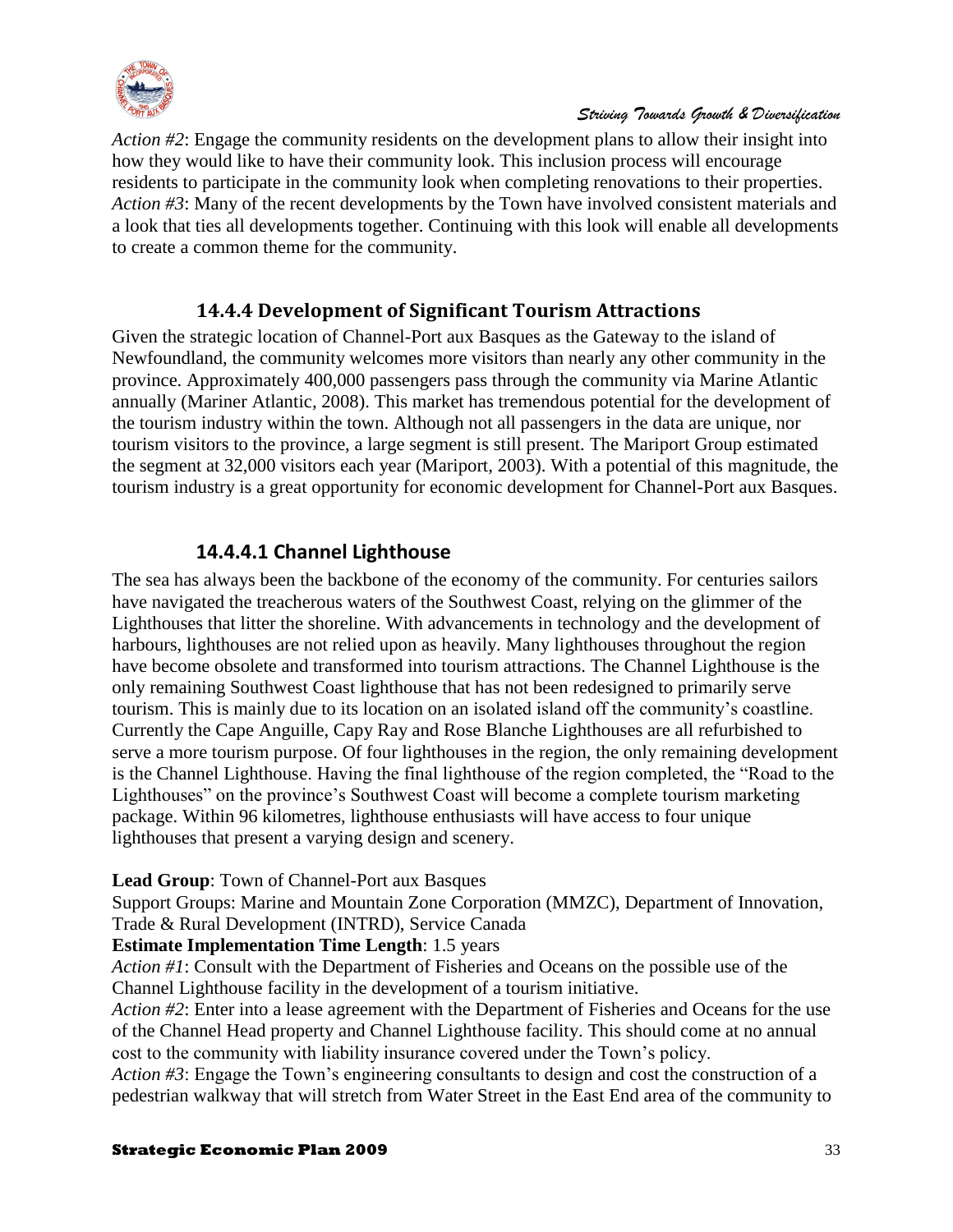

Channel Head. This design will have to meet Navigable Waters specifications for height and length. A steel structure formally used by Marine Atlantic should be investigated to determine the possible use for the pedestrian bridge, while conforming to specifications.

*Action #4*: Submit an application for review to Navigable Waters and the provincial Department of Environment and Conservation for assessment of the project under their requirements. *Action #5*: Engage possible funding partners to investigate the possibility of contributions to the overall cost of the project. Some possible sources of funding may come from the Government of Newfoundland and Labrador Department of Innovation, Trade and Rural Development, the Atlantic Canada Opportunities Agency and Service Canada.

*Action #6*: Partner with the Cape Anguille, Cape Ray and Rose Blanche Lighthouse organizations to develop a complete lighthouse tourism product for the Southwest Coast. The marketing of a more comprehensive product that encompasses multiple facilities will prove to be more attractive for tourists.

# **14.4.5 Downtown Restoration**

<span id="page-33-0"></span>The downtown area of Channel-Port aux Basques has been the heart of the community for centuries. Once bustling with residential and economic activity, the downtown region has become less of a major dependant for the community. Growths in business and housing developments have steadily been focused in the Grand Bay section of the town. This has changed the major focus of the community, away from the downtown. Traditionally the sustainability of a community has been determined by the vibrancy of its core. To enhance the sense of growth and prosperity, it is necessary to revitalize and restore the visual appeal and economy of the downtown area.

#### **Lead Group**: Town of Channel-Port aux Basques

#### **Estimate Implementation Time Length**: 4 years

*Action #1*: Have a consultant produce a development and restoration visualization for the downtown area of the community. This would include the public areas and private enterprises that operate in the region. Funding for this consultant may be available through the Atlantic Canada Opportunities Agency.

*Action #2*: As part of the consultants work, engage the downtown business and residential community for their input into the visual appeal of the area. Entire community consultations will also need to be had as a portion of the process.

*Action #3*: Determine a priority list for the Town in completion of public restorations to be undertaken annually toward this development initiative.

*Action #4*: Ensure continued progress and development of the downtown region and maintain emphasis as an ongoing priority.

# **14.4.6 Marketing and Promotion**

<span id="page-33-1"></span>To maximize the returns of any economic opportunity or development initiative, there must be a greater effort placed on marketing and promotion. With multiple opportunities for economic advancement over a variety of sectors, Channel-Port aux Basques must increase the prominence of the community and its assets to any potential investor. These efforts may be aimed toward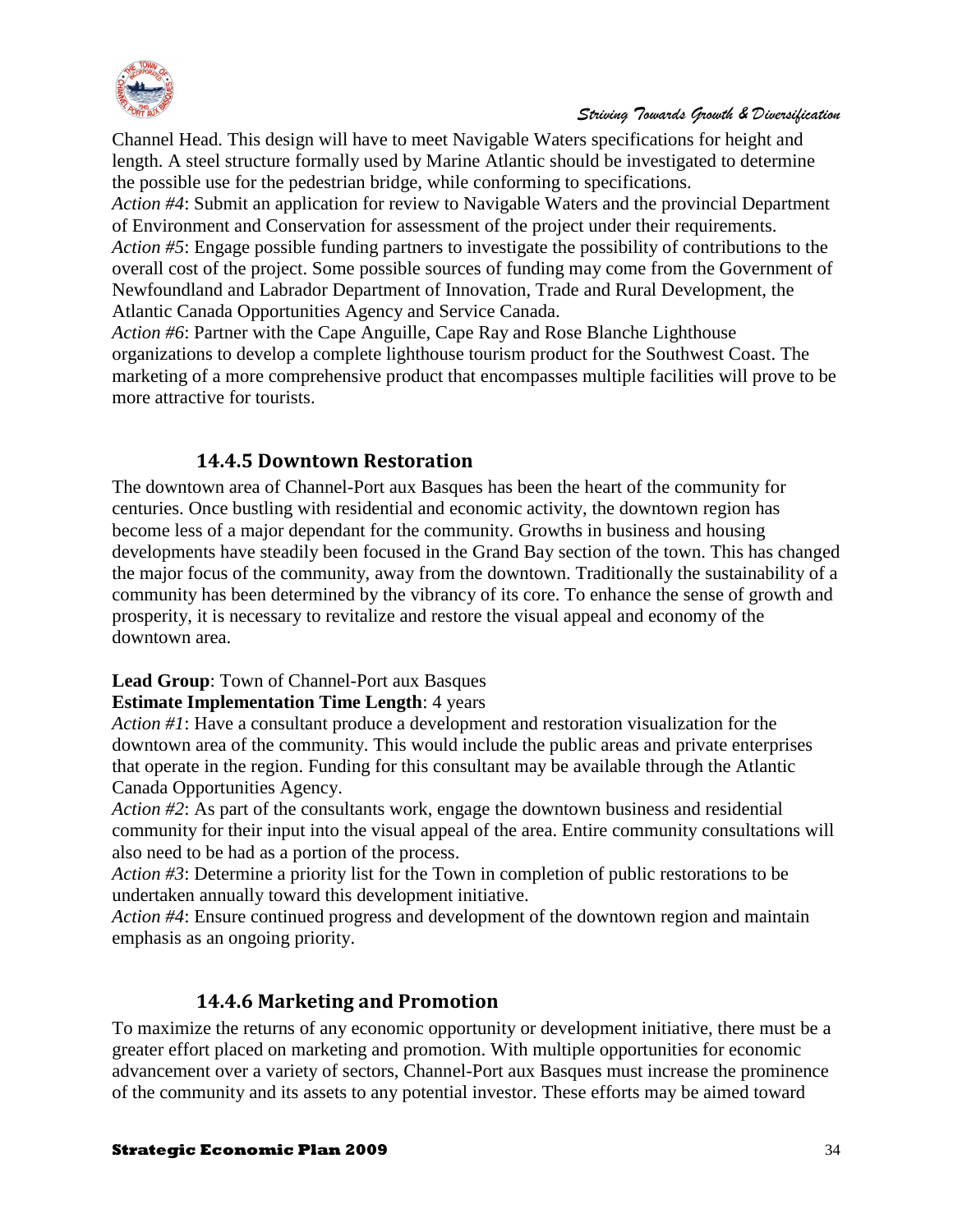

manufacturing investment or tourist seeking a vacation destination within the province. The community must increase its awareness beyond simply being the Gateway to Newfoundland. It should strive to become a recognized major community within the province, with an emerging economy that promotes business, social and cultural development. With a greater eminence within the province, additional opportunities will arise.

**Lead Group**: Town of Channel-Port aux Basques, Marine and Mountain Zone Corporation, Western Destinations Marketing Organization

# **Estimate Implementation Time Length**: 0.5 years

*Action #1*: Develop a Strategic Economic Plan to determine the opportunities that exist within the community. Take an inventory of the assets of the community, including infrastructure and social-cultural assets, to include within the plan.

*Action #2*: Complete a community profile that contains all demographic, geographic and social data that describe the community. This will also include the history of the region and qualitative information that pertains to the Town.

*Action #3*: Design a business information package to promote the infrastructure and opportunities that exist within the community that will enable enterprises to be successful. All employment data, infrastructure, operating information and investment incentives should be included, as well as other data that would be required by an investor.

*Action #4*: Partner with the Southwest Coast Tourism Network and also the Western Newfoundland Destinations Marketing Organization to have Channel-Port aux Basques increase its profile within a regional marketing effort. Being a larger centre within the region, any marketing efforts will give additional exposure to the community given the amenities for tourists. *Action #5*: Construct industry specific marketing promotional materials to target specific industries to the community. These should be included in the business information package, but highlight the data relevant to the target industry as it pertains to the community. The cruise market is one example of an industry specific marketing initiative.

*Action #6*: Redesign the Town's website [\(www.portauxbasques.ca\)](http://www.portauxbasques.ca/) to include the newly developed Community Profile, Business Information Package, the Strategic Economic Development Plan and other additional information on infrastructure and community assets. The website should include as much information on the community as possible.

# <span id="page-34-0"></span>*14.5 Social Development*

An often overlooked cornerstone of economic progress is social development. Although not seen as a direct economic enabler, it is vital to the attraction of professional investment while creating employment. Amenities of a community and avenues for social development are important aspects for any professional considering relocating or investing. Recreational, childcare, education and health care facilities are services that attract citizens to a community and are also those that investors deem necessary to retain employees. Social services are a desirable asset to any community and Channel-Port aux Basques has been successful in the development of these assets since incorporation. Currently, the community has arguably the leading municipal recreational facility within the province with the Bruce II Sports Centre. The Town also boasts a youth centre, primary schools, a college, social clubs and the Cr. Charles L. LeGrow Heath Centre. There are many social opportunities within the community, but further developments in the present services as well as new additional services are needed.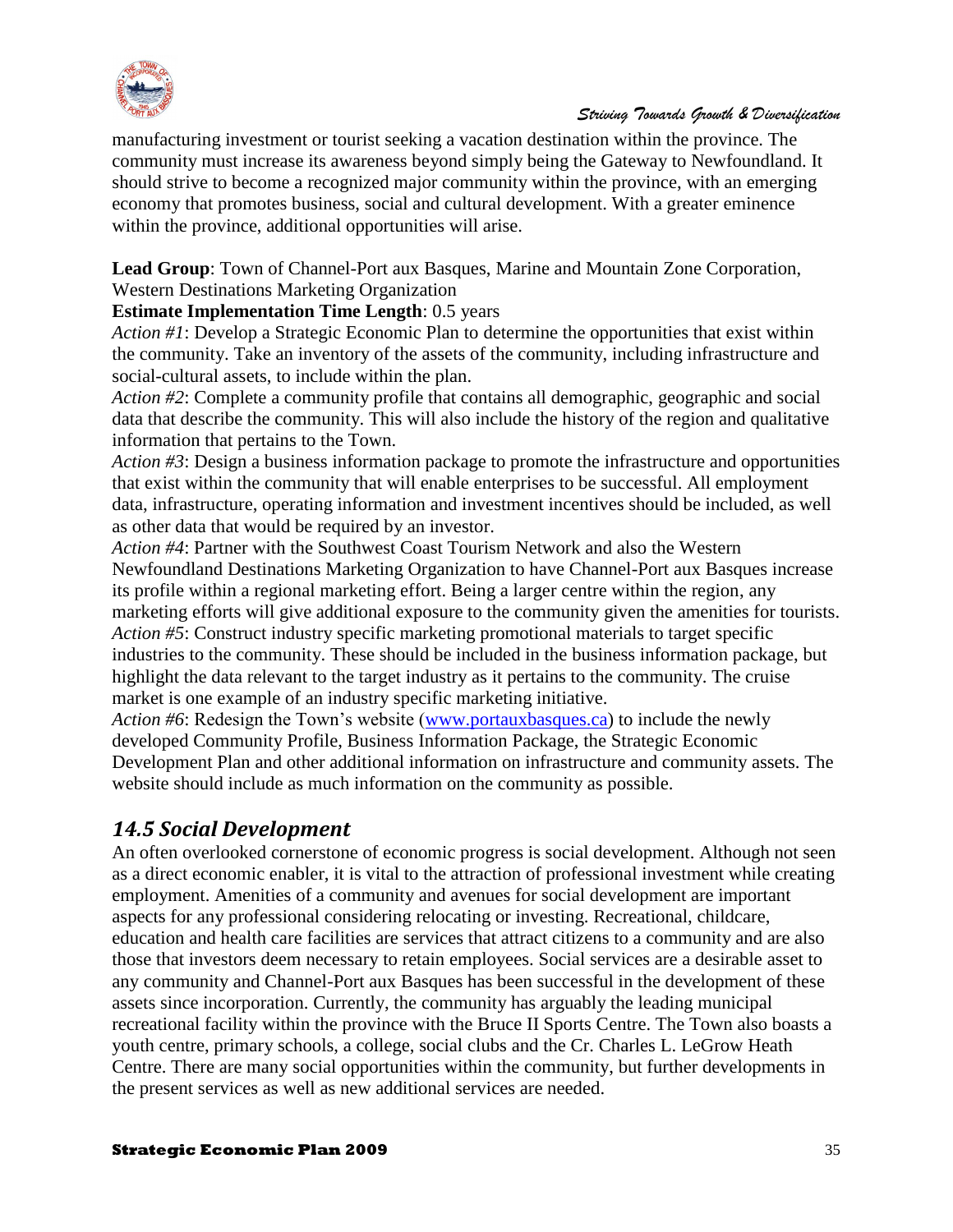

### **14.5.1 Youth Centre**

<span id="page-35-0"></span>The diversity and number of youth of the area require additional services that are tailored to meet the needs of the region. With such a significant youth population base to service, a youth centre was warranted for Channel-Port aux Basques. Currently, the youth of the area have access to a drop-in centre, the LEAP Centre. The centre offers a variety of services for youth such as resume writing, exploring post secondary education opportunities, applying for social insurance numbers and carries information on youth related issues. As part of the outreach program, the centre brings services to outlying communities in Isle aux Morts, Rose Blanche, Cape Ray, Burnt Islands and the Codroy Valley. With proven success, growth and expansion of the youth centre is needed for the community.

#### **Lead Group**: Marine and Mountain Youth Employment Strategy

*Support Groups*: Town of Channel-Port aux Basques, Port aux Basques and Area Chamber of Commerce, Community Youth Network (CYN)

#### **Estimate Implementation Time Length**: 2 years

*Action #1*: Engage in discussions with the current youth centre operator, the Community Youth Network Southwestern organization, on the possibility of expanding the services and programming offered to youth. Explore the possibility of developing an independent CYN site to be operated under the direction of the MMYES organization.

*Action #2*: Approach various organizations to become a sponsor for an independent CYN site. The relationship structure between the sponsor, government, MMYES and CYN Southwestern must be determined at this stage.

*Action #3*: Meet with the provincial CYN coordinators to explore the provincial government's willingness to support an independent CYN site for the Port aux Basques area. Thought must be given to the organizational structure of the site and funding sources available.

*Action #4*: Develop a CYN site proposal to be submitted by the sponsor in coordination with the MMYES and CYN Southwestern organizations. This proposal should outline the rationale for an independent site, a vision for the site, and sustainability plan.

*Action #5*: Engage with the Town and other funding partners the possibility of constructing a new facility to house the CYN site and other related services. The current location on Caribou Road is not suitable for any increase to services or programming.

*Action #6*: Develop a transition strategy for the CYN site to operate in moving from CYN Southwestern to the local CYN group.

*Action #7*: Increase efforts to leverage funding to provide additional services and programming to the youth of the region. All available funding sources should be explored.

# **14.5.2 Day Care / Preschool Services**

<span id="page-35-1"></span>The Southwest Coast of Newfoundland represents 27 individual communities spanning a distance of approximately 100 kilometers. The total population for the region is 9,120 with a youth market segment of 1135. This is approximately 13% of the region's total population. As the service centre for the area, daycare services in the community will be available to the 310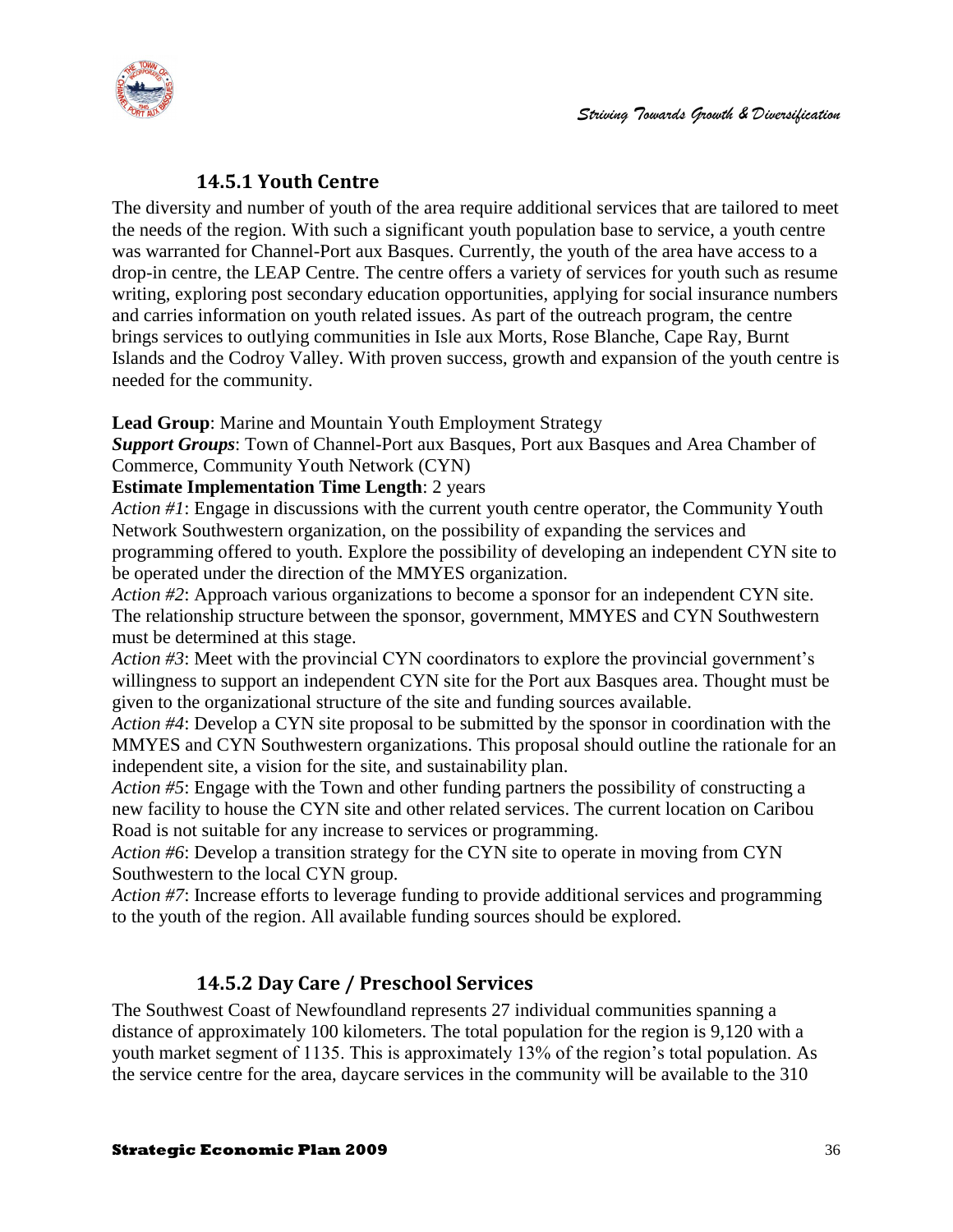

youth that age from 2 years to 5 years old. This market is approximately 10 times the capacity the proposed daycare will accommodate (Community Accounts, 2008).

A portion of the daycare centre will be focused on after school care targeting children aging from 6 years of age to 13 years. The focus of this program will be on children requiring care after school hours while awaiting family or caretakers to complete work or school. While short in duration, this childcare time will provide extended education to children based on a recreational model of delivery. The market for this segment throughout the Southwest Coast is approximately 825 children. With such a significant portion of children within the region requiring daycare, this service will bring relief for families on the Southwest Coast of Newfoundland.

#### **Lead Group**: Marine and Mountain Youth Employment Strategy (MMYES)

*Support Groups*: Community Education Network (CEN), Family Resource Centre, Town of Channel-Port aux Basques, Western Health

#### **Estimate Implementation Time Length**: 2 years

*Action #1*: Investigate the demand for daycare services within the Southwest Coast region. Quantitative data for demand should be collected, but may be available from other resources. *Action #2*: If sufficient demand exists, engage the Community Education Network and Western Health to assist the local group in the establishment of a registered daycare for the community. The CEN organization has experience in the development of daycare operations. Western Health may provide the physical specifications required for a daycare, along with funding toward the furniture for the facility and assistance in any cost overruns that may occur.

*Action #3*: Examine all available infrastructures within the community to determine if a suitable location for a daycare can be found within the specifications set by the provincial Department of Health and Community Services.

*Action #4*: Approach Council, in coordination with the Youth Centre group, to fund the construction of a new youth services facility for the community. This facility would be the home to a daycare, youth centre and after school childcare program.

*Action #5*: Develop a facility layout with specific considerations given to the regulations required of a registered daycare.

*Action #6*: Determine the cost of a youth services centre given the space requirements for the daycare, childcare and youth centre programs. This cost can be determined by the Town engineers.

*Action #7*: Develop a funding proposal for the youth services centre to be submitted to various governmental organizations for the construction of the youth services centre. Possible sources of funding may be available from the Atlantic Canada Opportunities Agency, the provincial Department of Municipal Affairs and the Department of Health and Community services.

# **14.5.3 Bruce II Sports Centre**

<span id="page-36-0"></span>Channel-Port aux Basques has some of the most modern recreational facilities in the province. The Bruce II Sports Centre is the centerpiece of recreation which houses a four-lane swimming pool, a six-lane bowling alley, an ice rink, two curling sheets, conference facilities and a fitness centre. In addition, the Town has a baseball and soccer field. Recreation is a large part of the community and amenities have been well developed to support the citizens. The area also has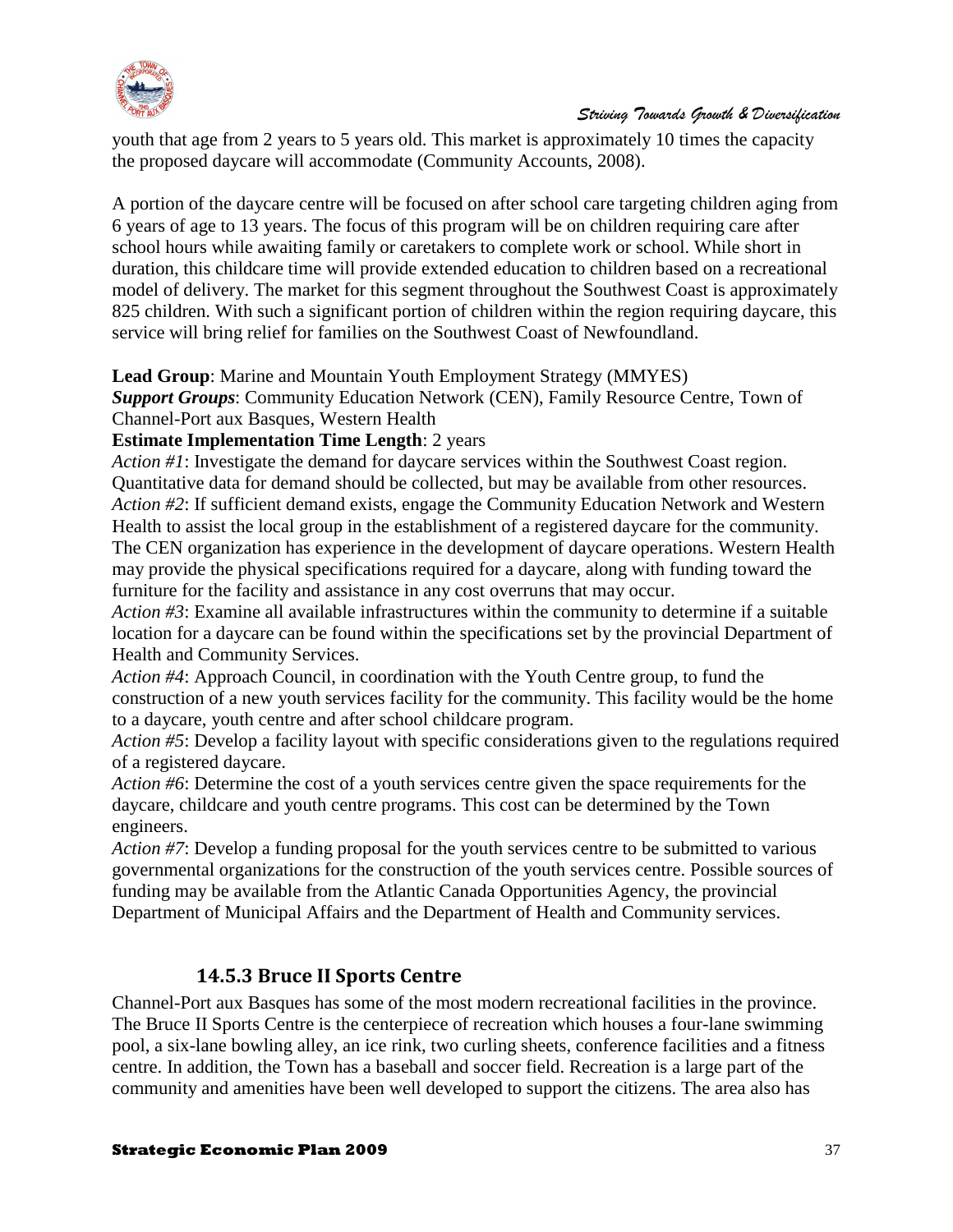

many organized sporting leagues including softball, figure skating, minor hockey, bowling, swimming and organized fitness classes for all levels. Given the cultural emphasis on recreation and the demand of the current facilities, specifically the fitness centre, additional expansion and development of the Bruce II Sports Centre should be pursued.

#### **Lead Group**: Town of Channel-Port aux Basques

#### **Estimate Implementation Time Length**: 1.5 years

*Action #1*: Determine the exact needs of the Bruce II Sports Centre through the assistance of the Recreation Director. Analysis of demand on the various areas of the centre should be noted. *Action #2*: Engage the Town's engineers to determine the best possible route to alleviate the needs of the facility. Given the space restrictions, flooring over the curling area may be developed for expansion purposes.

*Action #3*: Determine the costing required for the expansion and development of the centre. This will be based on engineering estimates and quotes from private enterprises.

*Action #4*: Develop a funding proposal to illustrate the demand and expansion requirements of the Bruce II Sports Centre. Submission of the funding proposal may be given to the Atlantic Canada Opportunities Agency and the provincial Department of Municipal Affairs.

#### **14.5.4 Expatriates Marketing**

<span id="page-37-0"></span>The growth and sustainability of any community is dependent on births and in-migration. The birthrate of Channel-Port aux Basques has declined steadily in the past two decades, dropping approximately 55% (Statistics Canada, 2008). While some in-migration, mostly by former residents, has been experienced in recent years, net outmigration continues to be a concern for the community. An aging community also presents opportunities in the local workforce. The community's largest employer, Marine Atlantic, has experienced increasing retirements in recent years with the "baby boomer" generation reaching an age to exit the workforce. Another increasing trend has workers commuting from Newfoundland to Alberta regularly for work. With increasing employment opportunities and a mobile workforce, Channel-Port aux Basques has the opportunity to attract residents to the community. The most probable market to attract are expatriates that have a connection to the region. Having a personal connection to the community increases the likelihood that people will relocate to rural Newfoundland and remain within the town permanently.

#### **Lead Group**: Town of Channel-Port aux Basques

#### **Estimate Implementation Time Length**: 1 year, Ongoing

*Action #1*: Promote community amenities and employment opportunities on the Town's website. Specific recruitment initiatives to attract expatriates to the community should be undertaken during Come Home Year 2010. This is the largest concentration of former residents that are accessible for marketing. Promotion of the amenities will provide an indication of the quality of life experienced.

*Action #2*: Develop a partnership with St. James Regional High School to have the email addresses of graduating students maintained in a database. This database can be used to send community updates and employment opportunities to expatriates. Additional email information may be found through regular Come Home Year preparations.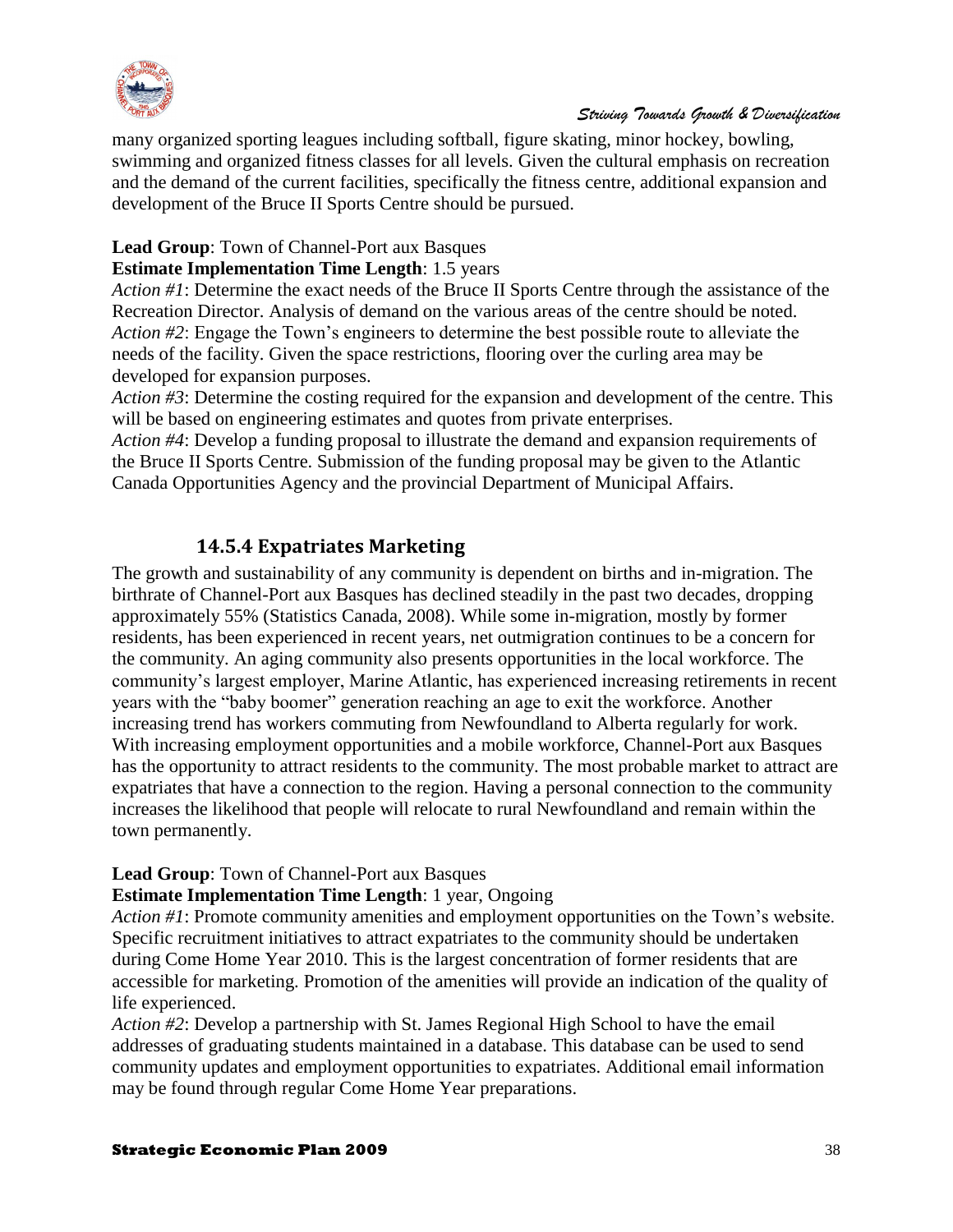

*Action #3*: Work with local employers to target and recruit expatriates for employment opening in an effort to attract additional residents to the community.

# <span id="page-38-0"></span>*14.6 Education*

Increasing the literacy rate and education levels of residents is a focus for community leaders. As such, primary and post secondary education has been widely promoted to the youth of the Southwest Coast. With increased education levels among residents, industry can be further attracted based on expertise and knowledge. Education will also spawn entrepreneurs for the community and diversify the economy.

**Lead Group**: Western School District, College of the North Atlantic

*Support Groups*: Marine and Mountain Youth Employment Strategy (MMYES), Town of Channel-Port aux Basques

#### **Estimate Implementation Time Length**: 1 year, ongoing

*Action #1*: Support all organizations in their efforts in the promotion of education. This may include career fairs, post secondary visitations and work experience programs.

*Action #2*: Continue to foster the positive relationship that has been established with the College of the North Atlantic. The college has always been instrumental in providing training to meet the needs of the community and private enterprises. This has enabled continued development of residents to meet industry demands.

*Action #3*: Assist the local education providers in their efforts to expand offerings at primary and post secondary institutions. Any increase in offerings will proportionally relay to enrolment and will provide an increase in the economy, either directly though student accommodations and service or through additional workforce capacity.

# <span id="page-38-1"></span>*14.7 Business Development*

The most fundamental form of economic growth is direct business investment. A new enterprise, business expansion or relocation of an entity within the community is an immediate contributor to the economy. As the foundation to any community, business development attracts residents and provides sustainability for the community.

# **14.7.1 Business Information and Attraction Package**

<span id="page-38-2"></span>A major consideration when conducting business is knowledge of the market and operating environment. Entrepreneurs typically conduct market research of a region prior to establishing a business or expanding. Companies seek information on the demographic makeup of an area, education levels, income, competing businesses, and operating costs associated with the business. Having this community information available is an important tool in the recruitment and expansion of any business to the Town.

**Lead Group**: Town of Channel-Port aux Basques

#### **Estimate Implementation Time Length**: 0.5 years

*Action #1*: Interview members of the local business community to determine the exact information they would require in a Business Information and Attraction Package. This will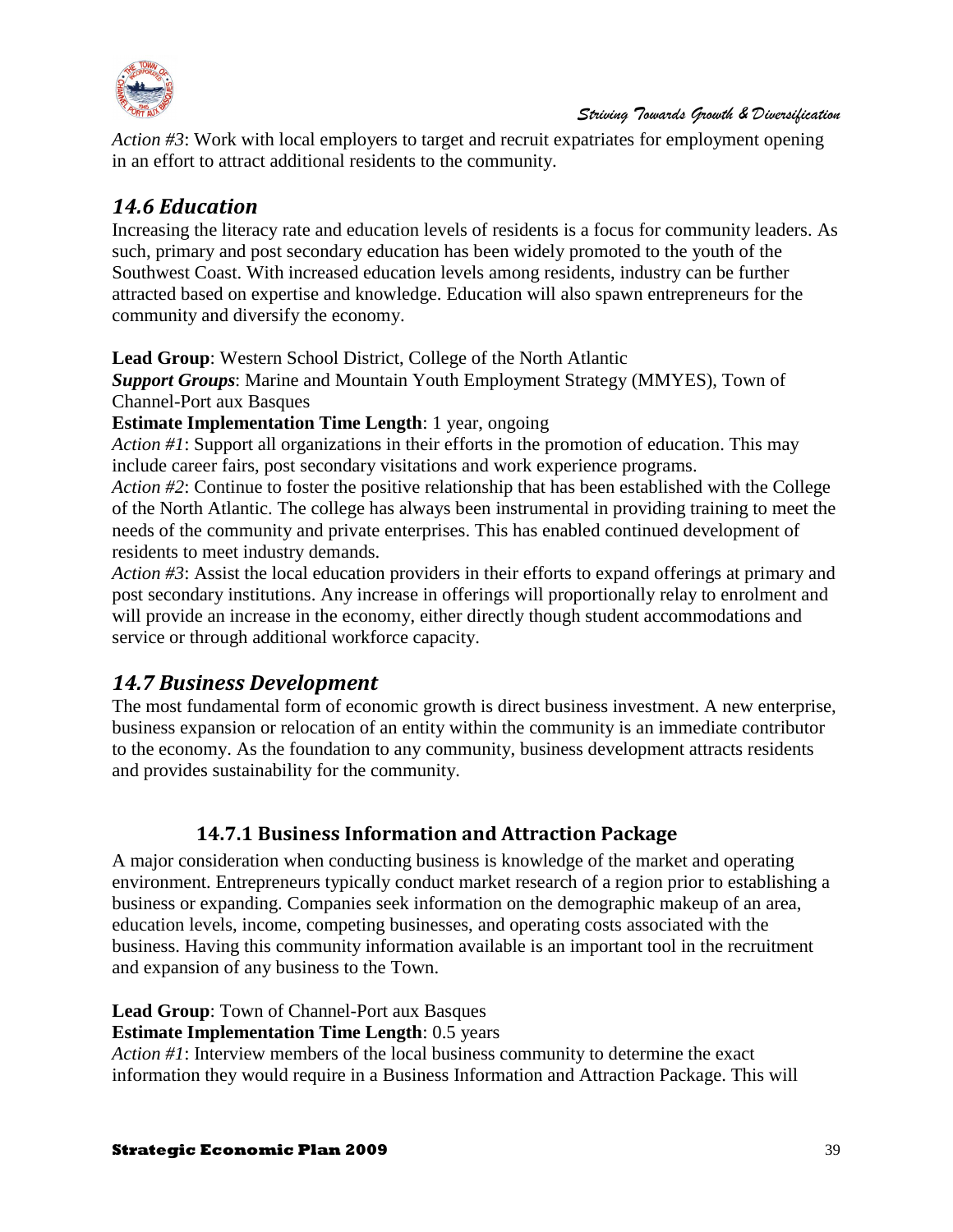

provide the most effective and useful data for current and potential investors on the business climate of the region.

*Action #2*: Research and review business information packages completed by other municipalities throughout Newfoundland and Labrador, as well as those throughout the country. Researched information lends insight to the data businesses in all areas of the world request from a community.

*Action #3*: Gather the required information from various outlets and ensure all data is the most recent available. Ensure to keep a listing of the sources used for data collection to have consistency in further updates.

*Action #4*: Complete a Business Information and Attraction Package to provide information to all existing and potential enterprises within the community. The design and layout of this document should provide ease in updating without the need for major changes annually.

*Action #5*: Publish this document on the Town's website for access to the entire business community. It is crucial to have this information presented for potential investors to review without having to contact the Town and request the compilation of the data.

# **14.7.2 Housing Development**

<span id="page-39-0"></span>One of the best economic indicators for a community is in new housing developments. Construction of residential housing and the real estate availability is an indication of the inmigration occurring to the community and consequently the employment opportunities available. Besides the direct employment created, home construction is a morale boost to the community as it is seen as a sign of prosperity and growth by residents. The importance of home construction should not be underestimated in the development of a community.

#### **Lead Group**: Town of Channel-Port aux Basques

#### **Estimate Implementation Time Length**: 1 year, Ongoing

*Action #1*: Contact a municipal planning developer to determine all aspects of residential development in the Grad Bay West area including the number of lots, services, layout and cost. Council has previously designated this area for continued residential housing given the availability and geographic makeup of the land that is most suitable for construction. Additional areas of the community has substantial development cost given the amount of rock and wetland present. These areas would increase the price of land for residents.

*Action #2*: Continue to promote housing development within the community through the development and availability of building lots for residential housing. Lots should continue to be sold to residents at a break even cost based on the cost of development incurred by the Town. *Action #3*: Consideration for development should be given to private industry that desire to develop residential building lots for construction. Private developers must provide all the service amenities to the specifications currently installed by the Town and ensure the affordability of the land to encourage continued development.

*Action #4*: The availability, specifications and development plan for residential development within the community should be available on the Town's website. Any interested investor may then determine with relative ease the future of the community's residential developments.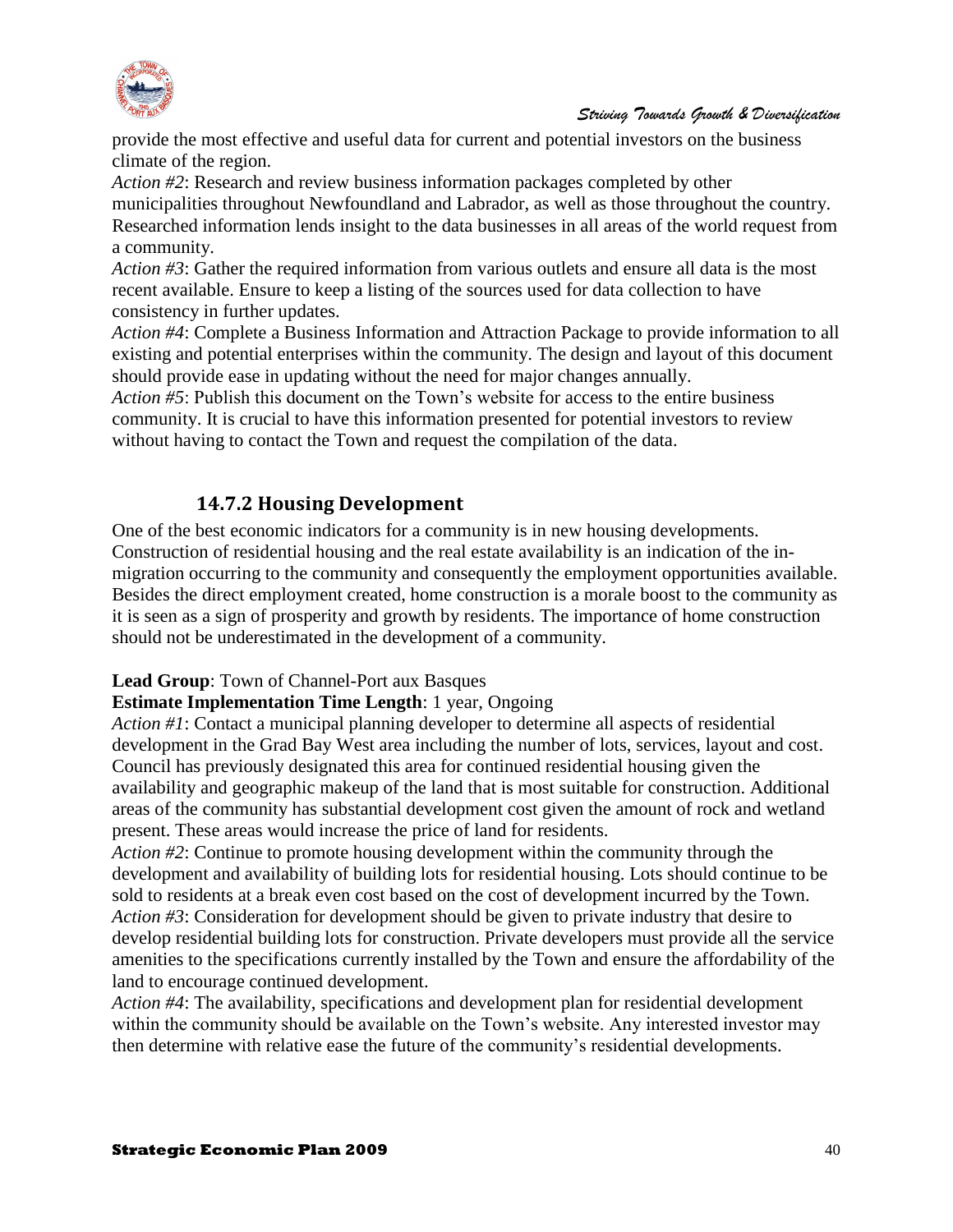

### **14.7.3 Service Distribution Centre**

<span id="page-40-0"></span>Channel-Port aux Basques is commonly known as the Gateway to Newfoundland, welcoming passengers and freight to the island for over 100 years. While the methods of transportation have changed substantially, the community remains the largest importer of goods to Newfoundland. Over 90% of perishable goods enter the province through the Town, as well as a large percentage of total goods (Marine Atlantic, 2008). The significance and volume of goods entering and exiting the province through the Port aux Basques harbour presents a tremendous opportunity for economic growth.

Prior to 1988, the Newfoundland Railway was used primarily to transport goods throughout the province. Shipments would enter by sea and then be transferred to rail for various destinations. The transfer process, along with the railway itself was a major employer for the community. Although the railway has been dismantled in the province, the same economic opportunity exists for Channel-Port aux Basques. With the increase in fuel prices, companies are spending unnecessary capital on transportation of goods to distribution centres in central locations, only to redirect many shipments back over the same ground. This retracing of shipments increases the cost of transportation unnecessarily for companies. Having distribution centres located in Channel-Port aux Basques would eliminate additional transportation costs for providers and waiting costs associated with trailers parked at Marine Atlantic.

#### **Lead Group**: Town of Channel-Port aux Basques, Transportation Industry **Estimate Implementation Time Length**: 3 years

*Action #1*: Determine the additional cost to transportation providers associated with shipping goods from the distribution centre and back to destinations previously passed. This analysis should provide quantitative data on the potential savings given the cost of fuel, transport distances and the cost of container wait times.

*Action #2*: Develop a strategy to target transportation companies in locating their distribution centres in Channel-Port aux Basques. Determine the companies that will benefit the most from this location and the logistical needs for distribution.

*Action #3*: Review land development options that is ideal for multiple distribution centres. The ease of land development, location in relation to Marine Atlantic and the destinations of the shipments should all be addressed.

*Action #4*: Research possible sources of funding needed for land development that would be required in the establishment of a large scare distribution centre. A development to accommodate multiple companies, while remaining available for future growth should be planned.

# **14.7.4 Oil & Gas Manufacturing or Servicing**

<span id="page-40-1"></span>Perhaps the most prominent and emerging industry in Newfoundland and Labrador is oil and gas. With the development of Hibernia in 1997, multiple companies within the industry began the exploration process in an unknown region of the world, the North Atlantic. Presently there are multiple exploration areas including the Grand Banks, Laurentian Basin, Garden Hill, Sydney Basin and the Labrador Basin. Virtually every coast of the province has oil and gas activity in some form. The Southwest Coast has the advantage of gaining opportunities from developments on either the South or West Coast of the province. Currently there are fledgling

#### **Strategic Economic Plan 2009** 41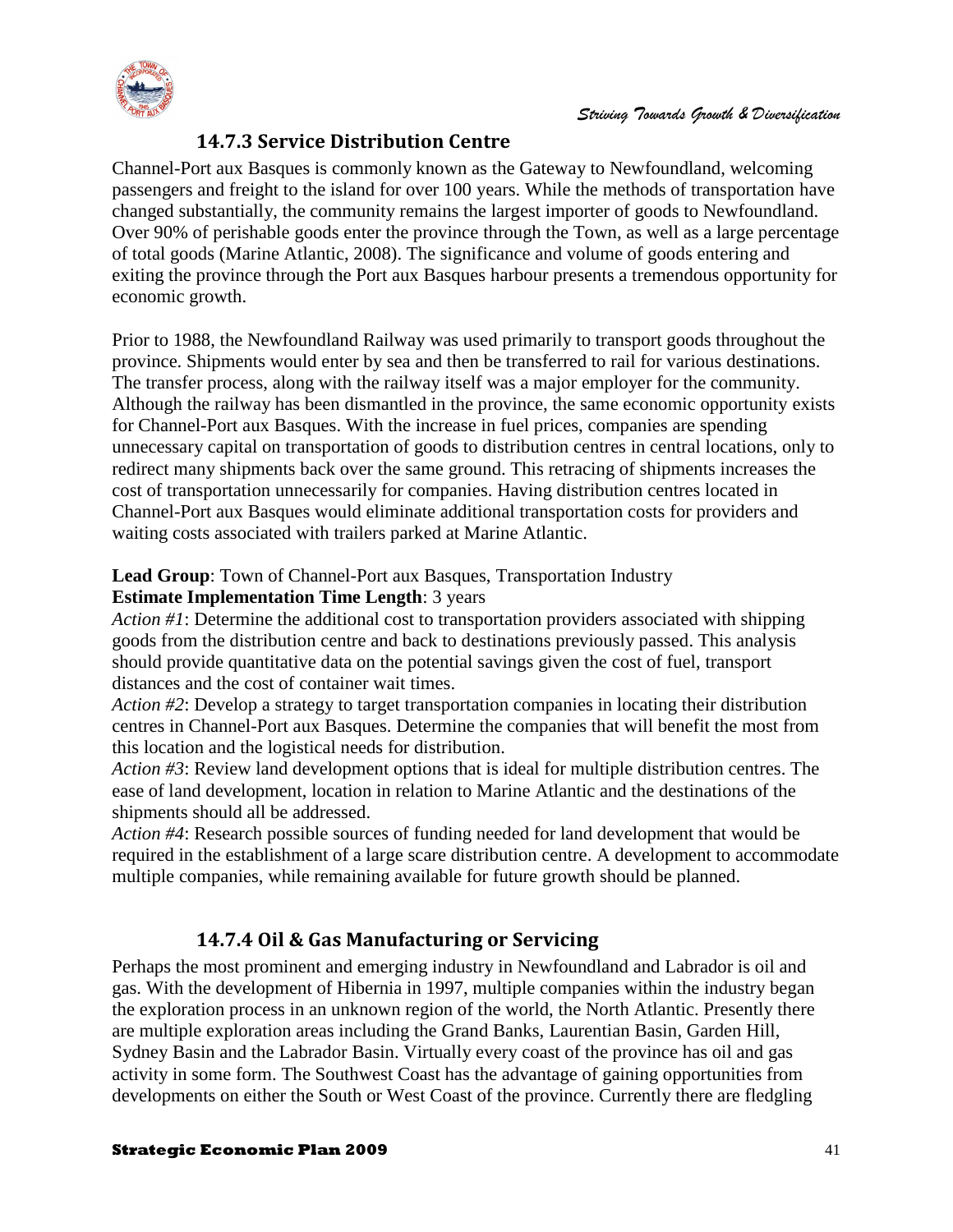

developments at Garden Hill on the West Coast and the Laurentian and Sydney Basins on the South Coast. Old Harry is also within close proximity to Channel-Port aux Basques, which is a field under the Quebec jurisdiction. With continued development in the oil and gas sector on the South and West Coasts of the province, the community has many opportunities in manufacturing and servicing.

#### **Lead Group**: Oil & Gas Investors

#### **Estimate Implementation Time Length**: 4 years, Ongoing

*Action #1*: Continually monitor the exploration and development activity within the oil and gas sector surrounding the Southwest Coast. Having a complete knowledge of the most recent activity will better enable the Town to prepare and target companies operating in the area. *Action #2*: Research the manufacturing and servicing requirements of the industry. This will include an investigation into the infrastructure requirements needed to produce various components of fix and floating production platforms as well as the vessel servicing requirements. Inventory and specifications of manufacturing infrastructure will need to be determined in relation to the offerings within the community, as well as the vessel requirements in the servicing of the production platforms.

*Action #3*: Make initial contact with all companies operating around the Southwest Coast. This will be an introductory letter simply to welcome the company to the region and offer support and assistance with any aspect of their operation.

*Action #4*: Develop partnerships with oil and gas industry members to develop opportunities that may arise for the community.

#### **14.7.5 Utilization of Existing Infrastructure**

<span id="page-41-0"></span>As with many communities throughout rural Newfoundland, outmigration has diminished the population of the community since collapse of the fishery in 1992. With residents migrating to other parts of the country, left behind has been a plethora of unutilized infrastructure. Channel-Port aux Basques is no exception to this trend as the community has various unused infrastructure that is available for various economic development opportunities. Ranging from buildings, to docks, to fully serviced land, there are various pieces of infrastructure available for economic development within the community.

#### **Lead Group**: Town of Channel-Port aux Basques, Private Investors

#### **Estimate Implementation Time Length**: 0.5 years

*Action #1*: Compile a complete inventory of all available infrastructures within the community. Photos of this list should be gathered, along with any specifications available for description and analysis.

*Action #2*: Contact with the owners of all identified infrastructure should be made to determine the availability and willingness to utilize it for economic development purposes. This may be in the form of a lease or purchase.

*Action #3*: A complete listing of all available infrastructures for development purposes should be featured on the Town's website. Contact information for the various features may be included if needed, or kept by the Town to be made available upon request.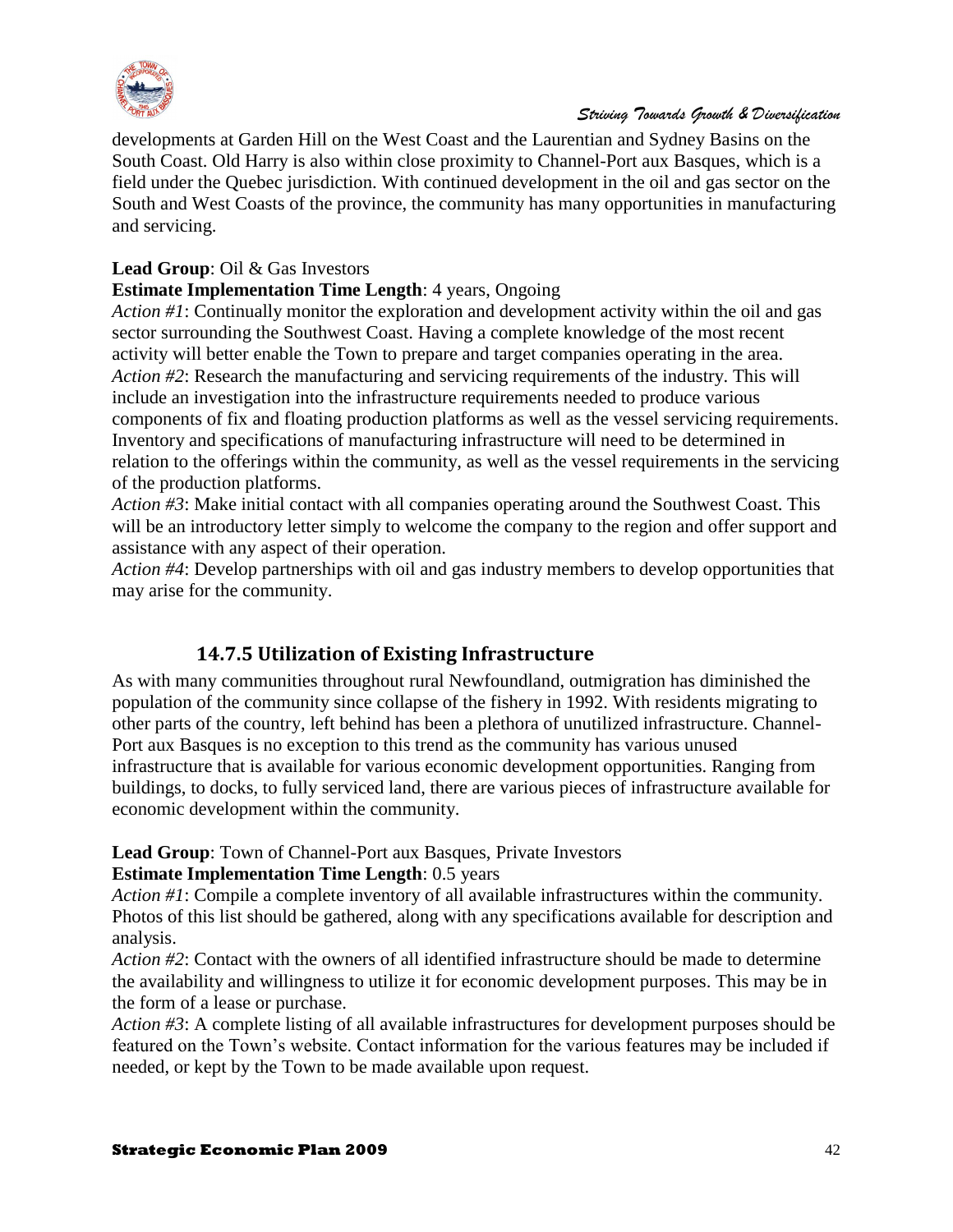

*Action #4*: Act as a mediator between private owners and potential investors wishing to utilize various pieces of infrastructure that may be available within the community. This will bring together three groups wishing to gain from any development, the owner, investor and the community.

# **15.0 Strategy Timeline**

<span id="page-42-0"></span>This report will serve as the blueprint of economic development for Channel-Port aux Basques over the proceeding five years until 2013. With many changing variables in the implementation of a Strategic Economic Plan, the timeline and lifespan of the document is a continuous process. Each initiative has been given an approximation timeframe for completion. These limits are based on the scope of work to the completed, processes to be undertaken and any mitigating factors that are to be considered in the implementation of the initiatives.

It is important to remain cognisant in the execution of economic development initiatives that any number of factors will ultimately determine the time length needed for completion. As a working document, the action items and time lengths may all differ from preliminary estimations given in this Strategic Economic Plan. Appendix B provides an initiative implementation strategy timeline for the five year duration of this report.

# **16.0 Recommendations**

<span id="page-42-1"></span>From the completion of this report, several recommendations should be considered in further developing the economy of Channel-Port aux Basques. These recommendations are based on both the primary and secondary research, analysis of proposed economic initiatives and the process undertaken in developing the economy. To effectively enhance the economy of the community and promote growth and diversification, these recommendations should be implemented by the Town.

# <span id="page-42-2"></span>*16.1 Community Economic Development Committee*

The current efforts of economic development by the Town of Channel-Port aux Basques are directed by the Economic Development Committee of Council. While Council has been fortunate in recent years to have members with backgrounds in economic development, future councils may not have this experience. To ensure expertise and experience with economic development community initiatives, additional resource members should be added to the economic development committee. These additional members should include resource personnel and business leaders of the community. It will be the responsibility of Council to appoint these members and all final decisions rest with the municipality. Resource and business members will offer input and assistance to the Town in an advisory role. The Town Manager and Economic Development Strategist will remain members of the committee.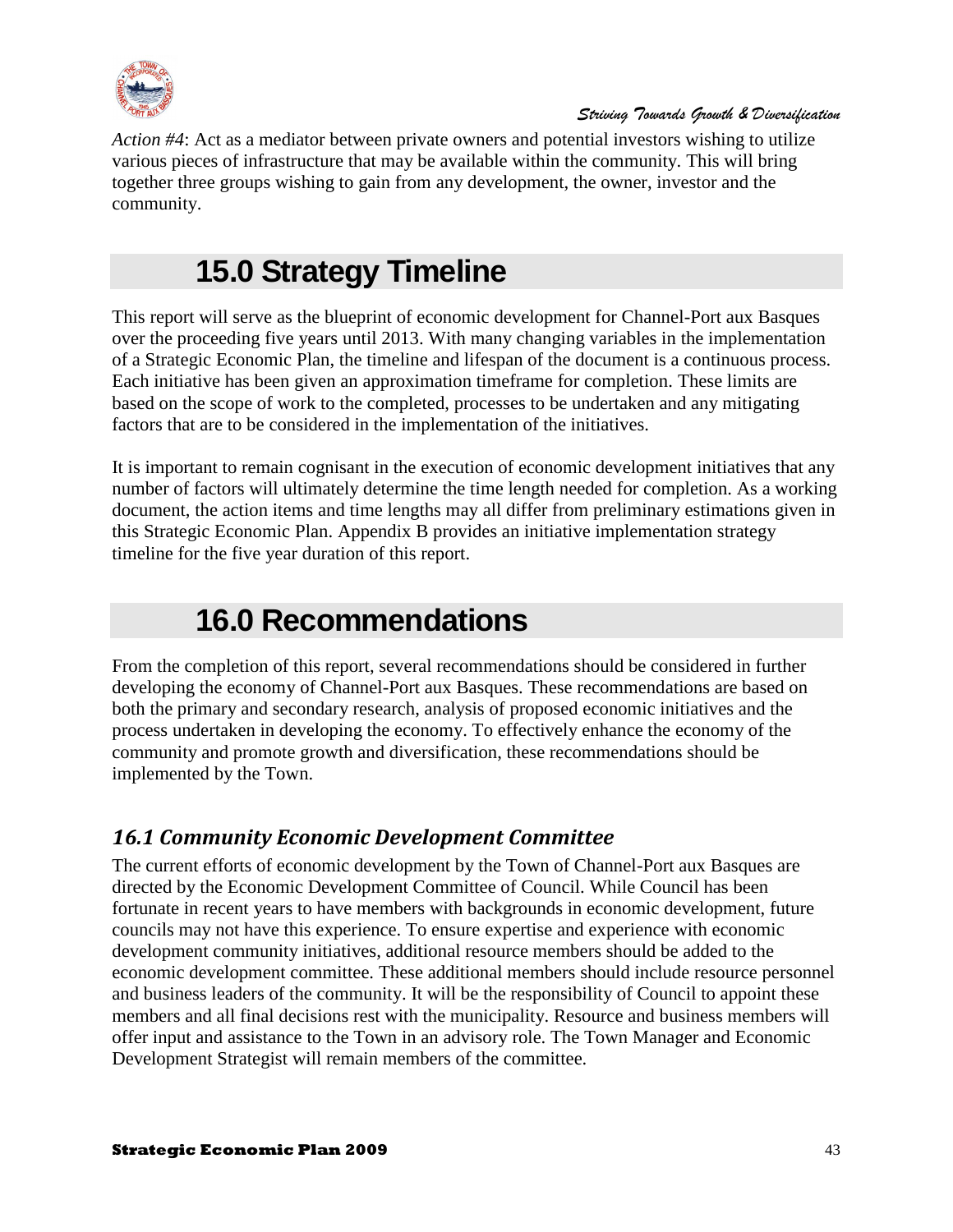



# <span id="page-43-0"></span>*16.2 Incorporated Entity*

To provide flexibility and greater autonomy for Council, it is recommended that the economic development committee become an incorporated entity. Economic development can involve various initiatives and processes that are not conducing with municipal operations such as acquisitions and investments. Becoming an incorporated entity will allow the economic development committee to operate efficiently and effectively, while remaining directed and responsible to Council.

# <span id="page-43-1"></span>*16.3 Economic Development Fund*

The Town has established an economic development fund to assist council with the development of initiatives. This fund is a great benefit to the economic development committee when assessing the need for Town contributions to projects. Without access to any funding source, many projects would not proceed due to inefficient contributions by the Town. It is recommended that the Town continue to maintain the economic development fund and provide annual contributions to assist with ongoing economic development initiatives by the economic development committee.

# <span id="page-43-2"></span>*16.4 Economic Development Strategist Position*

Perhaps most crucial to ongoing economic development initiatives is the Economic Development Strategist position. The Town recently hired an employee to direct economic development for the community. Having a continued driving force behind initiatives enables a constant focus and direction for development. Members of the economic development committee tend to have separate employment positions that limit their ability to focus on initiatives daily. In addition, the Town Manager has a multitude of additional responsibilities that require constant attention. The Economic Development Strategist position provides Council with the ability to work through initiatives in a timely manner with expertise specifically in that field. It is critical to future economic development to continue the staffing of an Economic Development Strategist.

# <span id="page-43-3"></span>*16.5 Partnerships With Resource Personnel*

Having a strong core of economic development resource staff within the community is a great benefit to the Town. Various organizations offer support to communities for economic development initiatives. These resources hold considerable expertise and experience with economic development and should be utilized by the Town in their efforts. The Government of Newfoundland and Labrador Department of Innovation, Trade and Rural Development has an Economic Development Officer stationed in Channel-Port aux Basques to serve the Southwest Coast region. The Marine and Mountain Zone Corporation also staffs two Economic Development Officers to provide assistance. Service Canada and the Department of Human Resource, Labour and Employment along with the Port aux Basques and Area Chamber of Commerce are all additional resources that can assist the Town with various initiatives. Presently the Town has a positive working relationship with all these resource personnel and it is highly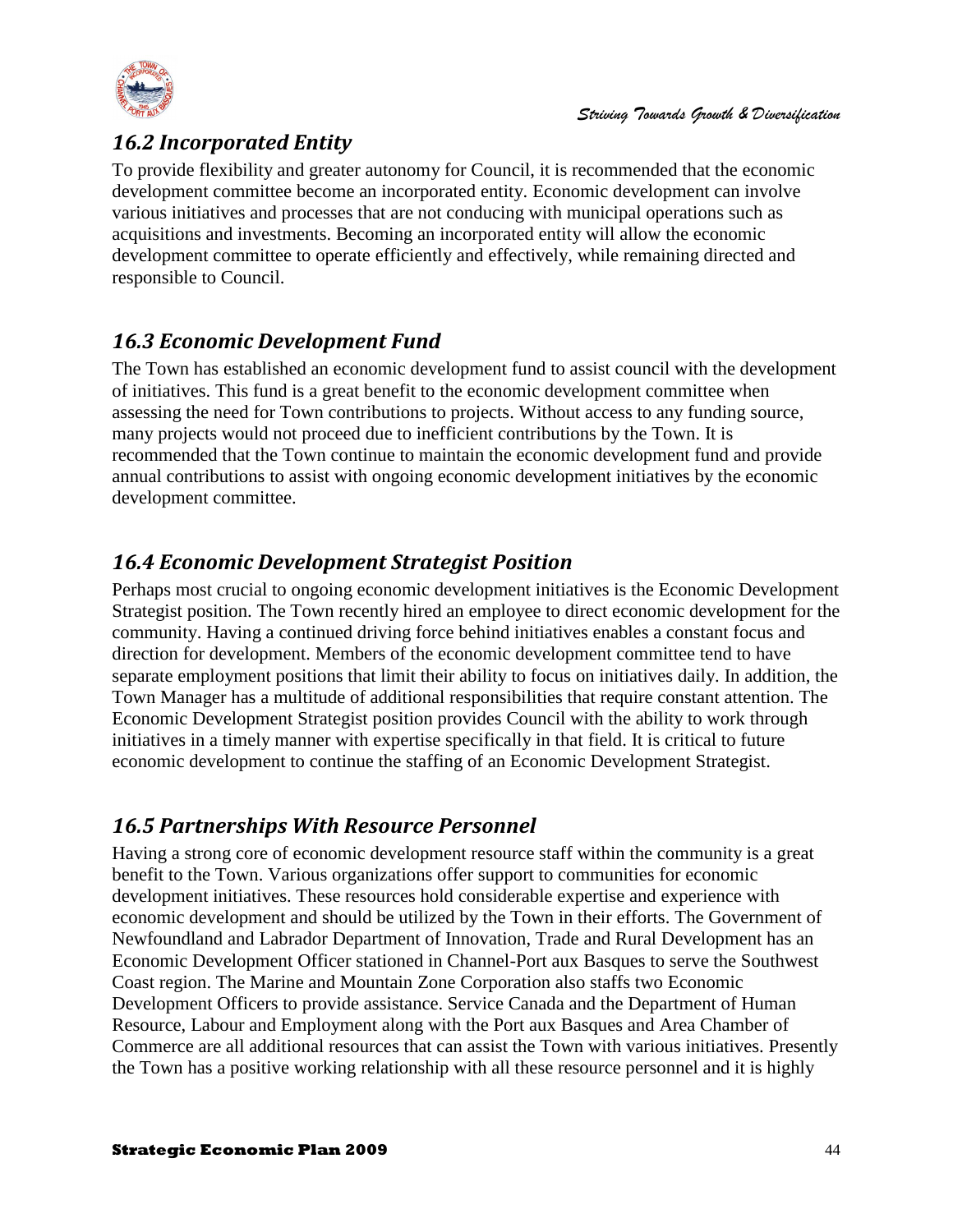

recommended that this partnership continue to be fostered and utilized in economic development initiatives.

# <span id="page-44-0"></span>*16.6 Support of Local Business Community*

As previously indicated, the local business community is the foundation of the economy of Channel-Port aux Basques. To ensure growth and investment within the community, the Town must build a strong partnership with the local businesses. Support by the Town toward entrepreneurism builds a positive image for potential investment. The Town must strive to work with local businesses in any capacity possible. Continued partnership with the Port aux Basques and Area Chamber of Commerce is a key in supporting the local business community as well. A working relationship with the business community is encouraged to provide a welcoming atmosphere for development of the local economy.

# <span id="page-44-1"></span>*16.7 New Strategic Economic Plan in 2013*

The importance of having a current Strategic Economic Plan for Channel-Port aux Basques should not be overlooked after reviewing this report. A Strategic Plan is a working document that may change and alter as initiatives are developed and implemented. To remain focused and with a direction for economic growth and diversity, a new Strategic Economic Plan should be created again 2013. This new document will provide an update of the initiatives contained in this report as well as direction moving toward 2018. Having a current Strategic Plan will allow Council to be more focused and goal oriented with their efforts in economic development.

# **17.0 Conclusion**

<span id="page-44-2"></span>The economy of Channel-Port aux Basques has seen substantial change since incorporation in 1945. Although many industries have changed over the past 64 years, economic development continues to be an important focus for the Town. The residents provide a positive outlook for the local economy and take an active role in the process of economic development. As all stakeholders in the economic development process realize the potential opportunities for the community, this document captures the specific targets and action items needed to be completed in achieving growth and diversification for a healthy, stable economy. This process has provided the Town of Channel-Port aux Basques with optimism for the future of the local economy and growth of the community.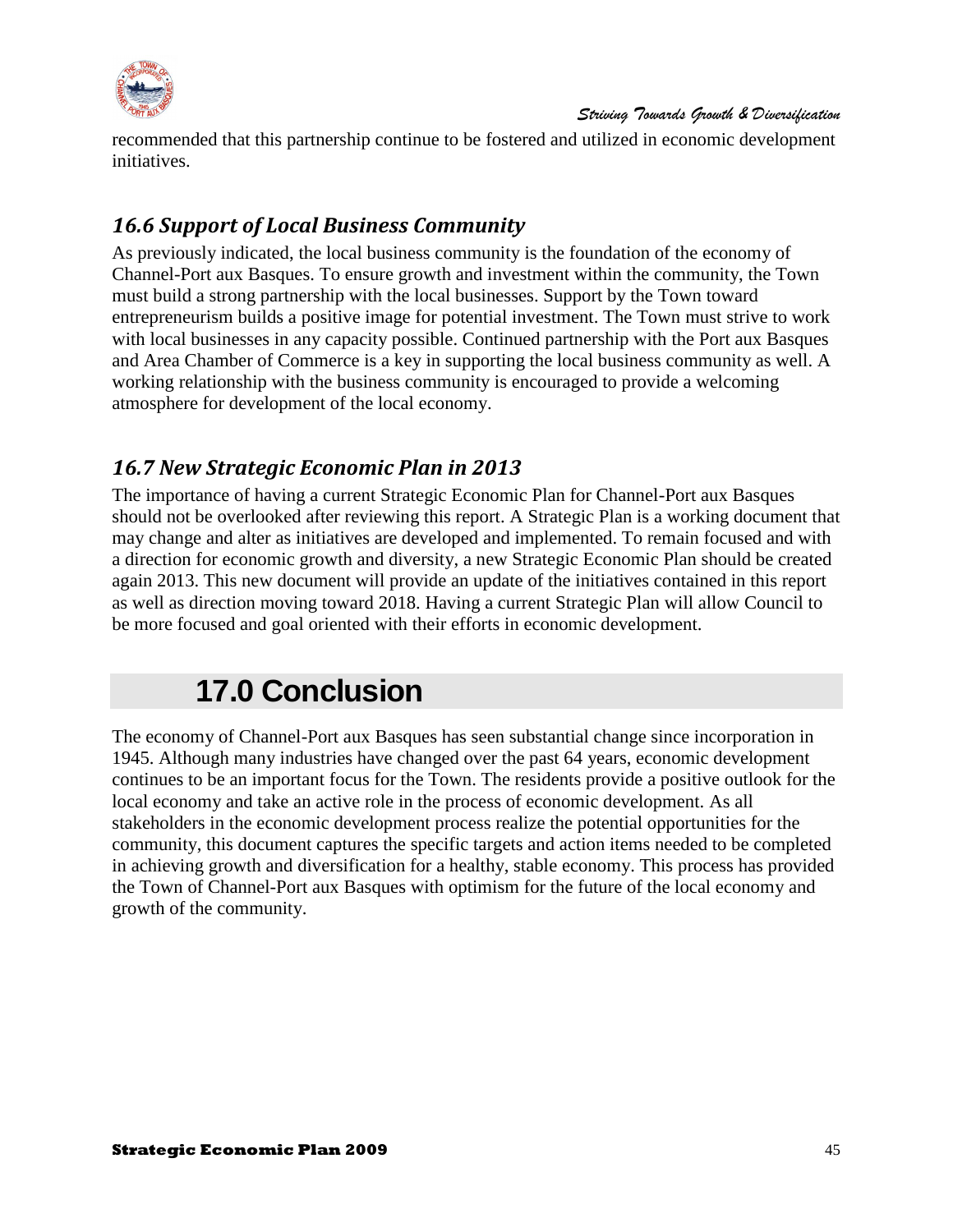<span id="page-45-0"></span>

# **References**

Allen, Sandra. (2008). Manager, C&C Enterprises Ltd., Port aux Basques, NL. Personal Interview.

Annual Report 2007-2008. (2008). Marine Atlantic Inc., St. John's, NL.

Atlantic Gateway Business Case. (2007). InterVISTAS Consulting Inc. Vancouver, BC.

Billard, Bruce. (2008). Economic Development Strategist, Town of Channel-Port aux Basques, Port aux Basques, NL. Consultation Session #1.

Billard, Bruce. (2008). Economic Development Strategist, Town of Channel-Port aux Basques, Port aux Basques, NL. Consultation Session #2.

Business Directory: Bergen Chamber of Commerce. Retrieved March 2008 from [www.bergen](http://www.bergen-chamber.no/)[chamber.no](http://www.bergen-chamber.no/)

Business Directory: Iceland Chamber of Commerce. Retrieved March 2008 from [www.vi.is](http://www.vi.is/)

Business Directory: Oceania: New Zealand: Marlborough District. Retrieved March 2008 from [www.dmoz.org/Regional/Oceania/New\\_Zealand/Marlborough\\_District](http://www.dmoz.org/Regional/Oceania/New_Zealand/Marlborough_District)

Business Directory: Tourism Prince Rupert. Retrieved March 2008 from [www.tourismprincerupert.com](http://www.tourismprincerupert.com/)

City of Anacortes. Anacortes, Washington, United States of America. Retrieved March 2008 from [www.cityofanacortes.org](http://www.cityofanacortes.org/)

City of Nanaimo. Nanaimo, British Columbia, Canada. Retrieved March 2008 from [www.nanaimo.ca](http://www.nanaimo.ca/)

Community Accounts. Retrieved November 2008 from [www.communityaccounts.ca](http://www.communityaccounts.ca/)

Felix, Mark. (2007). Economic Development Officer, Department of Innovation, Trade and Rural Development, Government of Newfoundland and Labrador, Port aux Basques, NL. Consultation Session.

Fraser, Dave. (2008). Manager, Canadian Tire Inc., Port aux Basques, NL. Personal Interview.

Hotel Port aux Basques. Retrieved February 2009 from [www.hotelpab.ca](http://www.hotelpab.ca/)

Jeans, Joe. (2008). Owner, Jeans Garage Ltd., Port aux Basques, NL. Personal Interview.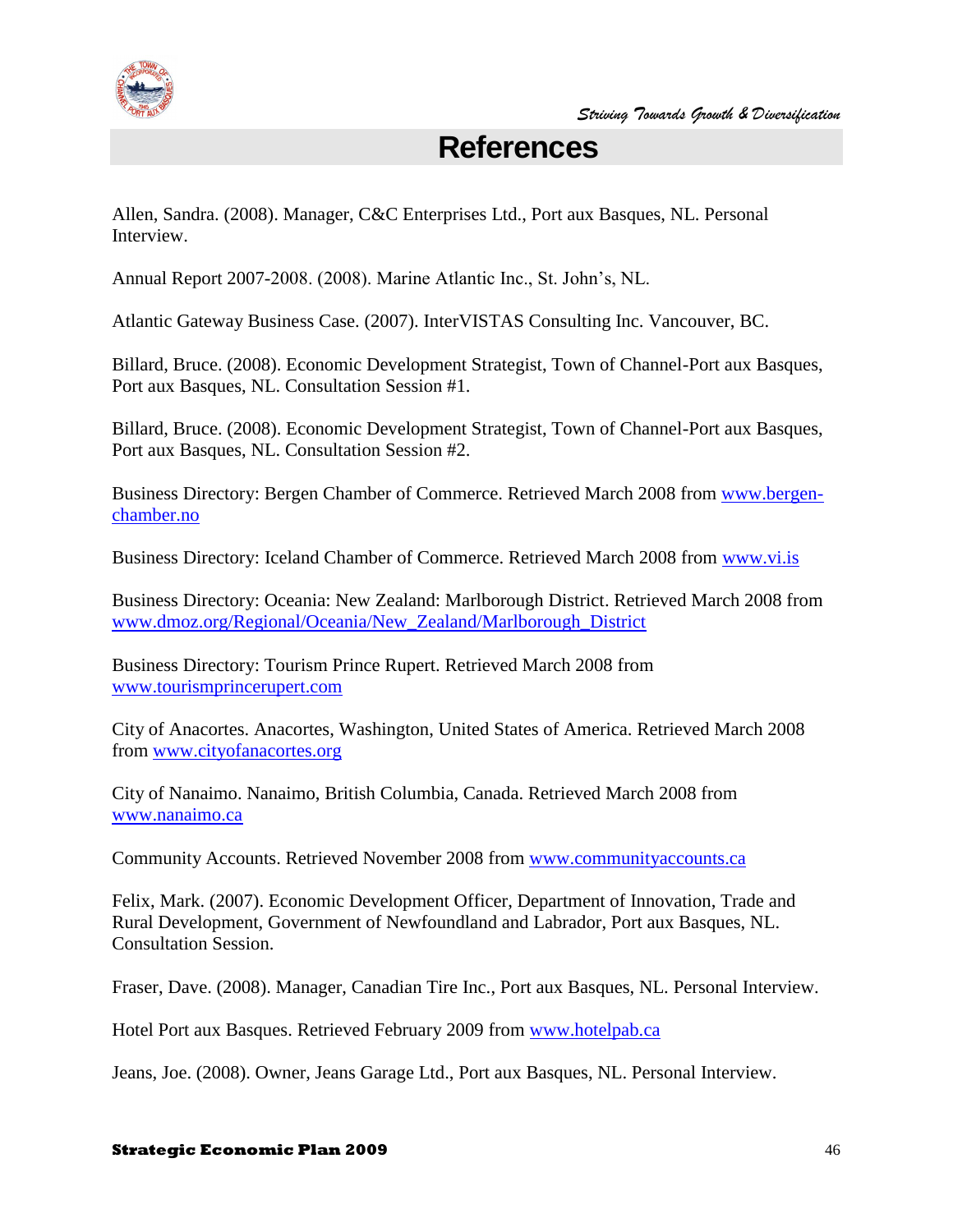

Keeping, Melvin. (2008). Town Manager, Town of Channel-Port aux Basques, Port aux Basques, NL. Consultation Session.

Lomond, Cathy. (2008). Owner/Operator, Hotel Port aux Basques, Port aux Basques, NL. Personal Interview.

Marina Strategy: Newfoundland and Labrador. (2007). TRACT Consulting Inc. St. John's, NL.

Parsons, Andrew. (2008). Owner, Marks & Parsons Law Office, Port aux Basques, NL. Personal Interview.

Peddle, Jan. (2008). Campus Administrator, College of the North Atlantic, Port aux Basques, NL. Personal Interview.

Sheaves, Mike. (2008). Manager, Sheaves Home Hardware, Port aux Basques, NL. Personal Interview.

St. Christopher's Hotel. Retrieved February 2009 from [www.stchrishotel.ca](http://www.stchrishotel.ca/)

Strategic Development Plan. (2003). The Mariport Group Ltd. Cambridge, ON.

Suburb of Woolwich. HuntersHill, Australia. Retrieved March 2008 from [www.huntershill.com](http://www.huntershill.com/)

Town of Channel-Port aux Basques. Retrieved November 2008 from [www.portauxbasques.ca](http://www.portauxbasques.ca/)

Town of North Sydney. North Sydney, Nova Scotia Canada. Retrieved March 2008 from [www.northsydney.ns.ca](http://www.northsydney.ns.ca/)

Town of Rosslare. Rosslare, Ireland. Retrieved March 2008 from [www.rosslareharbour.ie](http://www.rosslareharbour.ie/)

White, Gary. (2008). Manager, Notre Dame Castle Building Centre, Port aux Basques, NL. Personal Interview.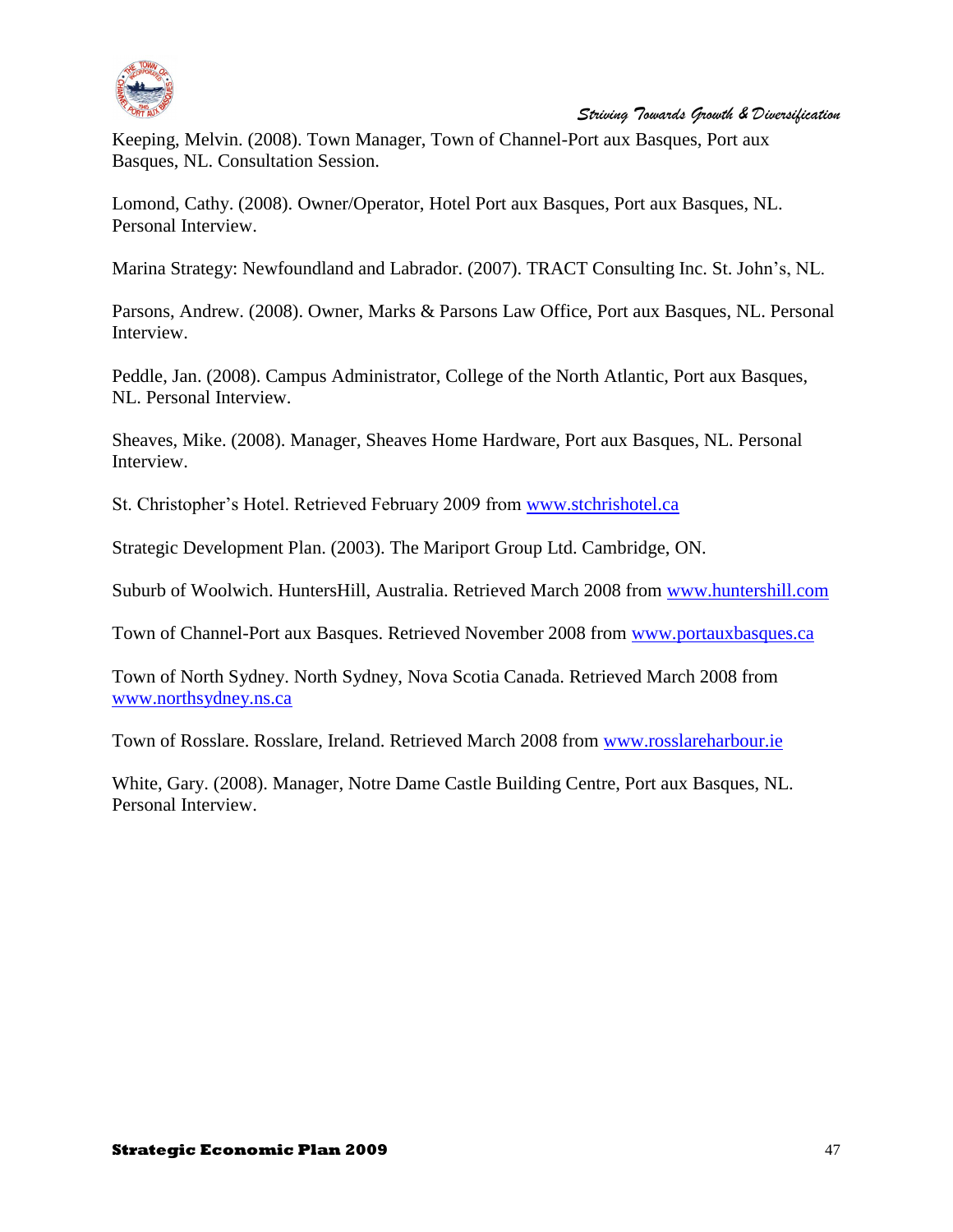

**Appendix A**

# <span id="page-47-0"></span>Opportunities Listing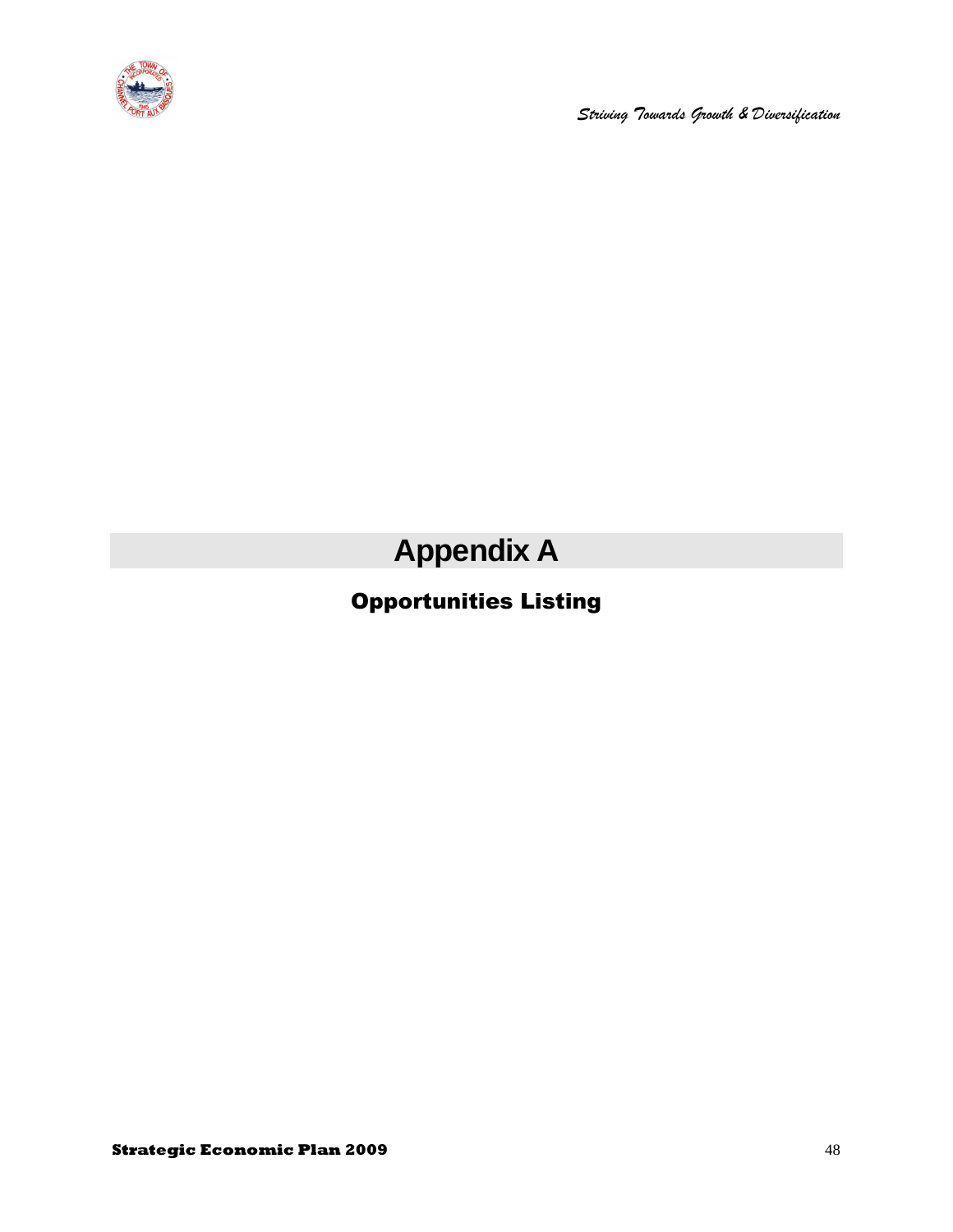

Listed below are the opportunities identified during the Community Development Session #1: Opportunities Identification held on September 29<sup>th</sup>, 2008 at St. Christopher's Hotel.

- 1.) Become a welcoming community
- 2.) Market and target former residents to the community for personal and business investments
- 3.) Develop small scale Atlantic convention market
- 4.) Utilize existing contacts for potential business opportunities
- 5.) Utilize the Visitor Information Centre more
- 6.) Tourism for Table Mountain, with parking lot at the base
- 7.) Develop services for seniors
- 8.) Opportunities in housing, both apartment and new builds
- 9.) Potential in the home care sector, medical services
- 10.) Expansion to the services offered at the hospital
- 11.) Opportunities with the recreational facilities the community already has
- 12.) Committee to promote community in recruitment of doctors
- 13.) Distribution centre for freight traffic entering province via Marine Atlantic
- 14.) Oil and Gas spin-off potential in manufacturing or servicing
- 15.) More retail to have consumers shop locally
- 16.) Need for more medical specialists
- 17.) Develop the Channel Lighthouse for tourism/ use infrastructure for tourism
- 18.) Adventure tourism in kayaking and Table Mountains
- 19.) Attract small cruise ships
- 20.) Potential to develop tourism around Cheeseman's Park
- 21.) Car Rental at Marine Atlantic and possible vehicle storage lot
- 22.) Develop snowmobiling industry focusing on cross island tours
- 23.) ATV tours attraction for railroad system
- 24.) Tourism in mountain biking
- 25.) Car wash opportunities for the community
- 26.) Partnering with Marine Atlantic for use of docks in economic development
- 27.) Youth centre for the community
- 28.) Movie theatre, either indoor or outdoor, for downtown area
- 29.) Day care or play school for the community
- 30.) Use of fish plant for fishery museum/cafe, mineral development, boat tours
- 31.) Wind turbines development
- 32.) Provincial recycling plant
- 33.) Harvesting of local berries for other companies/retail
- 34.) Moratorium on business tax
- 35.) Aquaculture development within the harbours
- 36.) Harbour Development and the removal of Vardy's Island
- 37.) Development of lay-down space for harbour use
- 38.) Grand Bay West beach development in tourism
- 39.) Radio Station
- 40.) Investments from local community to fund development projects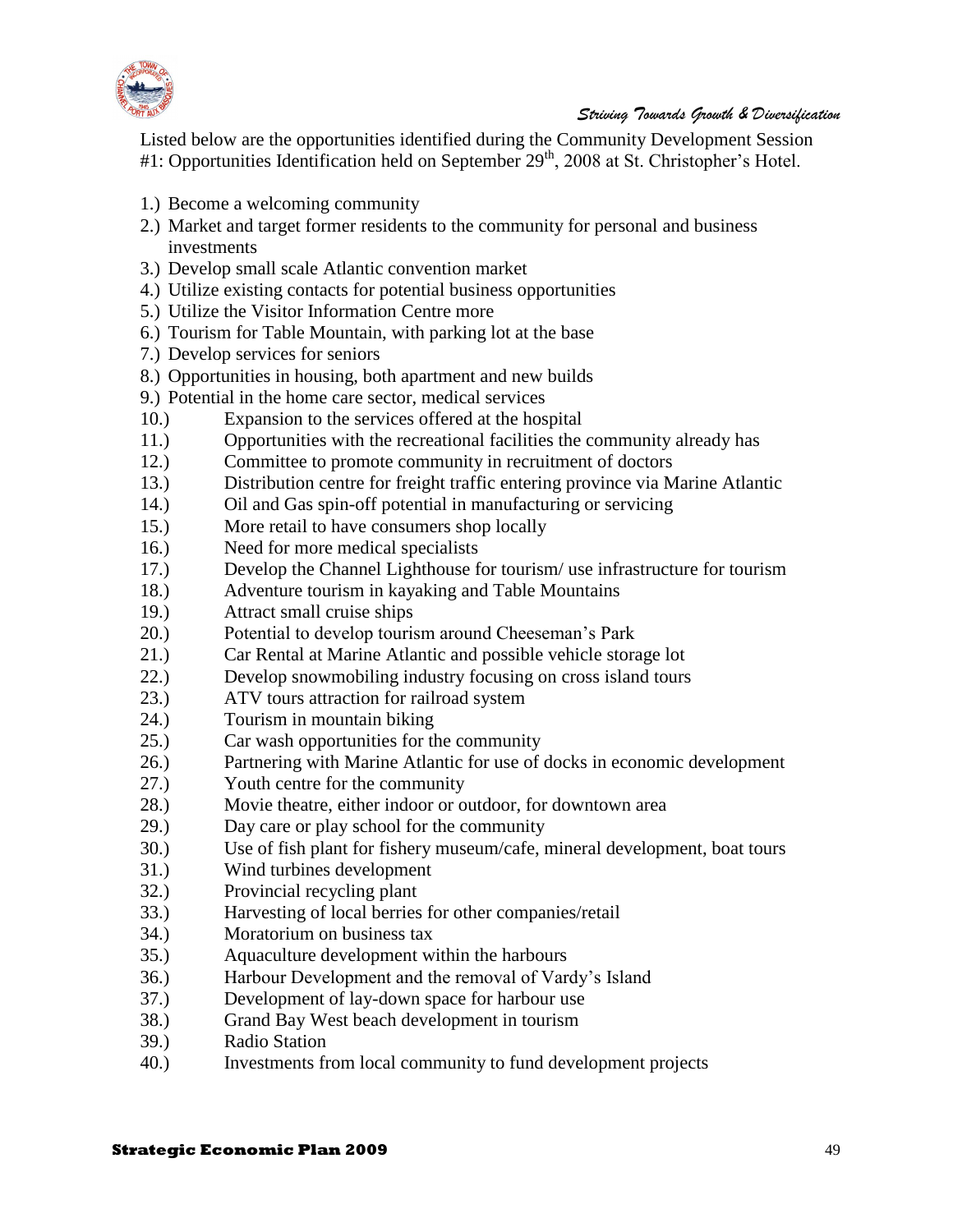

**Appendix B**

# <span id="page-49-0"></span>Implementation Timeline